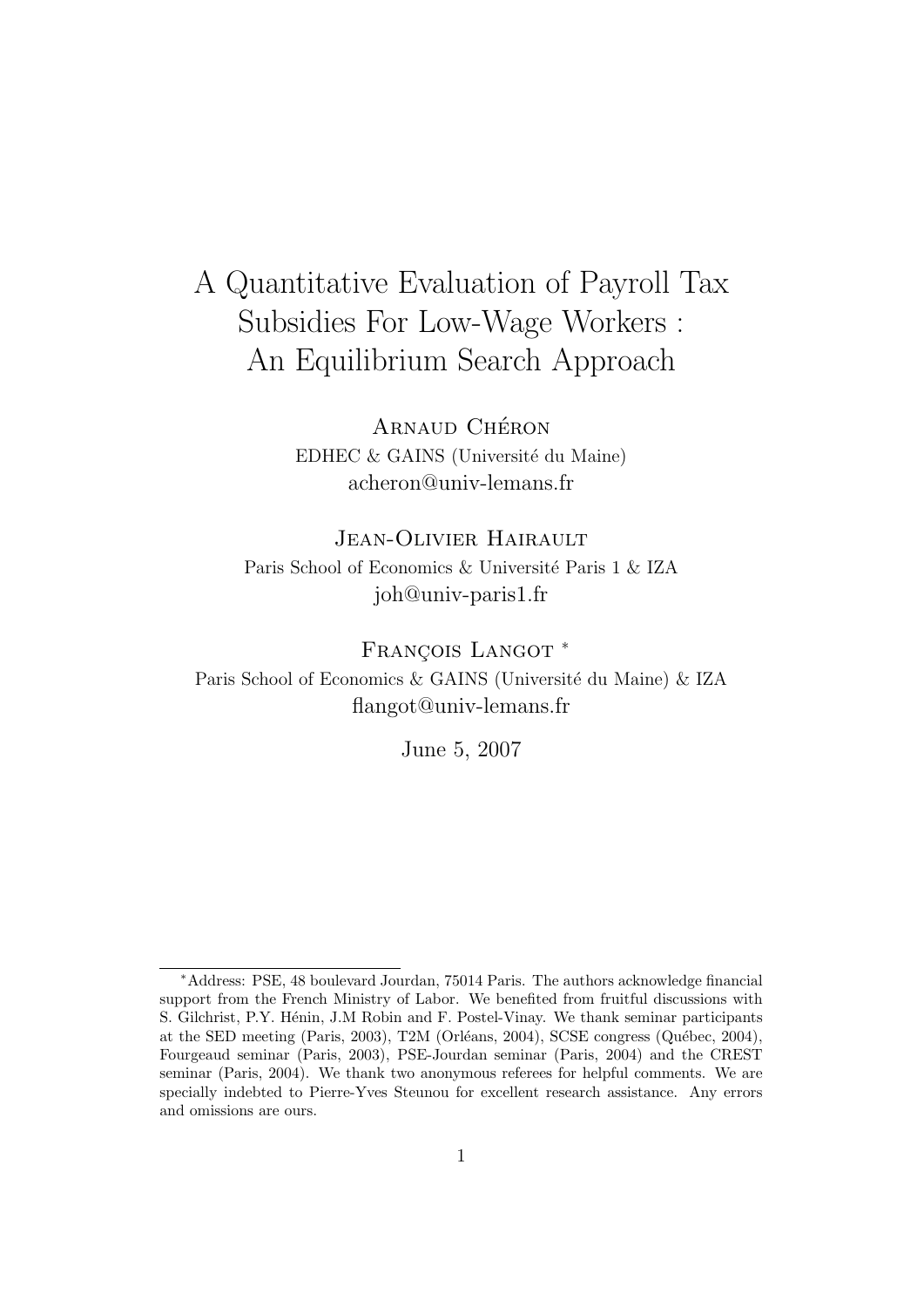#### Abstract

Phelps (1994) presented the case for a low-wage subsidy policy. Since the mid-1990s, France has experimented with this strategy. This paper evaluates the effect of this policy on employment and also on output and welfare. We construct an equilibrium search model incorporating wage posting and specific human capital investment, where unemployment and the distribution of both wages and productivity are endogenous. We estimate this model using French data. Numerical simulations show that the prevailing minimum wage allows a high production level to be reached by increasing training investment, even though the optimal minimum wage is lower. We show that payroll tax subsidies enhance welfare more than a reduction in the minimum wage when they are spread over a large range of wages in order to avoid specialization in low productivity jobs.

JEL codes : C51, J24, J31, J38

Keywords: Employment, productivity, equilibrium search, labor costs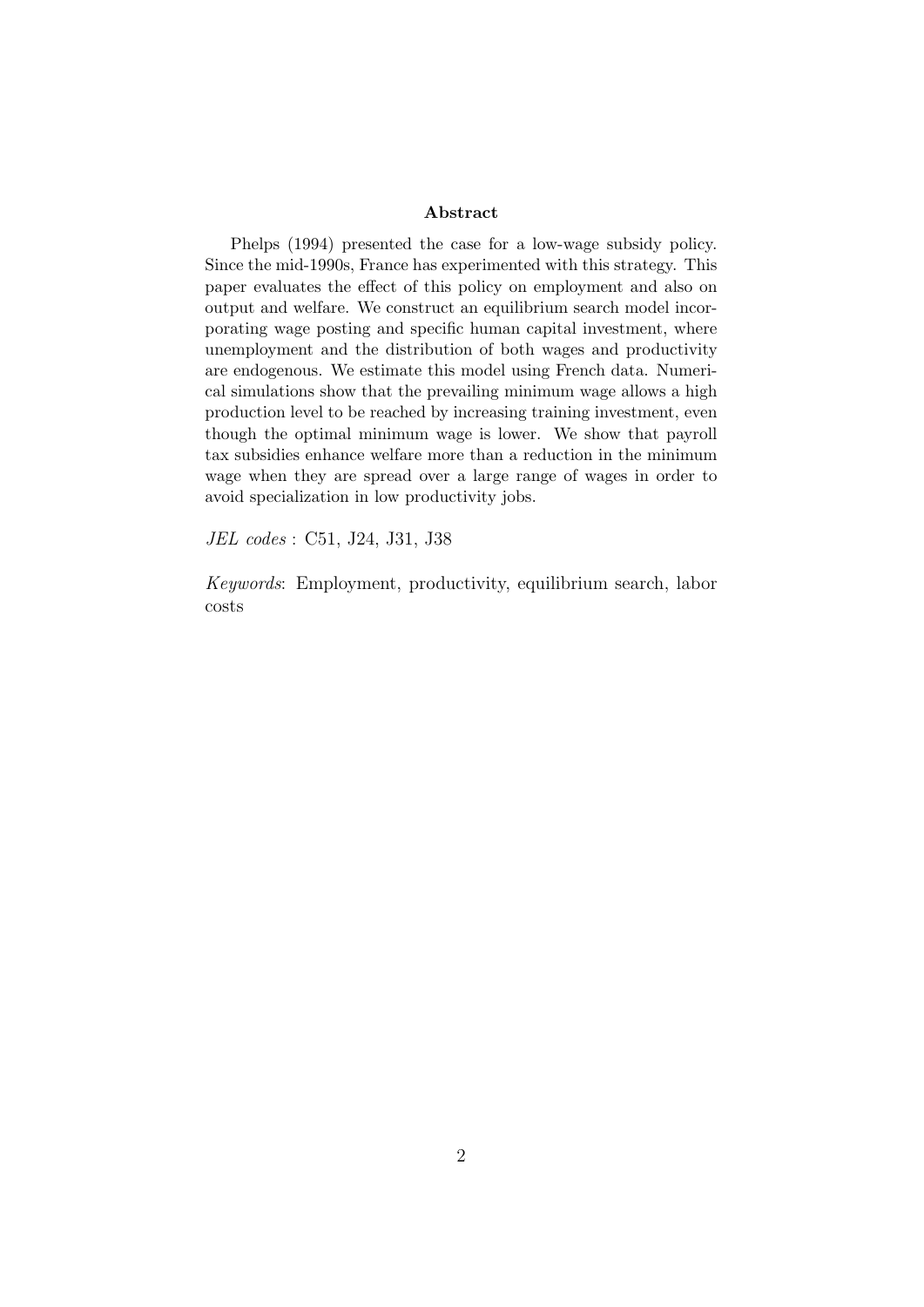## Introduction

High labor costs typically are considered the primary cause for high unemployment levels in continental European countries (see Blanchard and Wolfers (2000)) where the welfare state has put in place high payroll taxes and minimum wages. Despite a lack of formal evidence evaluating this claim (Katz (1996)), Phelps (1994) presented a case for a low-wage employment subsidy policy as a means to reduce the unemployment of such workers. Phelps (1994) proposed "a system of low-wage employment subsidies be introduced, a subsidy to every qualifying firm based on the stock of low-wage workers on its roll" (p. 56, Phelps (1994)). This policy differs from most of the prevailing subsidy policies<sup>1</sup>: for instance, the Targeted Jobs Tax Credit in effect in the US during all of the 1979 to 1994 period concerned hirings, as in most developed countries. However, France had already implemented the original strategy, which consists of a high minimum wage<sup>2</sup> compensated for by large, permanent payroll tax subsidies on low wage employment. It must be noted that the UK, the Netherlands and Belgium, have also experimented with such permanent subsidies for disadvantaged workers, but to a lesser extent than in France.

In this paper, we use French data to evaluate the performance of this wage subsidy policy suggested by Phelps (1994). Relative to a minimum wage reduction policy, a wage subsidy implies a budgetary cost, but it may preserve the welfare of the low-wage workers. On the other hand, this labor cost-reducing policy may be implemented with two different options for a given budgetary cost: either it concentrates subsidies at the minimum wage or it spreads them over a large range of wages. The former clearly aims at dampening the negative effect on employment of the minimum wage, but risks introducing severe distortions. For instance, Katz (1996) emphasizes the risk of stigmatization against a narrowly targeted population of workers which could explain the low employment impact of subsidy policies. In this paper, as firms are likely to respond to wage subsidies by increasing their utilization of workers in the targeted population, we focus on the risk of distortion in job allocations and its implication in terms of productivity. While several econometric papers have already highlighted the positive impact of

<sup>&</sup>lt;sup>1</sup>A wage subsidy can be applied to all employment, to net changes in employment or to new hires.

<sup>2</sup>France has the highest minimum wage/average wage ratio (known as the Kaitz ratio) in Europe: it is equal to 55%, whereas all the other European countries have a ratio lower than 50%. Research on the French labor market has pointed out extensively the negative role played by the minimum wage legislation due to increasing labor costs (for instance Laroque and Salanié  $(2000)$  and  $(2002)$ ).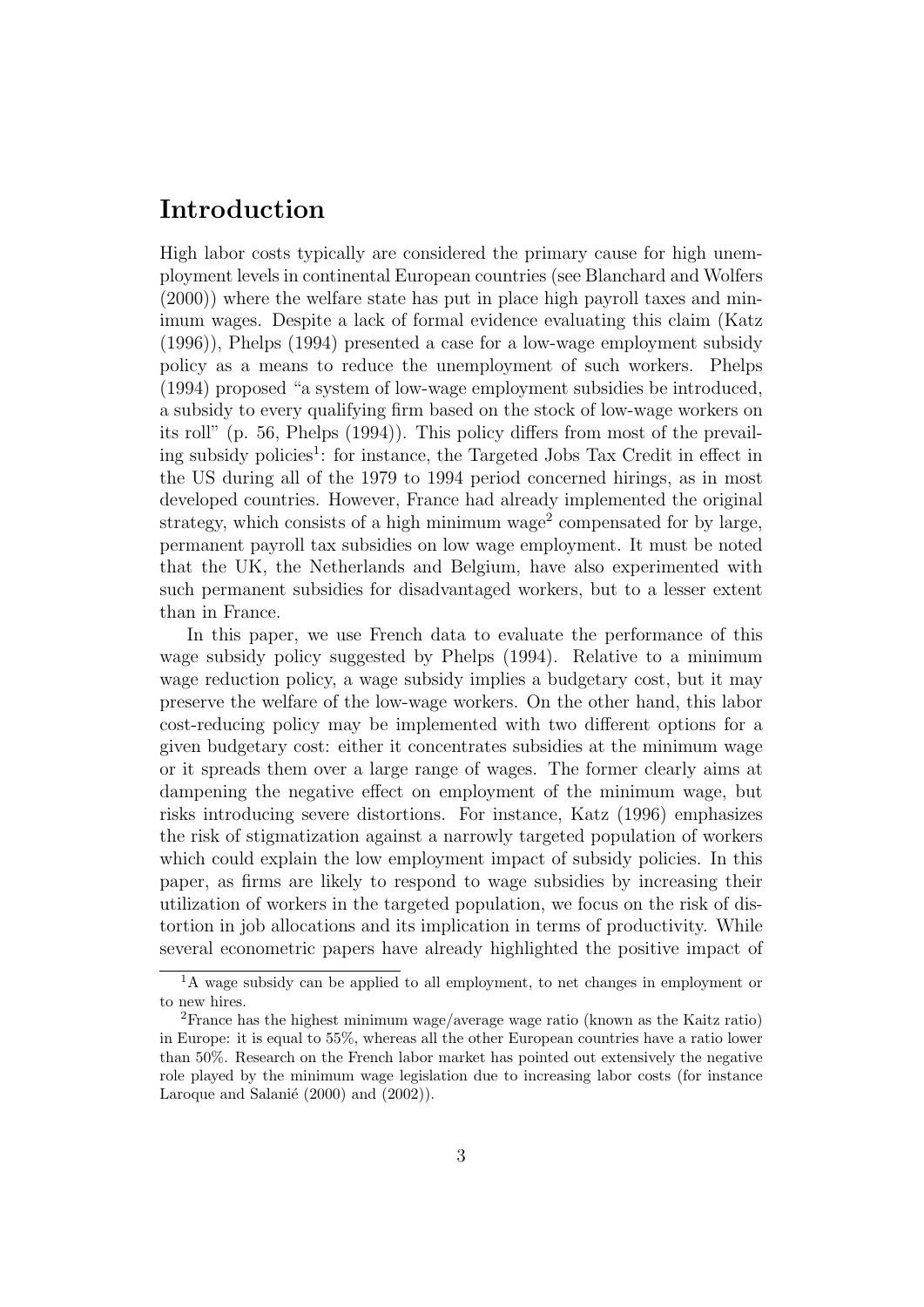this policy on employment in France (for example, Kramarz and Philippon  $(2001)$  and Crépon and Desplatz  $(2002)$ ), Malinvaud (1998), however, stresses a potential negative impact on productivity due to a bias in job creation at the bottom of the wage distribution. When the wage distribution is strongly interrelated with the productivity distribution, payroll tax subsidies could shrink productivity, which in turn could dampen output. Figure 1 shows a higher concentration at the bottom of the wage distribution of manual workers after the setting up in 1995 of the subsidy policy.<sup>3</sup> Crepon and Desplatz (2002) also provide some empirical evidences on the decrease of productivity.



Figure 1: Observed Wage Distributions of Manual Workers (France)

In this paper, we propose a wage posting model with specific human capital investments and a bilateral endogenous search including on-the-job search, in the line of Mortensen (2000). This framework generates wage and productivity distributions and an equilibrium unemployment rate that are consistent with the data<sup>4</sup>. In our framework, the expected job duration,

 $3$ We retain only full-time manual workers from the Labor Force Survey ("Enquête") emploi") provided by the *Institut National de la Statistique et des Etudes Economiques* (INSEE), as in the empirical part of our study. We estimate the wage distribution using a wage set of  $N \in [14, 100, 14, 400]$  individuals: the size of this vector  $(N)$  varies every year, but the difference is not significant.

<sup>4</sup> In our model, as is usual in equilibrium search models, the probability of job-to-job transitions declines as one moves up the wage distribution. Yet, Bowlus and Neumann (2004) provide some empirical evidence against this prediction based on the existence of negative wage changes for high wage workers. By focusing on low-skilled workers, we avoid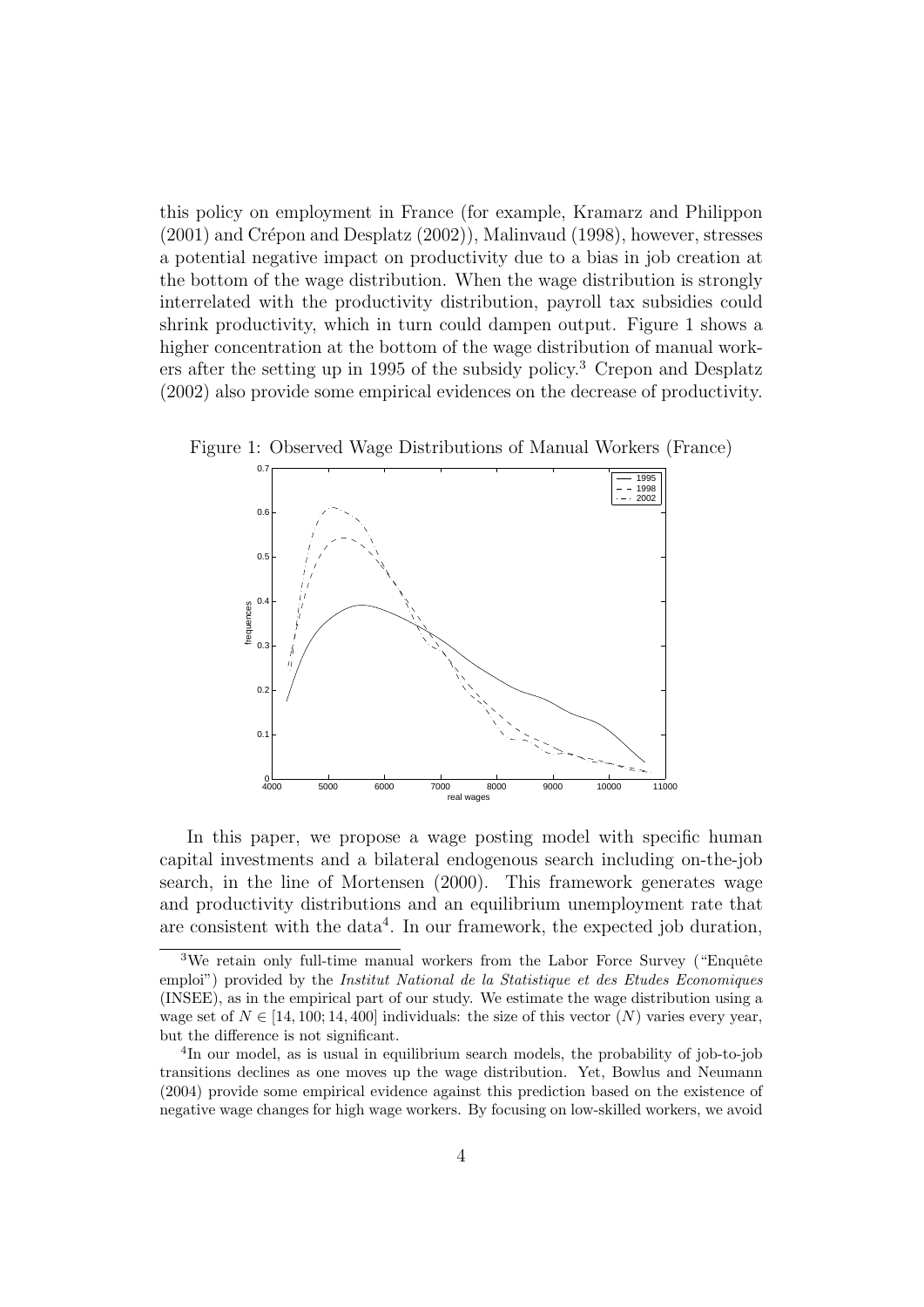which depends on the degree of labor market tightness, determines the extent to which firms invest in specific human capital. Beyond a pure distribution effect due to the policy bias towards the low-paid workers, productivity could also be decreased by less investment in specific human capital from firms because lower labor costs reduce the expected job duration. Our model leads to a joint theory of wages, productivity and employment, where the effect of labor market institutions such as the minimum wage are not determined a priori by job creation disincentives or the reduction of the monopsony power of firms. Moreover, contrary to Flinn and Mabli (2006), the average jobsearch efficiency is not necessarily improved when unemployment increases. By allowing for the existence of transition periods between short-term and long-term unemployment, the average job-search efficiency of unemployed workers varies with the endogenous ratio of short-term unemployment to long-term unemployment. This ratio depends on the number of vacancies, which is in turn influenced by the average job-search efficiency. This creates a potential interplay between labor supply and labor demand which we view as necessary to identify the overall impact of a decrease in labor costs.

We therefore propose a structural model of the French low-skilled workers labor market that enables us to evaluate quantitatively the employment and productivity effects of the French labor cost reducing policy. This structural strategy differs from recent econometric exercises (see for instance Kramarz and Philippon  $(2001)$  or Crépon and Desplatz  $(2002)$ ). It also allows us to conduct counterfactual policy experiments, and, in particular, study the optimal range of wage levels that should be covered by such subsidies. In contrast to the equilibrium search literature which seeks to match the existing stationary wage distribution (Ridder and Van den Berg (1998), Bontemps, Robin, and van den Berg (1999) and Postel-Vinay and Robin (2002)), we propose an equilibrium search model that is also suitable for policy analysis.

The equilibrium search literature traditionally proposes a theory of wage distribution consistent with the labor market equilibrium. Even if firms and workers are ex-ante identical, Burdett and Mortensen (1998) show that there is a dispersed equilibrium wage distribution due to the existence of job-tojob transitions. From an empirical point of view, Ridder and Van den Berg (1998) Bontemps, Robin, and van den Berg (1999), or Postel-Vinay and Robin (2002) show that it is necessary to add an exogenous productivity distribution in order to match the observed data. Nevertheless, despite its empirical performance, this framework has been rarely used to conduct policy evaluations. The notable exception is Ridder and Van den Berg (1998). With exogenous heterogeneity in productivity, a decrease in the minimum

this problem.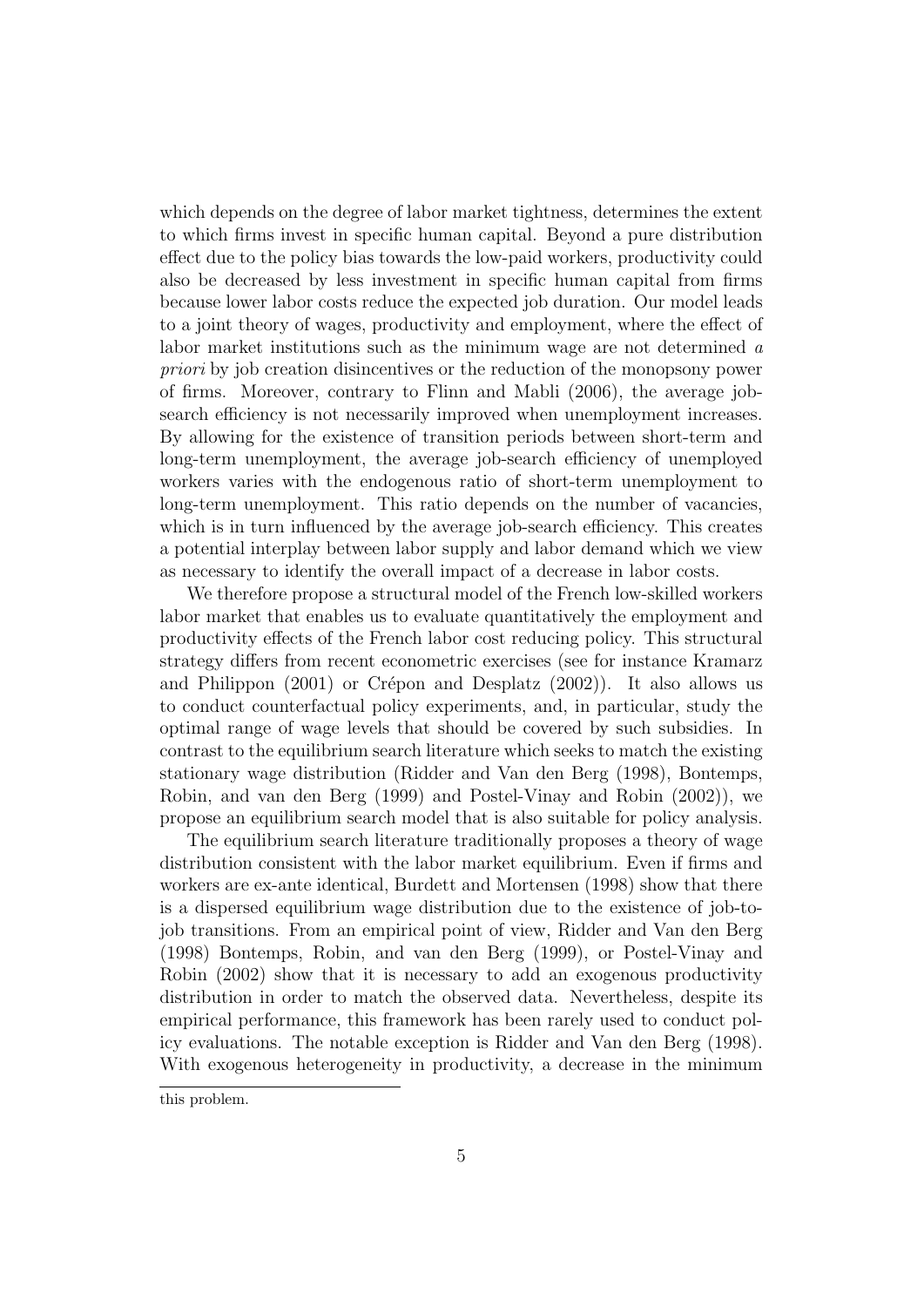wage makes additional productivity segments profitable and increases the number of firms in the economy. Due to composition effects, labor cost changes influence average productivity. However, in models with exogenous productivity, the productivity level in any firm is given, which limits the effect on average productivity. On the other hand, the labor demand side in this literature is not well-suited to policy analysis as the firms' hirings do not depend on labor costs. Flinn (2006) extends the equilibrium search approach in this direction by considering a stochastic matching model with Nash bargaining. Flinn (2006) assumes an exogenous productivity distribution, does not allow on-the-job search however, thus restricting search to unemployed workers along the lines of Albrecht and Axell (1984) and Eckstein and Wolpin (1990).

Our modeling strategy relies on three key assumptions: the wage posting hypothesis, the absence of counter-offers and the fact that productivity is governed by specific human capital investments.<sup>5</sup> Manning  $(1993)$  argues that bargaining cost considerations make the wage setting assumption not restrictive for anonymous markets with low-skilled workers. While Shimer (2006) points out that the equilibrium wage distribution is no longer unique in wage bargaining models with on-the-job search, Cahuc, Postel-Vinay, and Robin (2006) show that the introduction of renegotiation circumvents the multiple equilibria outcome. Moreover, they estimate that the bargaining power of the unskilled workers is small: the wage posting assumption cannot be rejected. Our assumption regarding the absence of counter-offers<sup>6</sup> is motivated by Postel-Vinay and Robin (2004) who argue that it is optimal for low productive firms not to commit to matching outside wage offers<sup>7</sup>. Concerning the third assumption, the specific human capital, Postel-Vinay and Robin (2002) show that the productivity differential across firms explains about half of the French low-skilled wage variance. The remaining part is due entirely to search friction, leaving no room for individual fixed effects. We interpret this as the absence of a significant general human capital effect for the low-skilled workers<sup>8</sup>. We also exclude physical capital from the analy-

<sup>5</sup>These points receive some support in Manning (2003).

 $6$ See also the (Mortensen 2003) criticism of counter-offers endorsed by Shimer (2006): "unlike in the market for academic economists in the United States, making counteroffers is not the norm in many labor markets".

<sup>7</sup>This avoids the moral hazard problem created by workers who prefer to search more intensively knowing that outside offers lead to wage increases.

<sup>8</sup>This is consistent with previous empirical microevidence along the lines of Lynch (1992) and Black and Lynch (1996) who stress the significant role of specific firms' investments in human capital in the distribution of workers' wages and productivity. International evidence shows that the returns of firm-provided training are significant: 2% in Germany (see Pischke (1996)) and 12% in the US (Blanchflower and Lynch (1994)).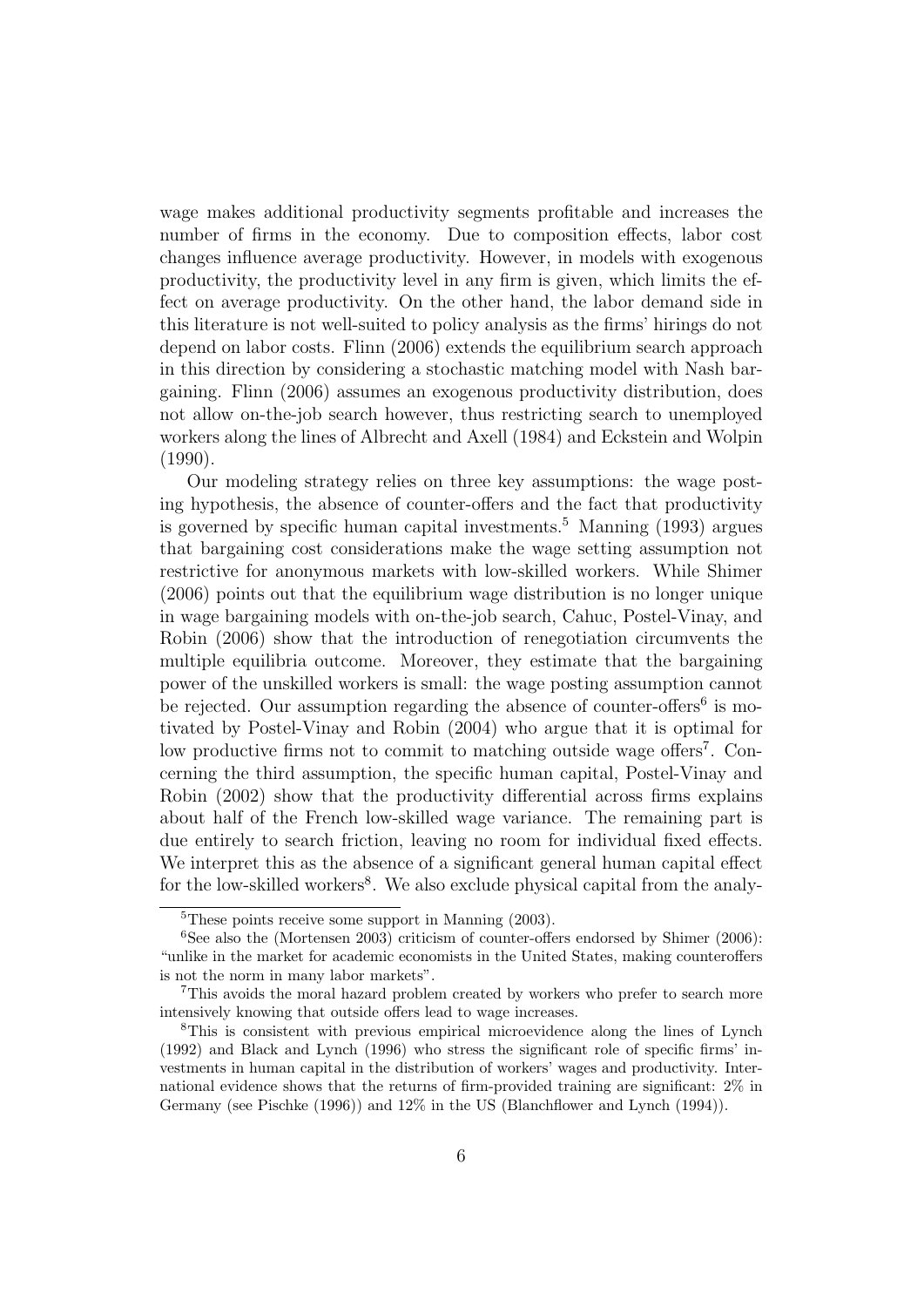sis: Robin and Roux (2002) show that the introduction of physical capital in a model  $\dot{a}$  la Burdett and Mortensen does not help match the observed French wage distribution. Hence, we assume that the firms' heterogeneity observed in the data comes only from their various investments in specific human capital.

A key implication of our theoretical framework is that the wage distribution will not display a point mass at the minimum wage. As can be seen from Figure 1, this implication is validated on French data if one considers only full-time workers (see also Postel-Vinay and Robin  $(2002))^9$ . In contrast, Dares (2006) documents that part-time workers do exhibits a point mass at the minimum wage. While such workers account for 40% of the density at the minimum wage, taking into account these part time jobs would have introduced too many complexities and heterogeneities into our theoretical framework. Moreover, part-time jobs in France benefit from specific policy arrangements, especially concerning the subsidy policy in question. We therefore prefer to focus on a consistent worker population.

We estimate key parameters of the model on French data using an indirect inference method. Based on statistical tests, we cannot reject the hypothesis that the theoretical wage distribution is generated by the same law as the observed one. In particular, because the productivity distribution plays a central role in the replication of the observed wage density, it provides a powerful identification strategy to estimate the elasticity of productivity relative to human capital investment. We show that this model is able to better replicate the deformation of the wage distribution following the low-wage subsidy policy than a traditional equilibrium search model with exogenous productivity. Thus, while search models based on exogenous productivity differences can replicate existing wage distribution, they are unable to explain variations in such distributions owing to policy changes. This is a key result which strongly supports the need to adopt a framework with endogenous human capital investments when considering the impact of labor cost-reducing policies.

Taking into account a costly human capital investment creates a potential trade-off between employment and productivity. The investment channel competes with the employment channel to determine the output effect of the labor cost-reduction policies. As a benchmark case, we investigate the various implications of a minimum wage change on output. The optimal level for a

<sup>9</sup>This question is a disputable empirical issue. Ridder and Van den Berg (1998) do not observe a spike at the minimum wage when estimating the wage densities on Dutch data. DiNardo, Fortin, and Lemieux (1996) find that spikes are more prevalent for females than for males in the US. On the contrary, Flinn (2006) favors the view that there is a spike in the US.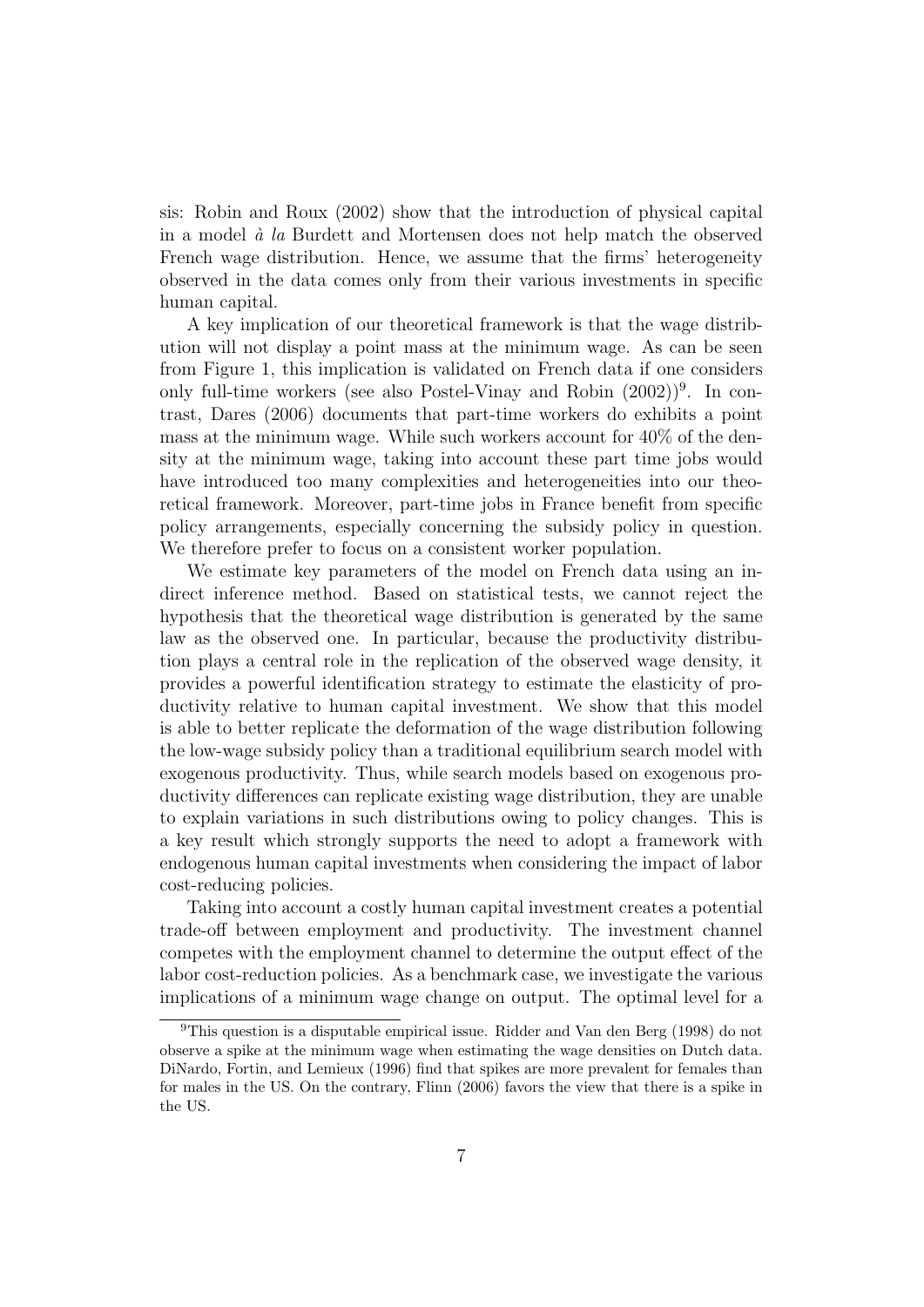minimum wage seems to be slightly lower (by  $12\%$ ) than the existing one: a decrease in the minimum wage leads to an employment boost, partially compensated by a decline in labor productivity. The investment channel explains why the optimal minimum wage is relatively high which contrasts with the result of Ridder and Van den Berg (1998) and to a lesser extent of Flinn (2006).

We then evaluate the performance of the subsidy policy. Given that the goal of the payroll tax subsidies is to reduce labor costs (without removing the minimum wage legislation), we show that this policy leads to an employment boost which is offset in part by a deterioration in productivity. We show that the current implementation of this policy in France is close to be optimal owing to the fact that subsidies are allocated over a broad range of wages and not only at the minimum wage level. Removing the investment channel from the analysis leads to an opposite recommendation, namely to concentrate exemptions at the minimum wage level. Our results thus imply that the French policy of labor subsidies provides an efficient way of conciliating a higher employment level with maintaining the welfare of the low-wage workers.

This paper is organized in three sections. Section 1 is devoted to the presentation of the theoretical model. Section 2 presents the calibration and empirical performances of the model. Quantitative results for different policy experiments are discussed in Section 3.

## 1 The Theoretical Model

Our theoretical framework is based on the Mortensen (2000) equilibrium search model with wage posting and training investment by firms. This framework is extended in three ways. First, we take into account the transition between short- and long-term unemployment.<sup>10</sup> Secondly, we introduce heterogeneity in the search intensity of employees and short- and long-term unemployed workers<sup>11</sup>. Finally, we incorporate the minimum wage legislation.

<sup>&</sup>lt;sup>10</sup>See Albrecht and Vroman (2001) for a Pissarides (1990) style of matching model where the heterogeneity of the reservation wages is due to the exclusion of some unemployed workers from the unemployment benefit system. From an empirical point of view, half of unemployed individuals are not eligible for the French unemployment benefit system, but we qualify them as long-term unemployed for simplicity.

<sup>11</sup>As we focus on firms' policies on wages and specific human capital investment (i.e. hiring decisions), we do not introduce an endogenous search effort, contrary to Christensen, Lentz, Mortensen, Neumann, and Werwatz (2005).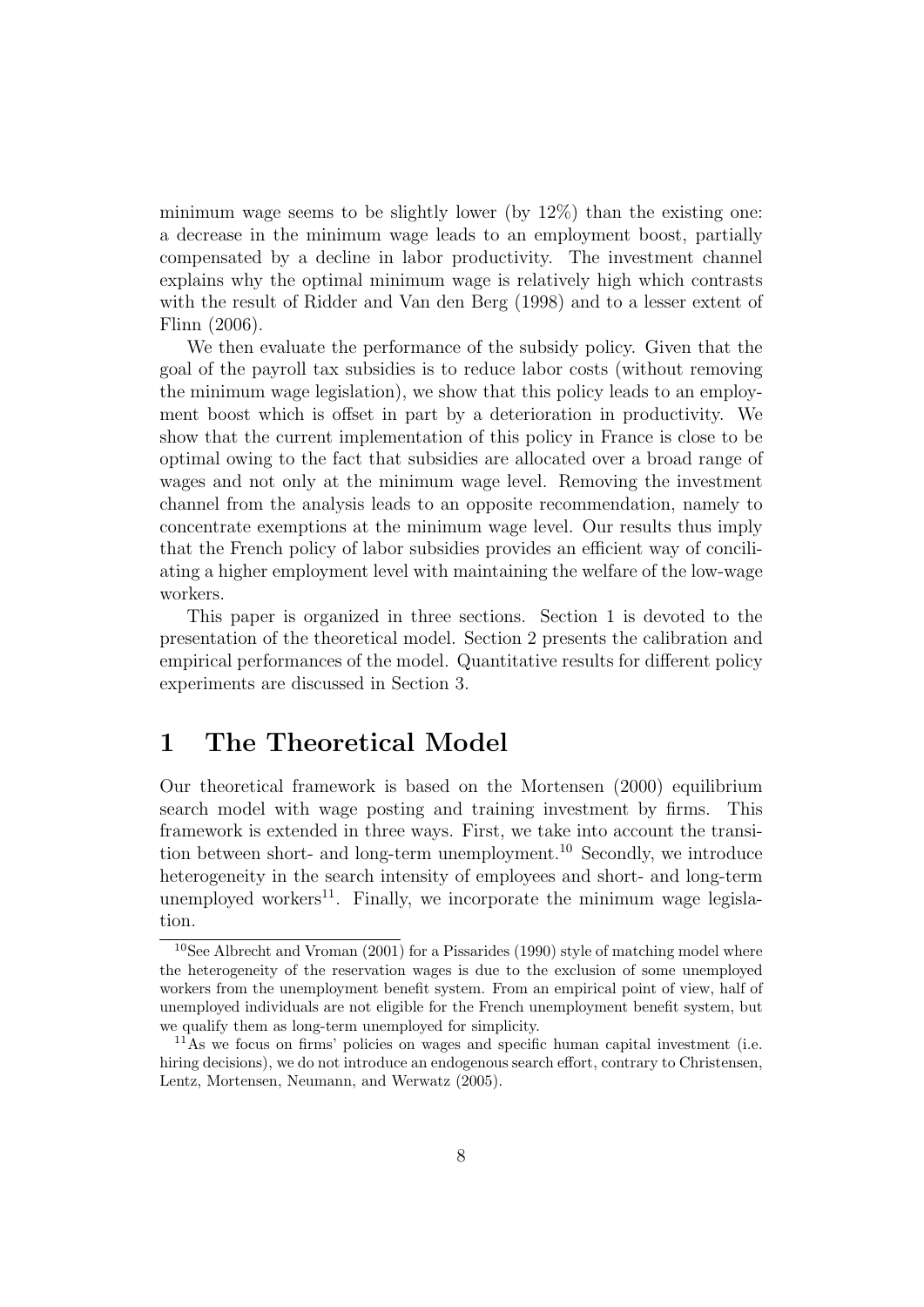The total labor force is composed of employed workers, unemployed workers entitled to unemployment benefits and unemployed workers excluded from the compensation system but entitled to a minimum income. We assume that these three components of the total labor force are not perfectly equivalent in the matching process. An employed worker accepts any offer in excess of the wage currently earned. Yet, all unemployed workers will accept the first offer that is higher than the common reservation wage of their sub-group. Differences in unemployment benefit compensation levels and the intensity of the job search process generate two distinct reservation wages in the economy.

Firms create "job sites" and each job is either vacant or filled. The equilibrium level of vacancies is endogenously determined by a free entry condition. For each job vacancy, firms also determine the associated wage and firm-specific training offered.

In the remainder of this section, we begin by presenting the conditions that characterize the equilibrium flows for the two unemployed worker populations and for each job relative to a given wage of the distribution. Then, we determine the reservation wages through the derivation of the optimal behavior of workers. Based on the firm's optimal decisions, we derive the vacancy rate, the wage offer distribution and the human capital investment distribution.

### 1.1 Labor Market Flows

#### 1.1.1 Matching Technology

According to Pissarides (1990), the aggregate number of hirings,  $H$ , is determined by a conventional constant returns to scale matching technology:

$$
H = h(v, h^e e + h^s u^s + h^l u^l)
$$

where v is the number of vacancies,  $h^e \geq 0, h^s \geq 0, h^l \geq 0$  are the exogenous search efficiencies (intensities) for employed workers and short-term and long-term unemployed workers, represented (in number) by  $e, u^s$  and  $u^l$ , respectively. We normalize  $e + u^s + u^l$  to 1 and we denote  $u \equiv u^s + u^l$  and  $\overline{h} = h^e e + h^s u^s + h^l u^l.$ 

If we set  $\theta = \frac{v}{\overline{b}}$  $\frac{v}{h}$  as labor market tightness, the arrival rates of wage offers for workers are :

• for the employees

$$
h^{e} \lambda(\theta) \equiv \frac{h^{e}}{\overline{h}} \frac{H}{e + u^{s} + u^{l}} = h^{e} \frac{H}{\overline{h}}
$$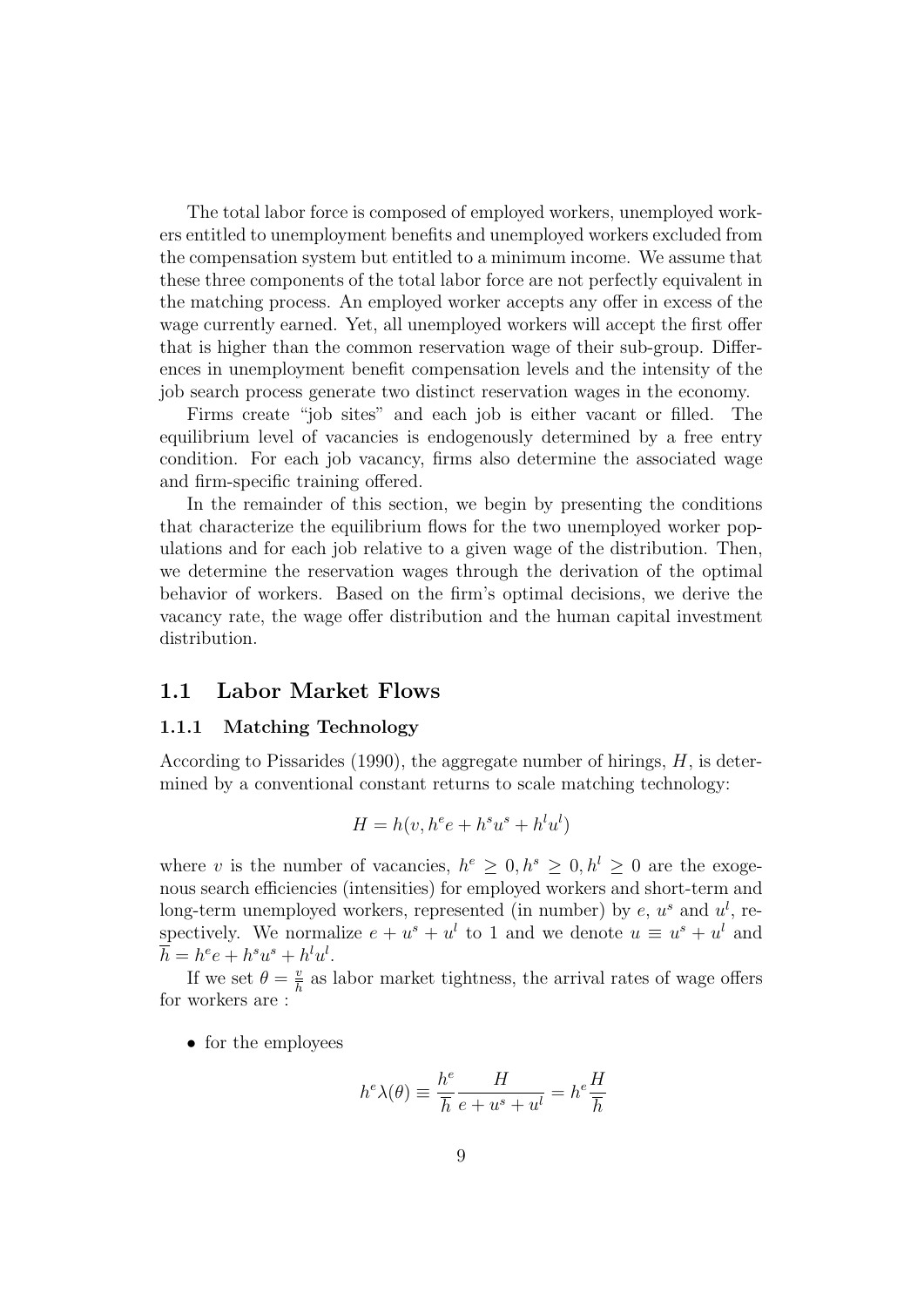• for the short-term unemployed

$$
h^{s} \lambda(\theta) \equiv \frac{h^{s}}{\overline{h}} \frac{H}{e + u^{s} + u^{l}} = h^{s} \frac{H}{\overline{h}}
$$

• for the long-term unemployed

$$
h^{l}\lambda(\theta) \equiv \frac{h^{l}}{\overline{h}} \frac{H}{e + u^{s} + u^{l}} = h^{l}\frac{H}{\overline{h}}
$$

Accordingly, the average duration of a spell before a wage offer contact is  $1/(h^e \lambda(\theta))$  for the employees,  $1/(h^s \lambda(\theta))$  for the short-term unemployed and  $1/(h^l\lambda(\theta))$  for the long-term unemployed.

The transition rate at which vacant jobs are filled is:

$$
q(\theta) = \frac{H}{v} = h\left(1, \frac{\overline{h}}{v}\right)
$$

The average vacancy duration is thus  $1/q(\theta)$ .

#### 1.1.2 Entries and Exits from Unemployment

Let  $x_s$  and  $x_l$  denote the endogenous reservation wages of the short-term and long-term unemployed, respectively. The steady state level of short-term unemployment  $(u<sup>s</sup>)$  is derived from the following equilibrium flows:

$$
\underbrace{s(1-u)}_{\text{firings}} = \underbrace{h^s \lambda(\theta) \left[1 - F(x_s)\right] u^s}_{\text{hirings}} + \underbrace{\delta u^s}_{\text{flow into}}_{\text{long-term}} + \underbrace{\delta u^s}_{\text{flow into}}
$$

where  $s \in [0,1]$  is the exogenous job destruction rate,  $F(w)$  denotes the distribution function of wage offers w and  $\delta \in [0,1]$  is the probability of short-term unemployed workers transitioning to long-term unemployment. When  $\delta$  is allowed to depend on the elapsed duration of unemployment, the model becomes non-stationary. For simplicity, we assume stationarity with  $\delta$  constant as in Albrecht and Vroman (2001). The steady state level of long-term unemployment  $(u<sup>l</sup>)$  is given by:

$$
\underbrace{\delta u^s}_{\text{flow out of}}
$$
\n
$$
= \underbrace{h^l \lambda(\theta) \left[1 - F(x_l)\right] u^l}_{\text{hirings}}
$$
\n
$$
= \underbrace{\delta u^s}{\delta u^s}
$$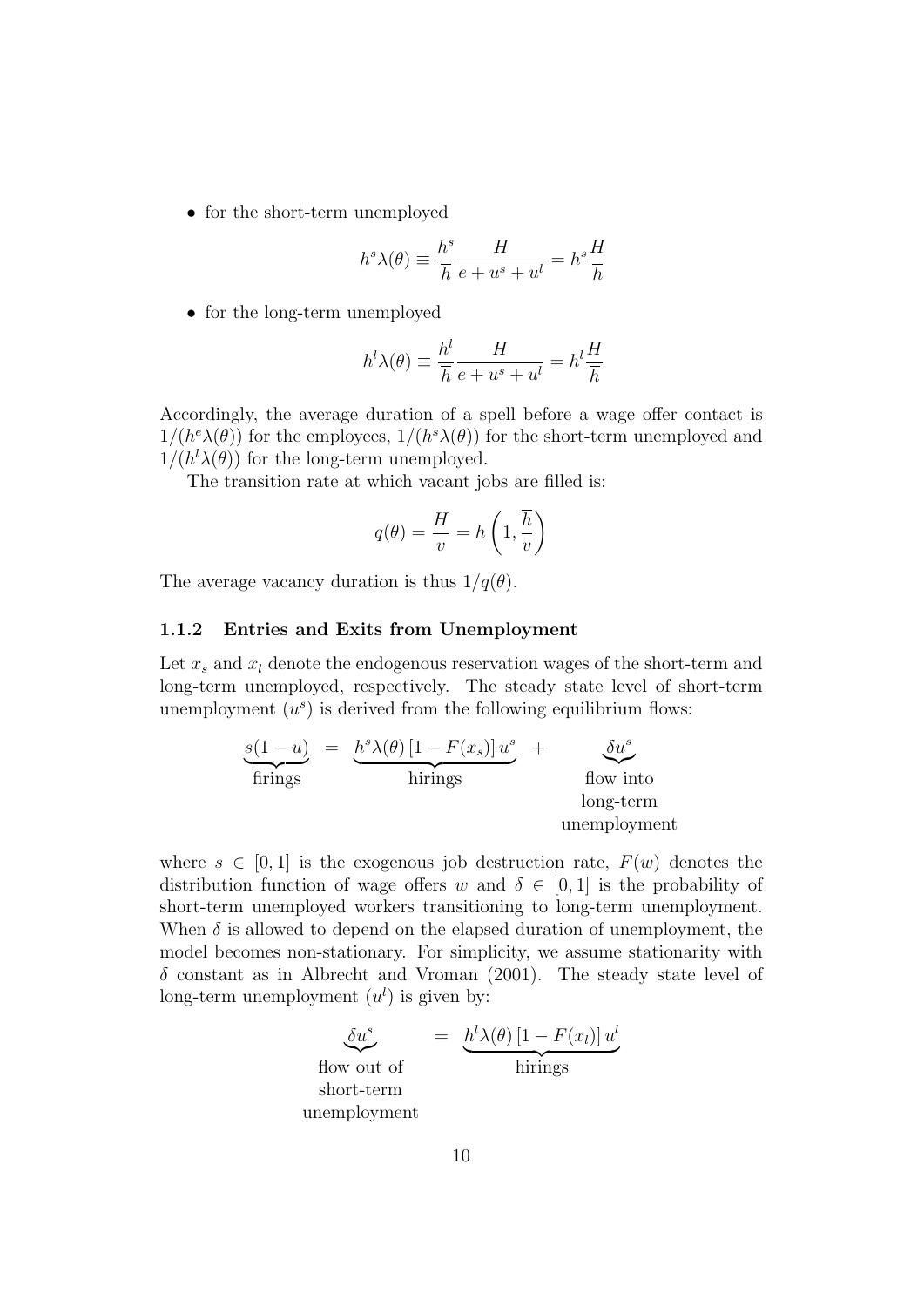These equations show that the fraction of long-term unemployed in the total unemployed population  $(u^l/u)$  decreases with the tightness of the labor market  $(\theta)$ : when  $\theta$  increases, the expected duration of unemployment decreases, as does the probability of becoming long-term unemployed.

#### 1.1.3 Entries and Exits from Employment at or Less than Wage  $\overline{u}$

Let  $G(w)$  denote the fraction of workers employed at or less than wage w. This function is derived from the following equilibrium flows:

• If  $x_l \leq w < x_s$ ,  $(1-u)G(w)h^e \lambda(\theta) [1-F(w)]$  $\overbrace{\text{volontorv cut}}$ +  $s(1-u)G(w)$  $\overbrace{\text{frin}^{\text{zero}}}$  $= h^l \lambda(\theta) F(w) u^l$ volontary quits firings hirings

• If  $w > x_s$ ,

$$
\frac{h^e \lambda(\theta) [1 - F(w)] (1 - u) G(w)}{\text{volontary quits}} + \underbrace{s(1 - u) G(w)}_{\text{firings}}
$$
\n
$$
= \underbrace{u^s h^s \lambda(\theta) F(w) + u^l h^l \lambda(\theta) F(w)}_{\text{potential}} - \underbrace{u^s h^s \lambda(\theta) F(x_s)}_{\text{rejections}}
$$

### 1.2 Behaviors

#### 1.2.1 Workers

The total income of workers is composed of labor market earnings and transfers (government budget surplus and firms' profits<sup>12</sup>) which are uniformly distributed across households denoted by T. Let  $V^n(w)$  denote the value function for an employed worker who earns  $w$ ,  $V^{us}$  the value function for a short-term unemployed person who is paid b unemployment benefits and  $V<sup>ul</sup>$  the value function of a long-term unemployed individual who is paid a minimum social income *msi*. These functions are solved by:

$$
rV^n(w) = u((1-t_w)w + \mathcal{T}) + h^e \lambda(\theta) \int_w \left[ V^n(\tilde{w}) - V^n(w) \right] dF(\tilde{w}) - s \left[ V^n(w) - V^{us} \right]
$$
  

$$
rV^{us} = u(b+\mathcal{T}) + h^s \lambda(\theta) \int_{x_s} \left[ V^n(\tilde{w}) - V^{us} \right] dF(\tilde{w}) - \delta \left[ V^{us} - V^{ul} \right]
$$

<sup>12</sup>These two variables are defined more precisely in a later section.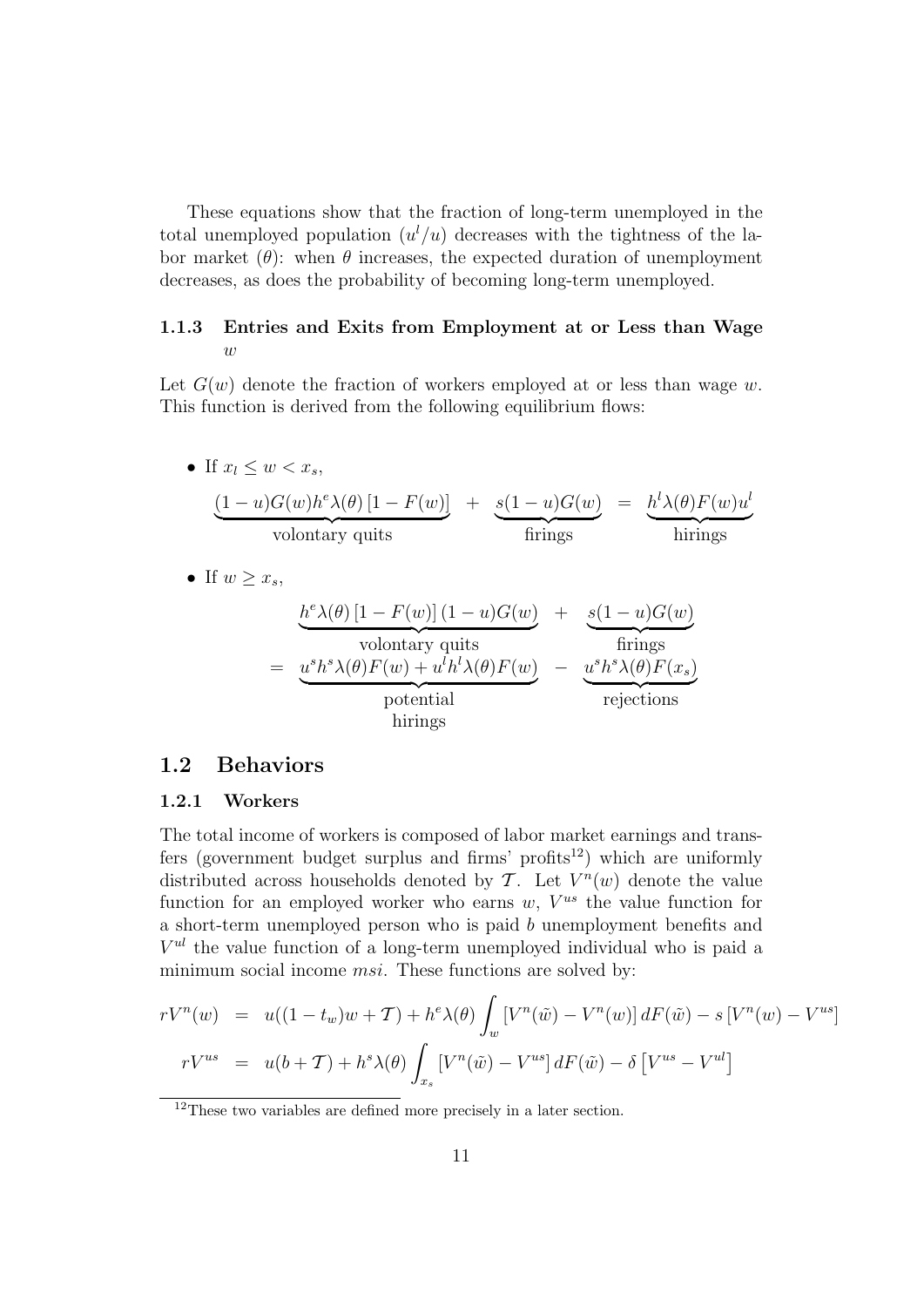$$
rV^{ul} = u(msi + \mathcal{T}) + h^l \lambda(\theta) \int_{x_l} \left[ V^n(\tilde{w}) - V^{ul} \right] dF(\tilde{w})
$$

where  $r \geq 0$  and  $t_w \in [0,1]$  stand for the real interest rate and employees' payroll taxes, respectively. The utility function  $u(\cdot)$  is assumed to be a Constant Relative Risk Aversion (CRRA) and takes into account risk aversion in the determination of the reservation wage. The reservation wage policies  $x_s$ and  $x_l$  are derived from the two conditions  $V^n(x_s) = V^{us}$  and  $V^n(x_l) = V^{ul}$ .

#### 1.2.2 Firms

Let k be the match specific investment per worker and  $f(k)$  the value of worker productivity which is an increasing concave function of this investment. It is assumed that whenever an employed worker finds a job paying more than  $w$  (voluntary quit), then the employer seeks another worker. When an exogenous quit (destruction) occurs, the job receives no value. Hence, the expected present value of the employer's future flow of quasi-rent once a worker is hired at wage w stated as  $J(w, k)$ , solves:

$$
rJ(w,k) = f(k) - (1 + t_f(w))w - h^e \lambda(\theta)[1 - F(w)][J(w,k) - V] - sJ(w,k)
$$

where  $t<sub>f</sub>(w) \geq 0$  is the employer's payroll taxes. This tax can be a function of the wage when employment subsidies are introduced.

In turn, the asset value of a vacant job solves the continuous time Bellman equation:

$$
rV = \max_{w \ge x_l, k \ge 0} \{ \eta(w) \left[ J(w, k) - p_k k - V \right] - \gamma \}
$$

where  $\gamma$  is the recruiting cost,  $p_k$  stands for the relative price of one unit of human capital, and  $\eta(w)$  is the probability that a vacancy with posted wage  $w$  is filled. This probability is defined by:

$$
\eta(w) = \frac{Prob(e|u^l)u^l}{v} + \frac{Prob(e|u^s)u^s}{v} + \frac{Prob(e|e)(1-u)}{v}
$$

where the first, second and third term shows the acceptance rate of a job offer, respectively, for a long-term unemployed person, a short-term unemployed worker and an employed worker. These probabilities are:

$$
Prob(e|u^{l}) = h^{l} \frac{H}{\overline{h}} \text{ if } w \geq x_{l}
$$

$$
Prob(e|u^{s}) = \begin{cases} h^{s} \frac{H}{\overline{h}} & \text{if } w \geq x_{s} \\ 0 & \text{if } w < x_{s} \end{cases}
$$

$$
Prob(e|e) = h^{e} \frac{H}{\overline{h}}G(w)
$$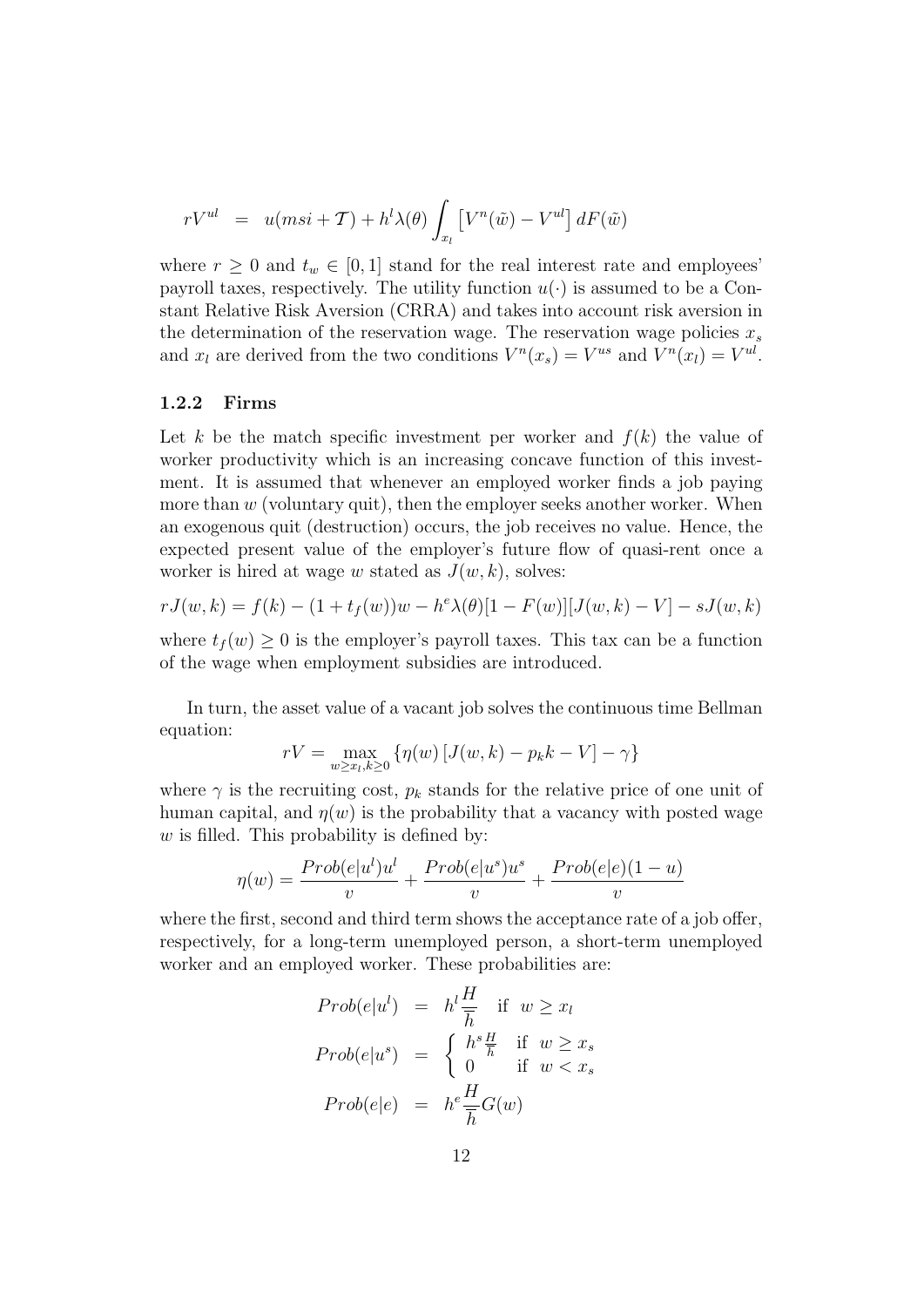where  $G(w)$  is the fraction of employed workers with earnings equal to or less than  $w$ . The probability functions of the reservation wages are given by:

$$
\eta(w) = \frac{H}{v} \left[ \frac{h^l}{\overline{h}} u^l + \frac{h^e}{\overline{h}} (1 - u) G(w) \right] \qquad \forall w \in [x_l, x_s]
$$
  

$$
\eta(w) = \frac{H}{v} \left[ \frac{h^l}{\overline{h}} u^l + \frac{h^s}{\overline{h}} u^s + \frac{h^e}{\overline{h}} (1 - u) G(w) \right] \qquad \forall w \in [x_s, \overline{w}]
$$

where  $H/v = \lambda(\theta)/\theta$  gives the probability of having a contact with a firm.

Free entry conditions at each wage level imply that  $V = 0$  and expected intertemporal profits are identical for  $w \geq w$ , where w is the lowest wage level offered. Actually,  $x_l \leq w$ , because it is not in the firms' interest to offer a wage rejected by all workers. Hence, labor market tightness  $\theta$ , the wage distribution function  $F(w)$  and firms' investment in human capital  $k(w)$  can be derived from the system of equations defined by:

$$
\gamma = \eta(w) \left[ \max_{k \ge 0} \{ J(w, k) - p_k k \} \right] \quad \forall w \ge \underline{w} \tag{1}
$$

with  $F(w) = 0$ . Employers have two reasons for offering a wage greater than w. First, the firm's acceptance rate  $(\eta(w))$  increases with the wage offer, since a higher wage is more attractive. Second, the firm's retention rate increases with the wage paid by limiting voluntary quits that lead to an increase in  $J(w, k)$ . The wage strategy implemented by firms is strongly interrelated with human capital investment decisions.

As each employer pre-commits to both the wage offered and the specific capital investment in the match, it is easy to show that the optimal investment solves:

$$
f'(k) = p_k(r + s + h^e \lambda(\theta)[1 - F(w)]) \implies k = k(w) \quad \forall w \ge \underline{w} \tag{2}
$$

Therefore, the level of specific human capital increases with the level of the wage offer. Indeed, a higher wage reduces the probability that an employee will accept job offers from other firms. The negative relationship between wage and labor turnover creates incentives to train employees. When the wage is high, the expected duration of the match is longer and the period during which the firm can recoup its investment increases. Therefore, firmspecific productivity increases with wages.

### 1.3 Labor Market Equilibrium

#### Assumptions on Production Technology

We assume that the production function satisfies the following restrictions:  $f'(0) = \infty$ ,  $f'(k) > 0$  and  $f''(0) < 0$ .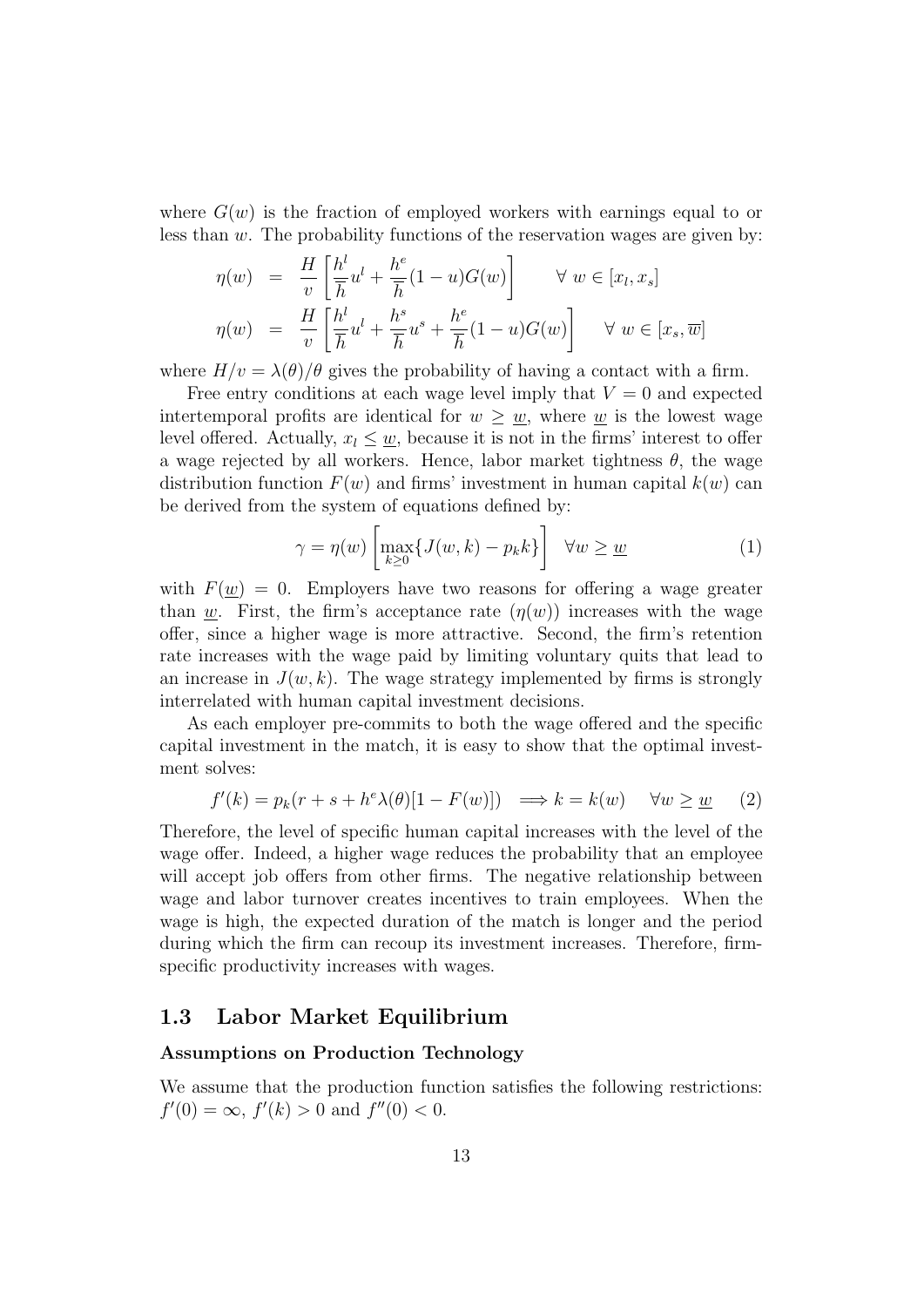#### Equilibrium Definition and Properties

A steady state search matching equilibrium defines a reservation wage policy,  ${x<sub>s</sub>, x<sub>l</sub>}$ , a vacancy rate  $(v = \theta h)$ , a long-term unemployment rate  $u<sub>l</sub>$ , a shortterm unemployment rate  $u_c$ , a wage offer distribution  $F(w)$  and a specific human capital investment function  $k(w)$ . Appendix A presents the system of equations to solve this equilibrium in more detail.

### PROPOSITION 1 There is only one strictly positive level of vacancy rate.

See Appendix B.1 for the formal proof of this proposition, which extends Mortensen (2000)'s work.

PROPOSITION 2 There is a wage interval  $[w_l, x_s]$  over which there is no wage offer.

Appendix B.2 shows a detailed proof. This equilibrium property suggests that, over  $[w_l, x_s]$ , the increase in temporary profits associated with a decrease in wages does not compensate for the loss due to higher rotation costs in the long-term unemployed worker segment.

COROLLARY If  $w_l > x_l$ , then the support of the wage distribution is formed by two subsets  $[x_l, w_l] \cup [x_s, \overline{w}].$  Otherwise, all posted wages are included in the set  $[x_s, \overline{w}]$ .

This suggests that, if  $w_l \, \langle x_l \rangle$ , the increase in temporary profits when offering a wage lower than  $x_s$  is never compensated by the loss due to higher rotation costs.

The introduction of hiring costs implies that *ex ante* identical firms have the same strictly positive expected profits. As shown in Quercioli (2005), this ensures a unique wage offer distribution with no atoms.<sup>13</sup> The proofs provided in Appendix B are satisfied for all payroll tax rules.

#### The Incidence of a Minimum Wage

The introduction of a minimum wage  $(mw)$  may affect the properties of the equilibrium in the following ways:

- If the minimum wage is lower than  $x_l$ , it is not a constraint;
- If the minimum wage is greater than  $x_s$ , its value is the lower posted wage:  $w = m w$ ;

<sup>13</sup>Without hiring costs, the expected equilibrium profit could be equal to zero. In this case, Quercioli (2005) shows that multiple equilibria can occur.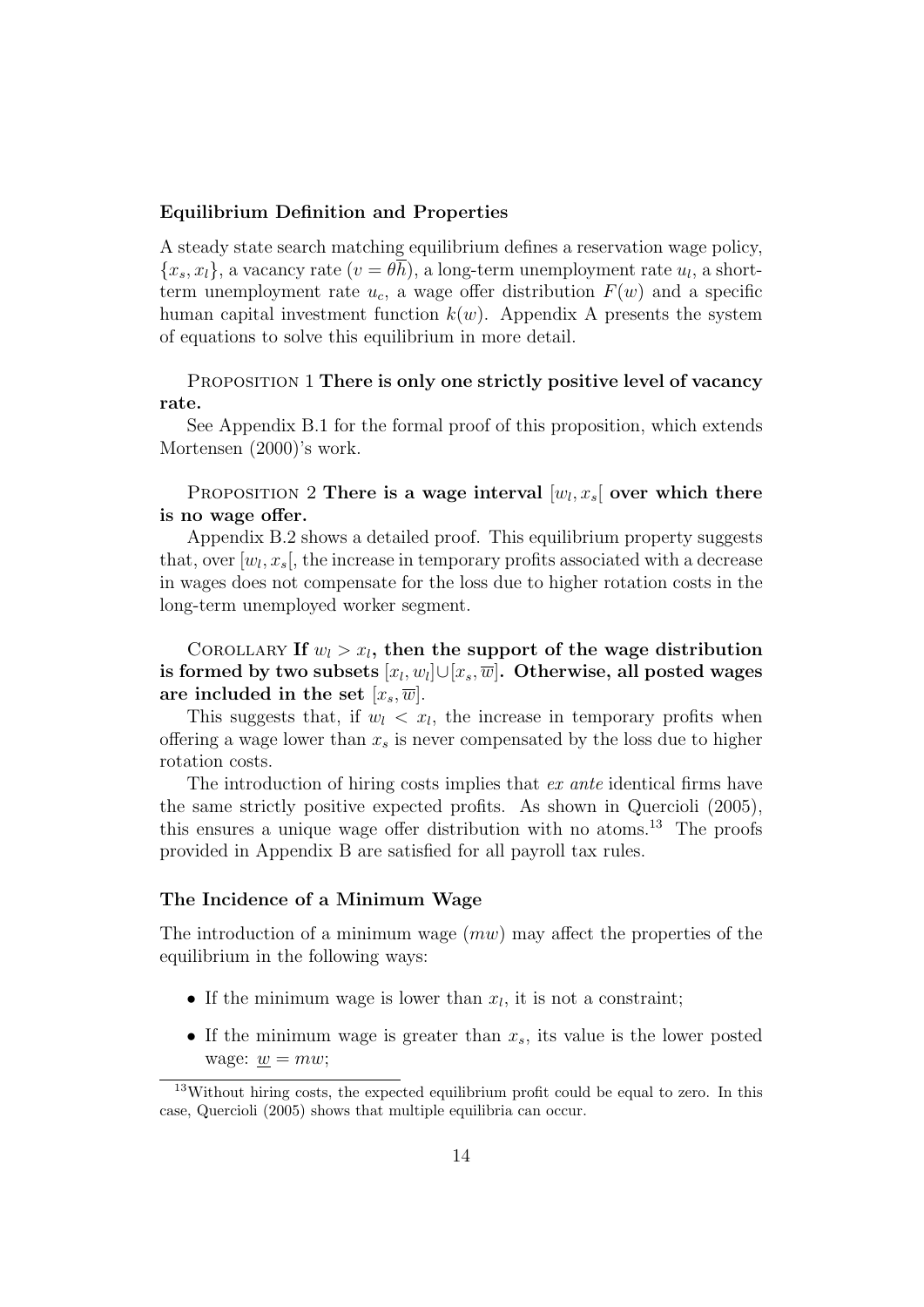- If the minimum wage is included in  $x_l, w_l$  then  $\underline{w} = m w;$
- If the minimum wage is included in  $[w_l, x_s]$ , then  $\underline{w} = x_s$ ; or
- If  $w_l < x_l$  then  $\underline{w} = \max\{x_s, mw\}.$

### 1.4 Efficiency

To evaluate the impact of labor market policies on the equilibrium, we first focus on the steady state aggregate output flow net of the recruiting costs, as defined by:

$$
\mathcal{Y} = \underbrace{(1-u)}_{\text{Employment}} \underbrace{\int_{\underline{w}}^{\overline{w}} f(k(w)) dG(w)}_{\text{(E) × Productivity (P)}} - \underbrace{\gamma v}_{\text{Hiring}}
$$

gross output

$$
- \underbrace{p_k h^s \lambda(\theta) u^s \int_{\underline{w}}^{\overline{w}} k(w) dF(w)}_{\text{training costs}} - \underbrace{p_k h^l \lambda(\theta) u^l \int_{\underline{w}}^{\overline{w}} k(w) dF(w)}_{\text{training costs}} \\ - \underbrace{p_k h^e \lambda(\theta) (1 - u) \int_{\underline{w}}^{\overline{w}} \left( \int_{\underline{w}}^w k(w) dF(w) \right) dG(w)}_{\text{training costs}}
$$

job-to-job mobility

Average productivity P may vary in the model due to a distribution effect  $dG(w)$ , but also because of less investment  $k(w)$  from firms in specific human capital for any wages w. In models with exogenous productivity, the productivity level in any firm is given, which limits the effect on average productivity to a pure distribution effect.

Taking into account a costly human capital investment creates a potential trade-off between employment and productivity. The higher the labor market tension, the higher the employment. The increase in the probabilities of a firm contacting a worker increases hirings as in a traditional matching model, but, by increasing job-to-job transitions, this leads to two antagonistic effects on average productivity. More job-to-job transitions tend to concentrate the earnings distribution more to the right, increasing the productivity by a pure distribution effect. Hereafter we refer to a job-to-job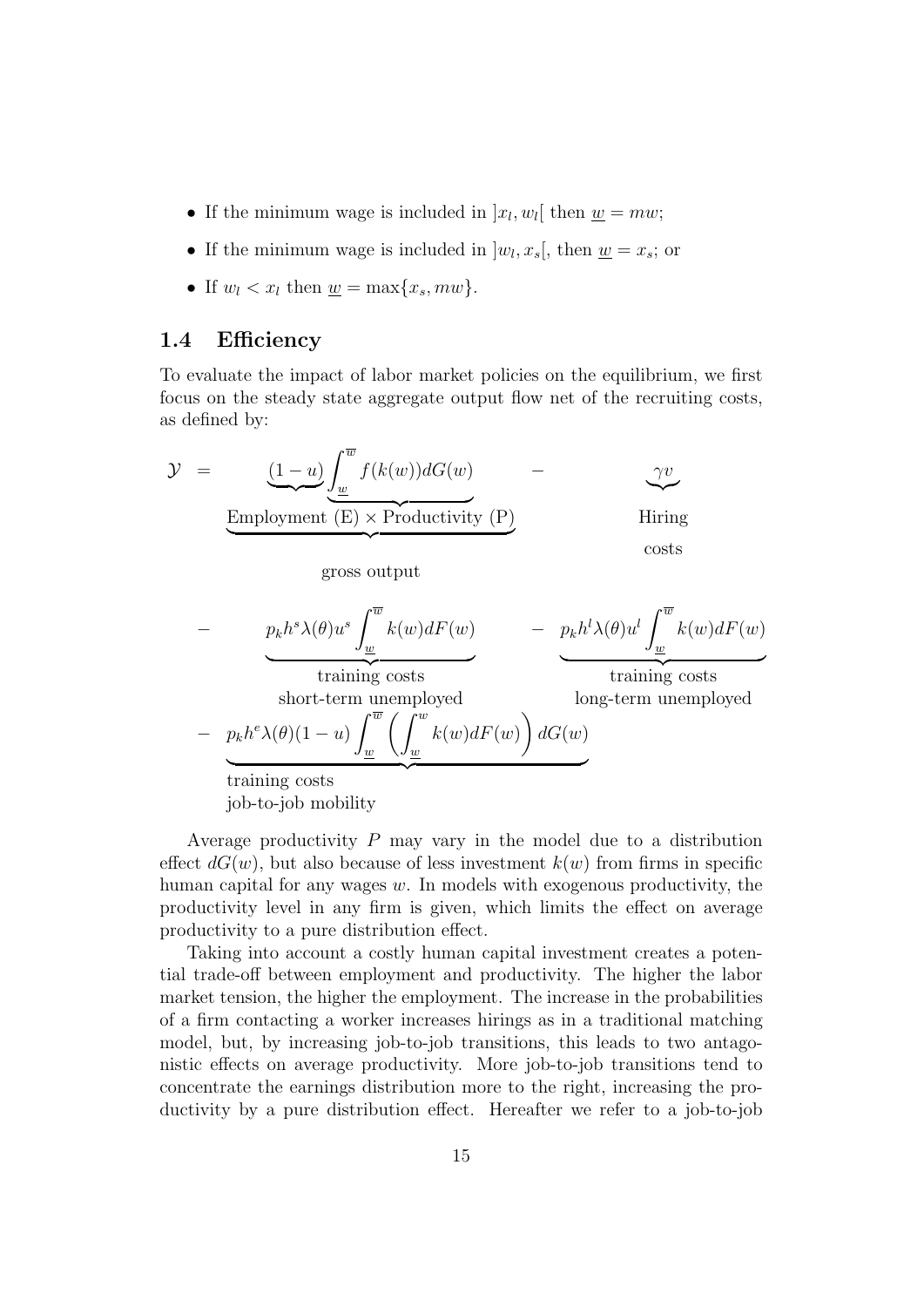transition effect. However, as the expected job duration decreases, the return on the human capital investments diminishes, leading to a decrease in the average productivity by an "investment effect". Let us emphasize that this investment effect, not only impacts on the level of capital, but also on its distribution, as the capital decreases more at the bottom of the job distribution where firms particularly fear job turnover. These two effects will compete with employment variations to determine the output impact of the labor cost-reduction policies examined in the next section.

We also compute aggregate welfare, which takes into account the risk aversion of workers and the distributive implications of different reforms. Here, we plan to capture the variations in the relative situation of workers and their impact on aggregate welfare for a degree of concavity given by the utility function u:

$$
W = (1 - u) \left( \int_{\underline{w}}^{\overline{w}} V^n(w) dG(w) \right) + u^s V^{us} + u^l V^{ul}
$$

This implies the need to determine the variations in the government budget surplus  $(\mathcal{B})$  and firms' profits  $(\Pi)$  as well as the way they are distributed across households. We assume that they are uniformly redistributed via lump-sum transfers across all agents so as to not interfere with the direct distributive effects of policy reforms. As the size of the population is normalized to one, the instantaneous utility functions are  $u((1-t_w)w + T)$  for the employed workers,  $u(b+T)$  for the short-term unemployed and  $u(msi+T)$  for the long-term unemployed, where total transfers T are defined by  $\mathcal{T} = \mathcal{B} + \Pi$ . More precisely, the budget surplus is defined by:

$$
\mathcal{B} = (1 - u) \left( \int_{\underline{w}}^{\overline{w}} [t_f(w) + t_w] w dG(w) \right) - (u^s \times b + u^l \times msi)
$$

Aggregate firms' profits are defined by:

$$
\Pi = \mathcal{Y} - (1 - u) \left( \int_{\underline{w}}^{\overline{w}} [1 + t_f(w)] w dG(w) \right).
$$

## 2 Estimation and Test of the Model

This section describes the econometric method we used to estimate the structural parameters of the model. Because structural econometric models are sensitive to misspecification, we choose an empirical strategy which ensures robust estimates of the unknown parameters. As the likelihood function cannot be derived analytically, it can be replaced by either an approximation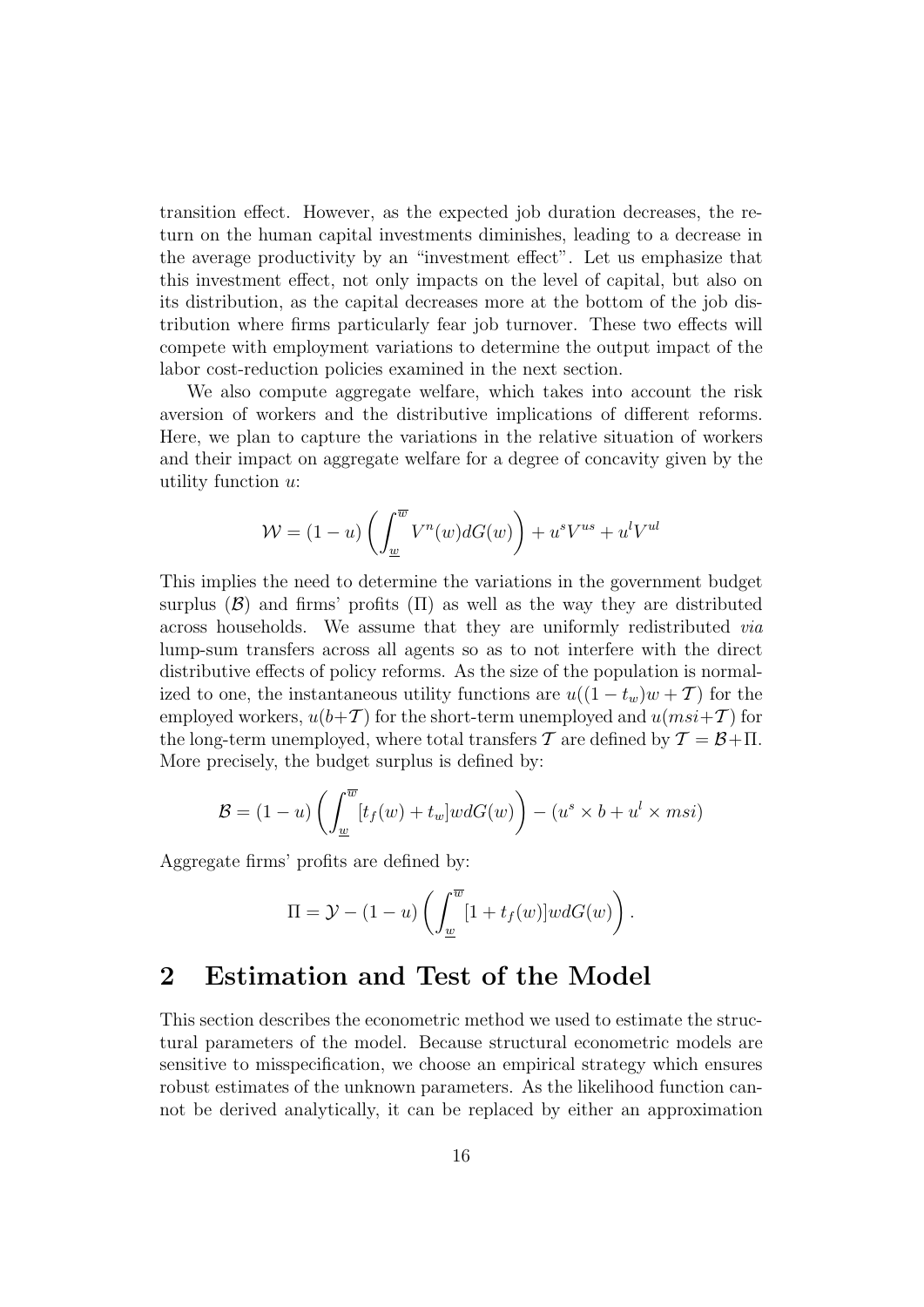of the exact function (see Bontemps, Robin, and van den Berg (1999) or Rosholm and Svarer (2004)) or by the exact likelihood function of an approximated model (Gouriéroux and Monfort (1994)). We choose the latter strategy and, more specifically, the indirect inference method, which allows us to run a simple global specification test of our model.<sup>14</sup> The benefit derived from testing the model, however, comes at the cost of making parametric assumptions.

### 2.1 Estimation method

The indirect inference method consists of replacing the computation of analytic moments with simulations. The moments underlying the estimation are based on wage distributions. We focus on a sub-sample of full-time manual workers, who are affected by the minimum wage and the probability of being excluded from the unemployment benefit system. This enables us to detect the dimensions along which our simple structural model is capable of mimicking a set of moment restrictions.

The vector  $\Phi$  (dim( $\Phi$ ) = 17) contains all the parameters of the model:

$$
\Phi = \{h^e, h^s, h^l, \zeta, \gamma, s, \delta, \sigma, b, msi, r, t_w, t_f, p_k, \alpha, A, A_1\}
$$

where the parameters  $\{\alpha, A, A_1\}$  characterize the production function such that  $f(k) = A_1 + (k+A)^{\alpha}$ . We choose this particular production function to simplify the estimation procedure. Indeed, it implies that a worker without training has a strictly positive inherited productivity. We choose a value of A such that  $k(x_c) = 0^{15}$ .

The parameter  $\sigma$  denotes the risk aversion of the workers:  $u(x) = \frac{x^{1-\sigma}}{1-\sigma}$  $\frac{x^{1-\sigma}}{1-\sigma}.$ Finally, the parameter  $\zeta$  denotes the elasticity of the matching function  $H =$  $v^{\zeta}(h^e e + h^s u^s + h^l u^l)^{1-\zeta}.$ 

We restrict the size of the vector of unknown structural parameters:

$$
\Theta = \{\alpha, p_k, h^e\}
$$

The absence of empirical evidence for these key parameters of the model motivates this choice. The estimation of the vector  $\Theta$  is conducted under the following set of restrictions:

• A first vector  $\Phi_1$ , with  $\dim(\Phi_1) = 7$ , defined by

$$
\Phi_1 = \{s, \delta, \sigma, msi, r, t_w, t_f\}
$$

<sup>&</sup>lt;sup>14</sup>See Gouriéroux, Monfort, and Renault (1993) or Gouriéroux and Monfort (1994) for a general presentation of these methods. See Collard, Feve, Langot, and Perraudin (2002) for an applied study.

<sup>15</sup>We have verified that the capital is always positive in all the simulations.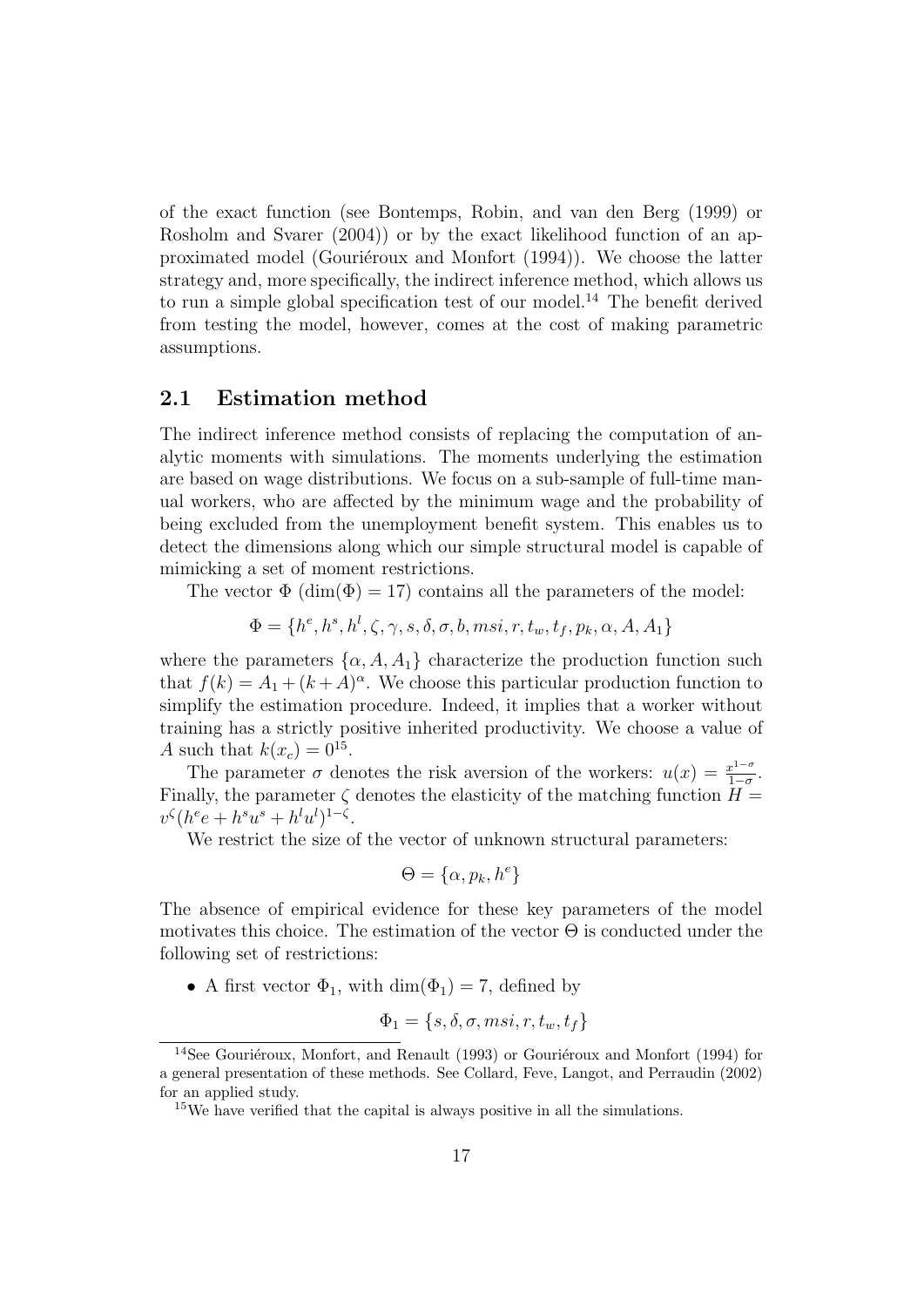is fixed on the basis of external information.

- 1. The destruction rate s comes from Cohen, Lefranc, and Saint-Paul  $(1997): s = 0.0185.$
- 2. The parameter  $\delta$  is chosen so that the average short-term unemployment spell corresponds to the benefit duration, *i.e.* 30 months,  $(\delta = 1/30).$
- 3. Microdata suggest that  $\sigma = 2.5$  is an admissible value (see Attanasio, Banks, Meghir, and Weber (1999)).
- 4. The minimum income msi is fixed at its 1995 institutional value: FF 2,500 (French Francs, FF hereafter).
- 5. The annual interest rate is fixed at 4%.
- 6. Payroll taxes on labor  $t_f$  and  $t_w$  for firms<sup>16</sup> and workers are set at, respectively, 40% and 20%.
- The second vector  $\Phi_2$ , with  $\dim(\Phi_2) = 6$ , defined by

$$
\Phi_2 = \{b, h^s, h^l, A_1, \gamma, \zeta\}
$$

is calibrated, using the model restrictions, to reproduce some stylized facts and assumptions:

- 1. The unemployment replacement rate  $(b/E(w))$  is fixed at 0.6, according to Martin (1996).
- 2. The unemployment rate  $u$  equals 15.51%.
- 3. The ratio of long-term to short-term unemployed workers  $u^{l}/u$  is 45.75%.
- 4. The condition of free entry in the labor market is respected (no sunk costs linked to the creation of a vacancy).
- 5. Hiring costs  $\gamma\theta/\lambda(\theta)$  equal 0.3 as in Mortensen (2003). These costs correspond approximately to 2.5% of wages (Abowd and Kramarz  $(1998)$ .
- 6. The minimum wage is fixed at a level consistent with the historical French experience (see CSERC (1999)). For a one percent fall in the minimum wage, 14,000 jobs are created. This leads to a value of  $\zeta$  equal to 0.21.

<sup>&</sup>lt;sup>16</sup>Payroll subsidies are introduced when we examine the implication of the French policy.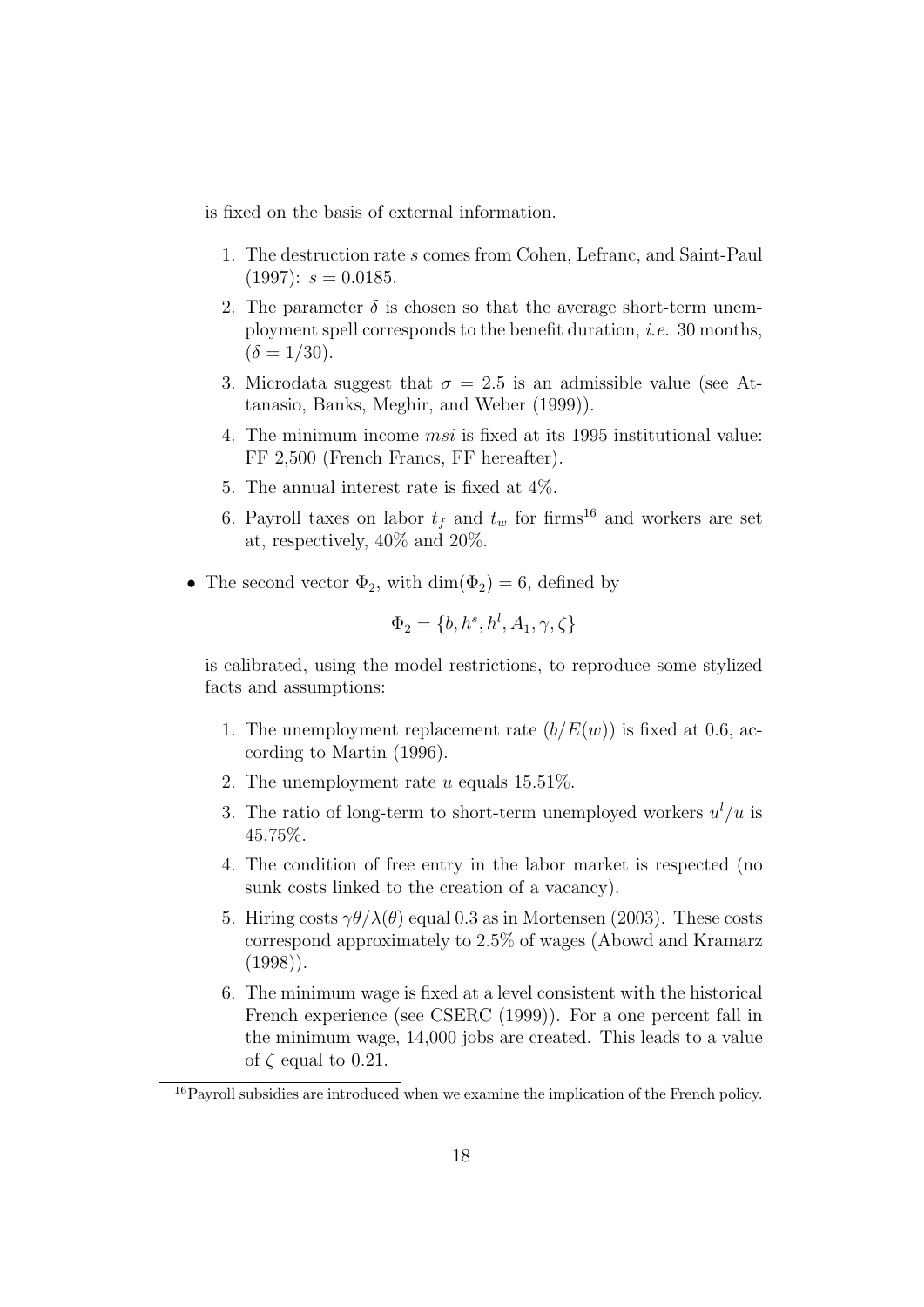Given the set of moments, calibrated parameters and policy functions, the estimation method is conducted as follows:

Step 1: The vector of moments  $\psi$  is estimated by minimizing the following loss function:

$$
Q_N = h_N(w_i; \psi_N) \Omega_N h_N(w_i; \psi_N)
$$

where  $\Omega_N$  is a positive definite weighting matrix and N denotes the size of the sample.  $\{w_i\}'$  represents the s-dimensional set of wages paid to each manual worker  $i$  in the 1995 set of observed random variables. The choice of  $\psi$  moments is a critical step in the estimation method, but it is not driven by the model's specification. Rather, it should encompass as many data features as possible to avoid an arbitrary choice and reduce estimation biases. Therefore, we choose a set of moments that fully explain wage densities. In our case,  $h(.)$  takes the form

$$
h(w_i; \psi) = E \begin{bmatrix} w_i - \mu \\ (\mathbf{1}_{[w_i < D1]} w_i - \mu_1) \\ (\mathbf{1}_{[Dn \le w_i < Dn+1]} w_i - \mu_{n+1}) \\ (\mathbf{1}_{[D8 \le w_i < D9]} w_i - \mu_9) \end{bmatrix} \quad \text{for } n = 1, \dots, 7
$$

where Dn denotes the wage deciles  $n = 1, ..., 9$ . The estimated moment  $\mu$  is the average wage in the sample, and  $\mu_n$  is the average wage between the Dn and  $Dn + 1$  deciles. This minimal set of moments allows us to capture the shape of the observed wage density.

Step 2: Given the vector of structural parameters  $\Theta$ , the simulated wage density is computed from the set of equations defining the theoretical model.

Step 3: An estimate  $\widehat{\Theta}$  for  $\Theta$  minimizes the quadratic form:

$$
J(\Theta) = g'_{N} W_{N} g_{N}
$$

where  $g_N = \left(\widehat{\psi}_N - \widetilde{\psi}_N(\Theta)\right)$ ,  $W_N$  is a symmetric non-negative matrix defining the metric,  $\widehat{\psi}_N$  is the vector of the estimated moments  $\{\mu, \mu_1, ..., \mu_9\}$ , and  $\psi_N(\Theta)$  denotes the set of moments implied by the model simulations.

Steps 2 and 3 are conducted until convergence *i.e.* until a value of  $\Theta$ minimizing the objective function is obtained.<sup>17</sup>

<sup>&</sup>lt;sup>17</sup>The minimization of the simulated criterion function is carried out using a Nelder-Meade minimization method provided in the  $Optim$  matrix numerical optimization toolbox. At convergence of the Nelder-Meade method, a local gradient search method was used to check convergence.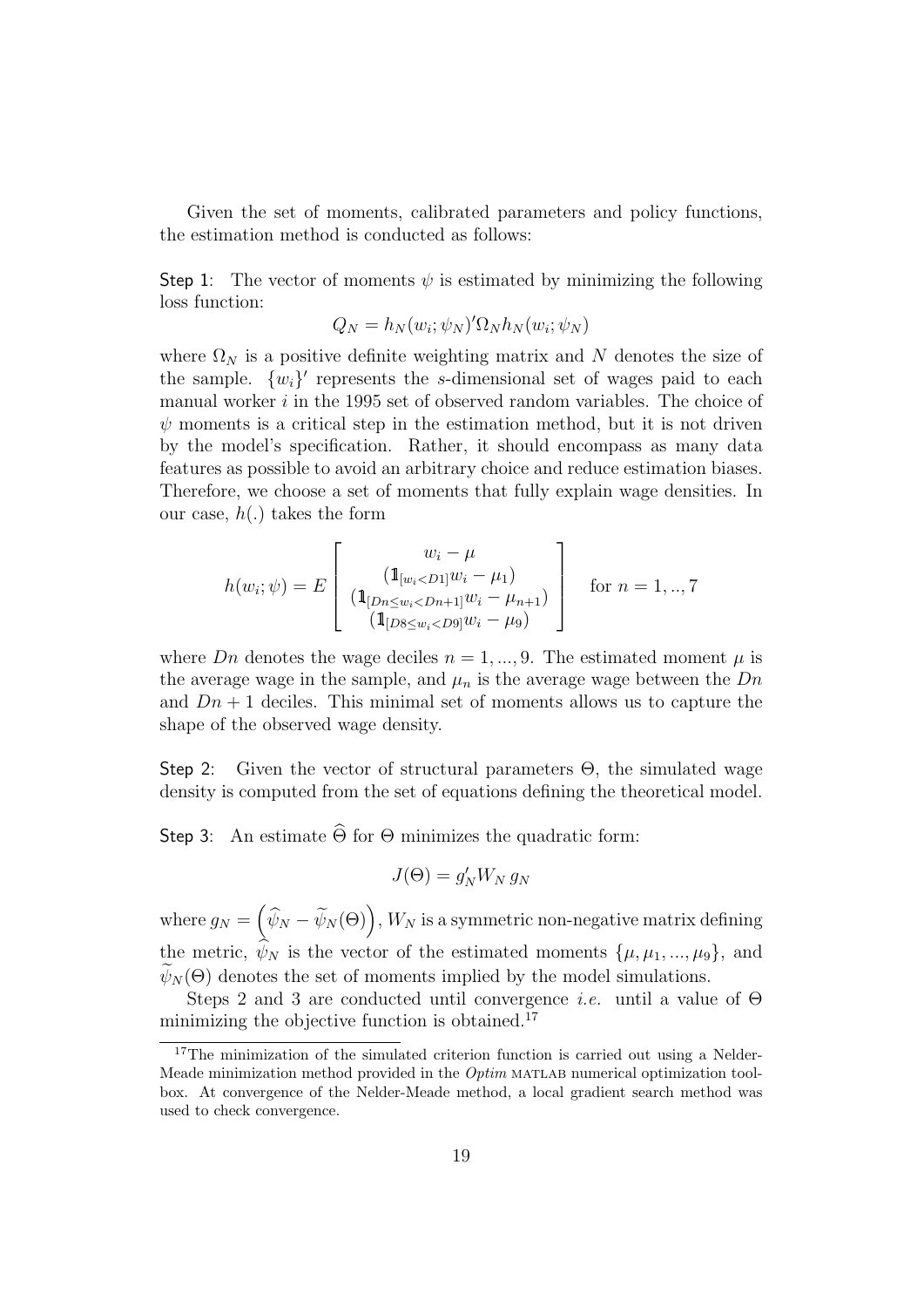A preliminary consistent estimate of the weighting matrix  $W_N$  is required for the computation of  $\widehat{\Theta}_N$ . It can be based directly on actual data and, here, corresponds to the inverse of the covariance matrix of  $\sqrt{N}(\hat{\psi}_N - \psi_0)$ , which is obtained from Step 1.

For the purpose of identification, we impose the condition that the number of moments exceeds the number of structural parameters. Thereby, we can conduct a global specification test along the lines of Hansen (1982), such that  $J - stat = NJ(\Theta)$ , which is asymptotically distributed as a chi-square, with a degree of freedom equal to the number of over-identifying restrictions.

Beyond these traditional statistical tests, we use a simple diagnostic test that locates the potential failures of the structural model. Each element of  $g_N$ measures the discrepancy between the moments computed from the data and those computed from model simulations. A small value for a given element in  $g_N$  indicates that the structural model is able to account for this specific feature of the data, while large values may reveal some failures. Collard, Feve, Langot, and Perraudin (2002) show that a statistic measuring the gap with a particular moment and its simulated counterpart, denoted "Diag. Test", is asymptotically distributed as a  $\mathcal{N}(0;1)$ .

### 2.2 The Empirical Performances of the Model.

We use data from the 1995 French Labor Force Survey ("Enquête emploi"). We consider this year which precedes large structural reforms of the French labor market and retain only full-time manual workers. Thus, in this particular case,  $\{w_i\}$  consists of the wage set over  $N = 14202$  individuals. Wages, minimum income and unemployment benefits are expressed in 1990 French Francs (FF).

Table 1 reports estimates for the structural parameters and the global specification test statistic  $(J-stat)$ . The model is not globally rejected by the data, as the P-value associated with the  $J - stat$  is 97.65%. A second feature that emerges from Table 1 is that all structural parameters are estimated with precision. In the following paragraph, we discuss the model implications for this set of parameter estimates.

In the step following the global specification test, we check the structural model's ability to reproduce empirical moments. We obtain observed and simulated values of moments (Table 2). First, all observed moments are significant so that this set of historical moments is a sufficient table of experience to test our model. Secondly, Table 2 shows that the simulated moments are also estimated with precision.<sup>18</sup> In addition, they match their

<sup>18</sup>Wages are expressed in 1990 Francs, using a deflator equal to 1.116.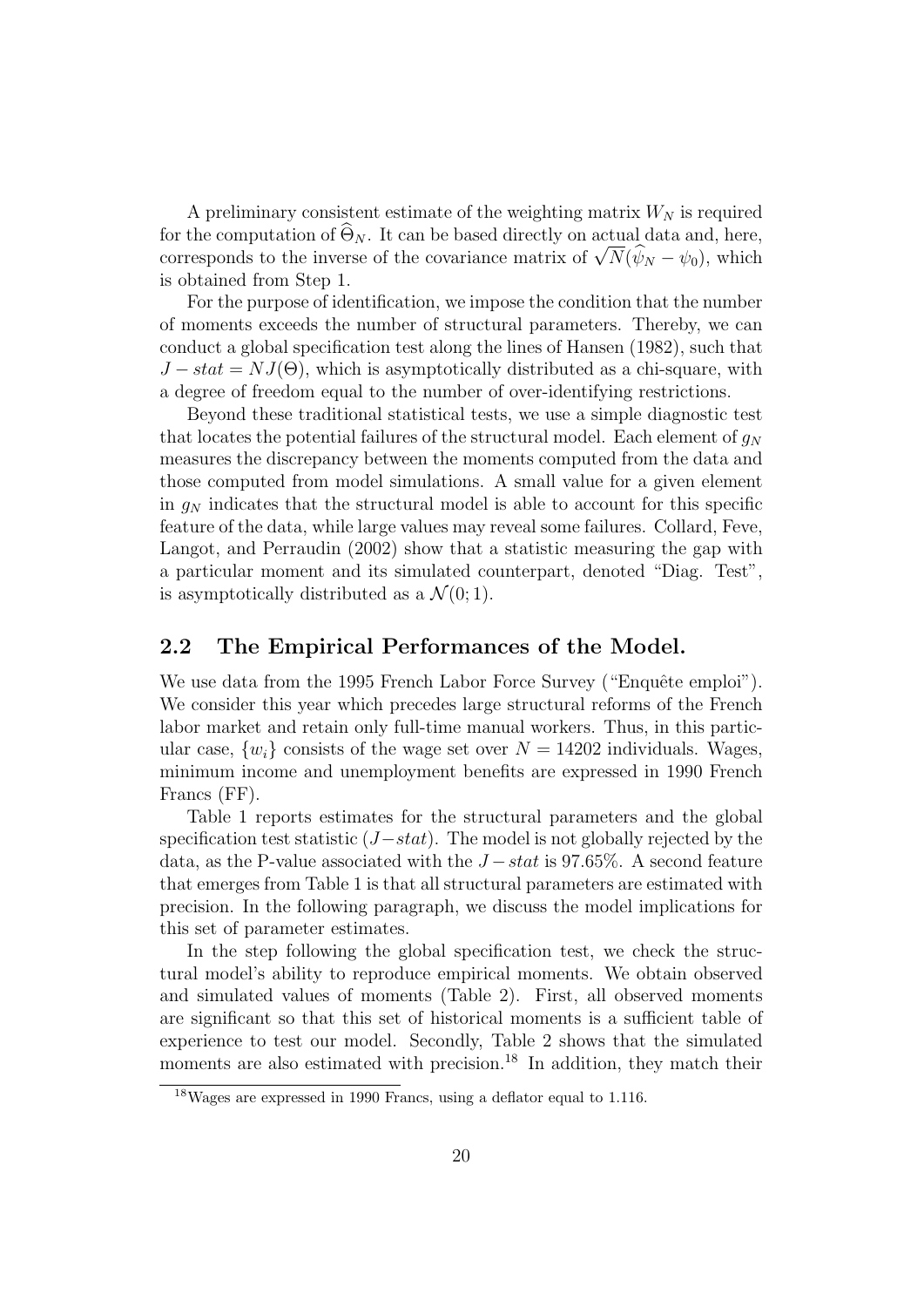Table 1: Parameter Estimates

| $(\lnot)$  | $\Theta$ | $\widehat{\sigma}(\Theta)$ | $t - stat$ |
|------------|----------|----------------------------|------------|
| $\alpha$   | 0.7158   | 0.0310                     | 23.0790    |
| $p_k$      | 18.2866  | 1.2814                     | 14.2706    |
| $h^e$      | 0.5265   | 0.0147                     | 35.7266    |
| $J - stat$ | 1.6519   | P-value                    | 97.65\%    |

empirical counterparts relatively well: the diagnostic test (Diag. Test) does not lead to rejection of the model in terms of its ability to reproduce each moment.

Table 2: Estimated Moments for Simulated and Observed Data

| $\psi$    | Observed Value |                            |            | Simulated Value  |                                                |            |            |
|-----------|----------------|----------------------------|------------|------------------|------------------------------------------------|------------|------------|
|           | $\psi_N$       | $\widehat{\sigma}(\psi_N)$ | $t - stat$ | $\psi_N(\Theta)$ | $\widetilde{\sigma}_N(\psi(\widehat{\Theta}))$ | $t - stat$ | Diag. Test |
| $\mu$     | 6304.6799      | 31.8464                    | 197.9718   | 6319.2527        | 19.0075                                        | 332.4608   | 0.5703     |
| $\mu_1$   | 4471.7044      | 293.7155                   | 15.2246    | 4451.1934        | 14.3953                                        | 309.2121   | $-0.0699$  |
| $\mu_2$   | 4872.3694      | 353.0800                   | 13.7996    | 4764.8030        | 29.8411                                        | 159.6725   | $-0.3057$  |
| $\mu_3$   | 5262.4871      | 333.6157                   | 15.7741    | 5065.5219        | 48.9270                                        | 103.5323   | $-0.5968$  |
| $\mu_4$   | 5587.0088      | 424.3939                   | 13.1647    | 5413.1365        | 71.3006                                        | 75.9200    | $-0.4156$  |
| $\mu_5$   | 5884.5128      | 405.4031                   | 14.5152    | 5831.3677        | 97.9160                                        | 59.5548    | $-0.1351$  |
| $\mu_6$   | 6253.6900      | 430.6652                   | 14.5210    | 6314.1084        | 128.5709                                       | 49.1099    | 0.1470     |
| $\mu_7$   | 6659.0716      | 458.8081                   | 14.5138    | 6859.8255        | 304.5044                                       | 22.5278    | 0.5850     |
| $\mu_8$   | 7141.5660      | 492.0757                   | 14.5131    | 7481.8172        | 308.9332                                       | 24.2182    | 0.8884     |
| $\mu_{9}$ | 7850.6070      | 538.7721                   | 14.5713    | 8180.0314        | 246.1776                                       | 33.2282    | 0.6874     |

This model's ability to match the observed wage distribution using French data is in keeping with the Rosholm and Svarer (2004) empirical study on Danish data, based on an alternative empirical methodology developed by Ridder and Van den Berg (1997) and Postel-Vinay and Robin (2002).

### 2.3 The Quantitative Features of the Model

The estimation results reveals some quantitative features of the model which deserve to be emphasized.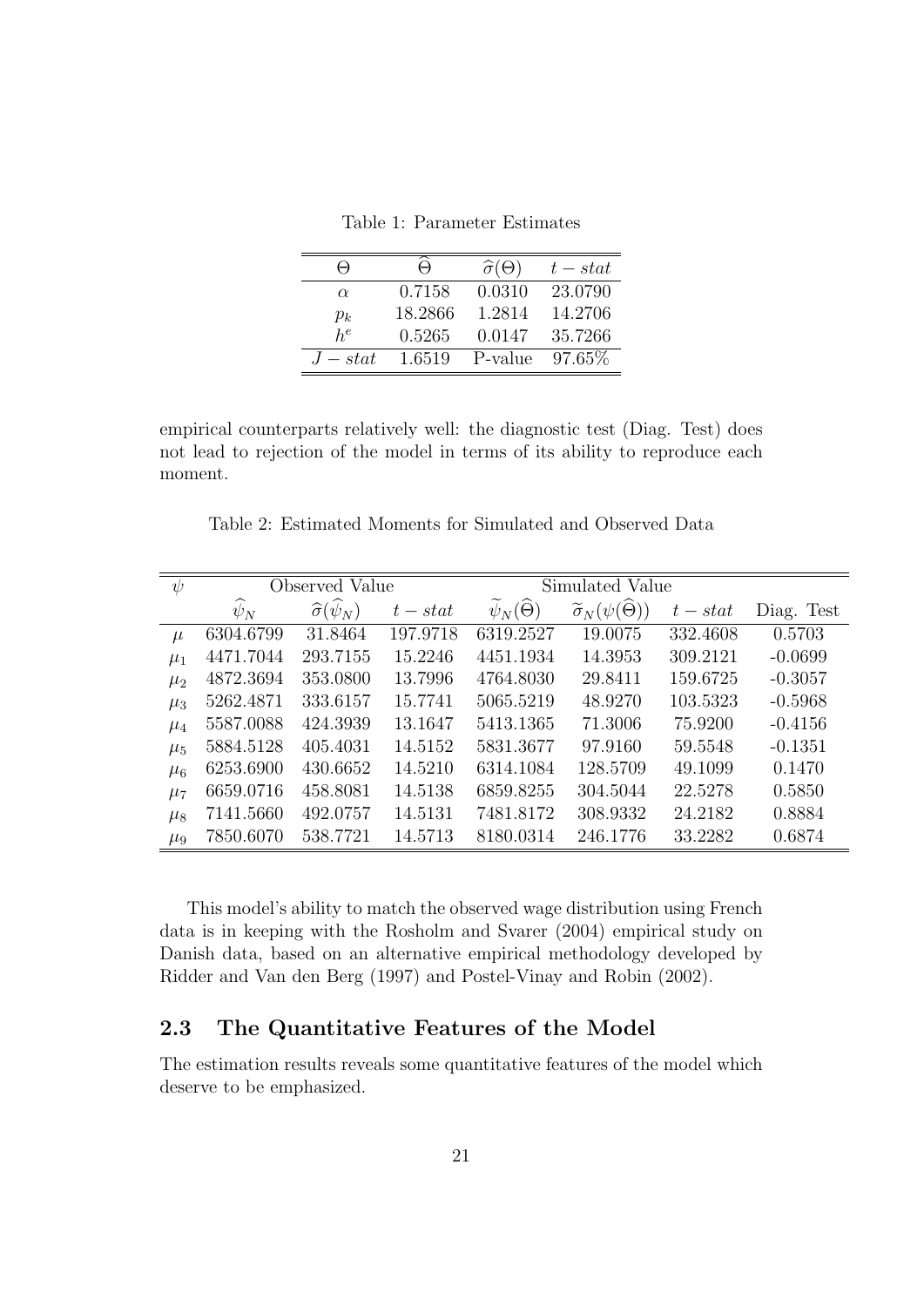A Binding Minimum Wage. With reference to the estimated support of the wage distribution, we find that the lower bound of this support is the minimum wage (without an imposition on our part). Indeed, the estimated results (see Table 3) show that the actual French minimum wage  $(mw)$  is above the highest reservation wage  $(x<sup>s</sup>)$ . It is a binding minimum wage, which implies  $F(x^s) = 0$ .

| Labor market stocks and flows    |              |                                                      |  |  |              |  |  |  |
|----------------------------------|--------------|------------------------------------------------------|--|--|--------------|--|--|--|
| u                                | $u^l$        | $u^s$ $h^e \lambda$ $h^s \lambda$                    |  |  | $h^l\lambda$ |  |  |  |
|                                  |              | $0.1551$ $0.071$ $0.0841$ $0.0801$ $0.1520$ $0.0395$ |  |  |              |  |  |  |
|                                  |              |                                                      |  |  |              |  |  |  |
|                                  |              | Employment and Unemployment Durations                |  |  |              |  |  |  |
|                                  |              | model data model data                                |  |  |              |  |  |  |
|                                  |              | 32.22 34.00 14.50 17.00                              |  |  |              |  |  |  |
|                                  |              |                                                      |  |  |              |  |  |  |
| Productivity, Output and Welfare |              |                                                      |  |  |              |  |  |  |
| P                                | $\mathcal V$ | W                                                    |  |  |              |  |  |  |
|                                  |              | 18575 10006 -106.2556                                |  |  |              |  |  |  |
|                                  |              |                                                      |  |  |              |  |  |  |

Production is expressed in 1990 French francs, duration in months and stocks and flows in percentages

The Unimodal Wage Density. Figure 2 compares the wage distribution generated by the model and the kernel density estimation of the observed real wages.<sup>19</sup> The model seems close to the observed data and Figure 2 shows that the model is able to fit the observed wage cumulative distribution, and more importantly a unimodal wage density, as observed in the data. The gap between the model and the data can be explained by the low number of parameters introduced to generate a complete distribution. In Postel-Vinay and Robin (2002), for example, the exogenous distribution of productivity increases the degrees of freedom. For a policy experiment, we prefer to have an explicit choice in productivity for each job. As suggested by Mortensen

<sup>19</sup>Kernel density estimation is a nonparametric technique for density estimation in which a known density function (the kernel) is averaged across the observed data points to create a smooth approximation. We use SAS's KDE procedure.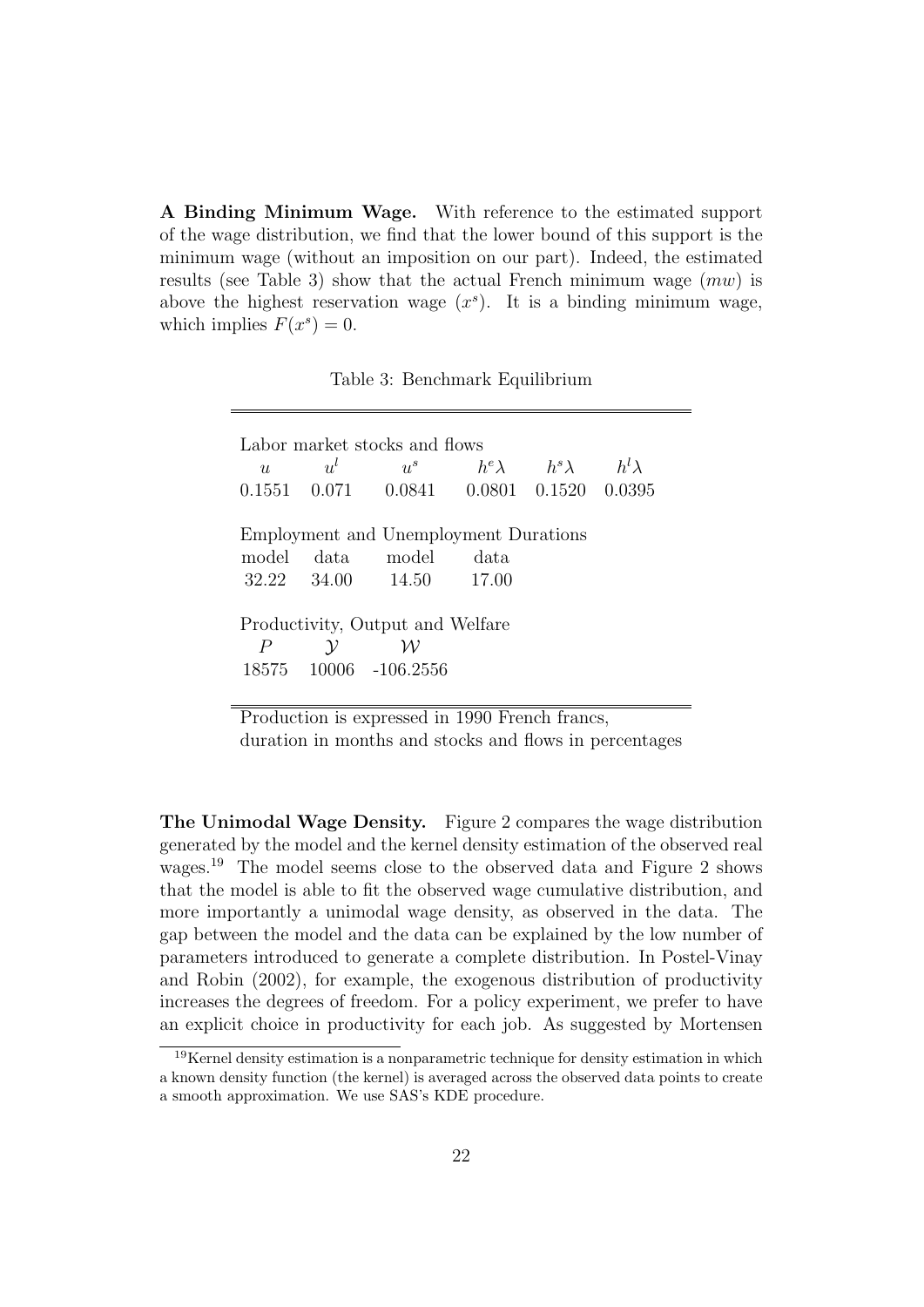

Figure 2: Observed and Predicted Wage Distributions

(2000), the introduction of an endogenous productivity distribution enables the generation of a unimodal wage density without any exogenous heterogeneity.

This result reveals the importance of human capital investments in our model. The equilibrium search models  $\dot{a}$  la Burdett and Mortensen (1998) intrinsically leads to an earnings distribution with increasing densities. Firms are induced to offer high wages to attract and retain workers. In our model, high wage offers lead firms to invest in a human capital technology with decreasing returns. This feature counterbalances the effect of the increasing wage density. The estimation results show that, owing to this mechanism we may obtain a unimodal wage distribution.

Contact probabilities. As shown in Table 3, the estimation of the model implies that the probability of a worker having a contact with a firm when employed is lower than the average contact probability when unemployed. Moreover, the employed probability estimate is lower than the exogenous destruction rate. These results are consistent with other estimations: Ridder and Van den Berg (1998) (Dutch data), Bontemps, Robin, and van den Berg (1999) (French data), Rosholm and Svarer (2004) (Danish data) and Bowlus, Kieffer, and Neumann (2001) (US data). Our estimated rates of contact are close to Postel-Vinay and Robin (2002) results: 0.0801 compared to 0.057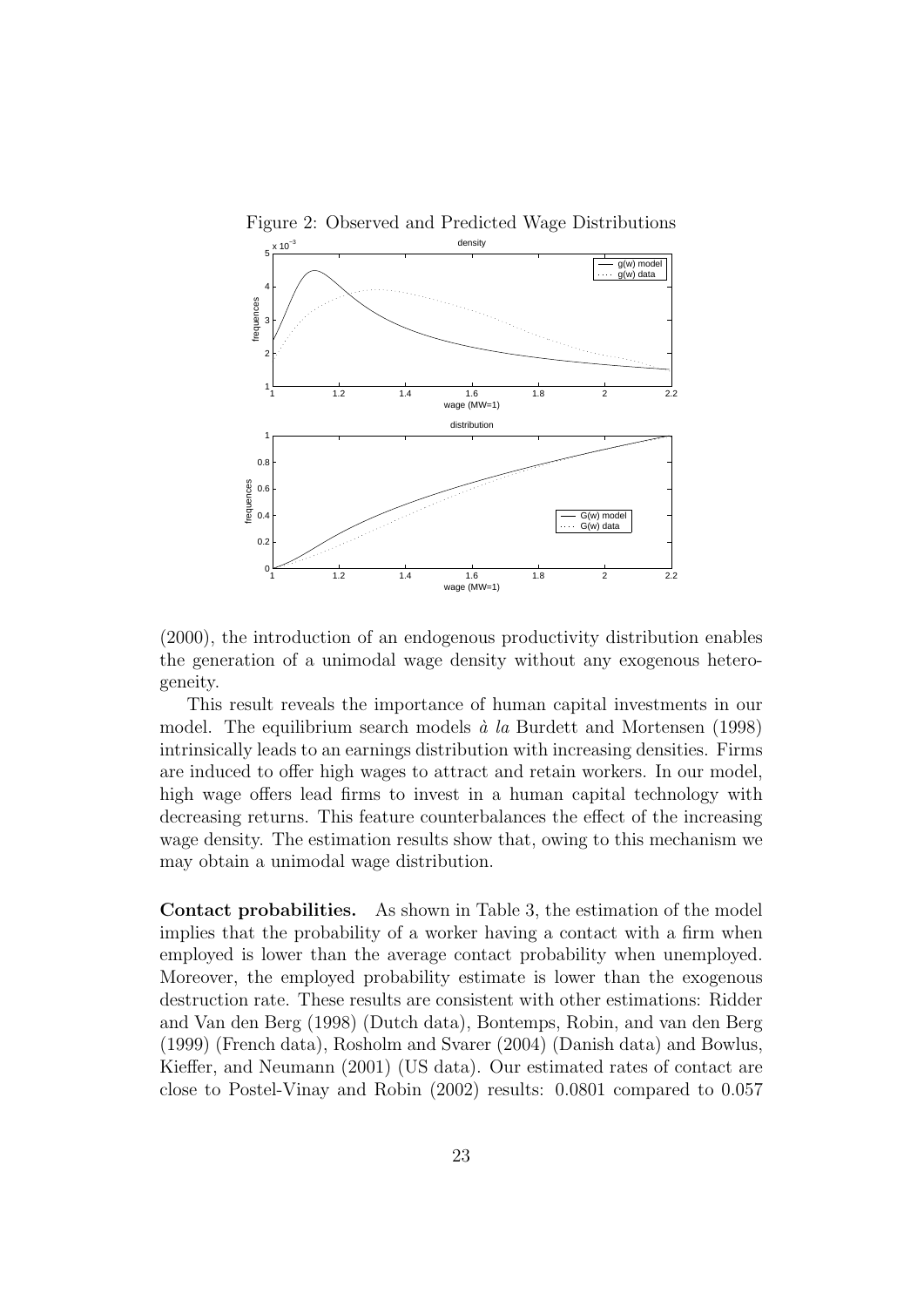for the employees and 0.1520 compared to 0.124 for unemployed workers.

Interestingly, the long-term unemployed workers have the lowest probability of having a contact with a firm. The comparative advantage of the unemployed workers in the search activity is not permanent: this reflects the well-known stigmatization of the long-term unemployed workers in the hiring process (see Manning and Machin (1999)). Hence, contrary to Flinn and Mabli (2006)'s assumption, a higher unemployment rate does not necessarily lead to a higher efficiency in the matching process.

The results summarized in Table 3 also show that the model does a good job in replicating employment and unemployment duration, respectively 34 (32.2) and 17 (14.5) months in the data (model). It is particularly important to replicate the employment duration as it plays a crucial role in the investment decisions.

Our empirical strategy leads to results consistent with studies based on non-parametric estimations of the likelihood function. These results are also consistent with empirical models relying on an exogenous productivity distribution. This gives us strong support for using the estimated investment rule in policy experiments.

## 3 Reassessing the French Labor Cost-Reduction Policy

The French experience offers the opportunity of evaluating the low-wage subsidy policy suggested Phelps (1994). Previous works (Kramarz and Philippon  $(2001)$ , Crépon and Desplatz  $(2002)$ ) assessed this policy based only on its implication for employment. In contrast, our analysis incorporates both employments effects and productivity effects owing to endogenous human capital formation.

During the 1990s, tax exemptions on employer-paid payroll taxes  $(t_f)$ were introduced in France to lower labor costs. This policy aimed to counteract the negative impact of minimum wage legislation on employment without lowering wages earned by employees. The subsidy increased dramatically in October 1995 and September 1996 (hereafter PTE, for Payroll Tax Exemptions). In its current state, it corresponds to a linear reduction spanning from 1 to 1.33 times the minimum wage and ranging from 18.6 points at the minimum wage  $(mw)$  to roughly 0 points at the end point of the exemption interval.

We first verify that our model performs particularly well at predicting a higher concentration at the bottom of the wage distribution following the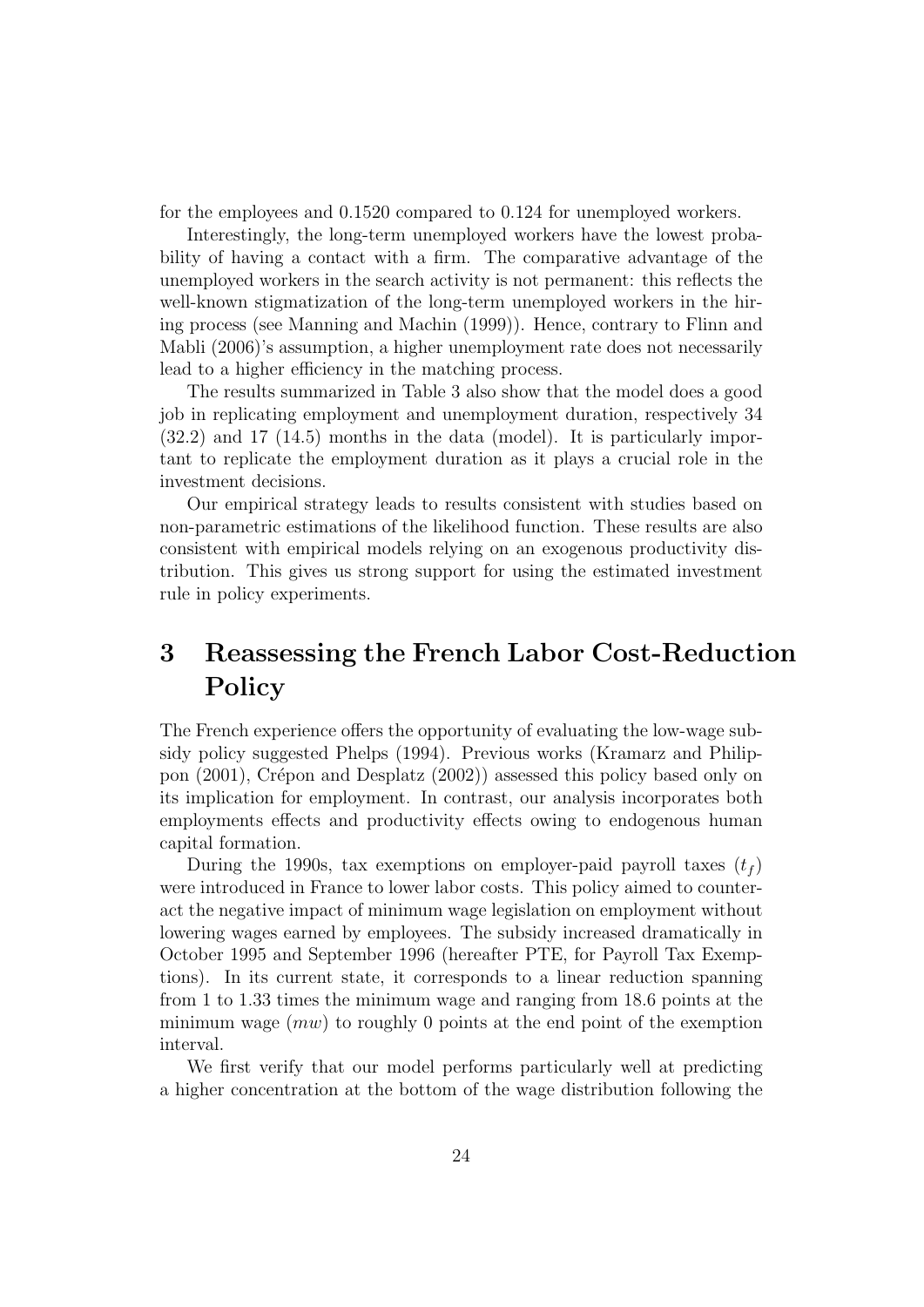subsidy policy. Secondly, in order to evaluate the welfare cost of the binding minimum wage, we determine its optimal level with and without the productivity channels. We then investigate the efficiency implications of the recent payroll tax subsidy policy aimed at reducing the negative employment effect caused by minimum wage legislation. The policy is free of the reservation wage limit of a decreasing wage cost, as employees do not suffer from earnings cuts. We pay particular attention to the productivity effect of this policy. This allows us to reveal that there is an optimal range of subsidized wages which better accounts for the trade-off between employment and productivity.

### 3.1 The importance of the investment channel

In this paper, we propose a model where the productivity is endogenous instead of positing heterogenous firms' productivity, as in Flinn (2006) and Postel-Vinay and Robin (2002) for instance. It introduces an investment effect in parallel with a job-to-job effect to explain the average productivity variations. In this Section, we show that this model performs better at explaining the shift in the wage distribution observed in France at the end of the nineties as depicted in Figure 1. To make this comparison, we also estimate an exogenous productivity model on the same sample (in 1995) and compare the predictions of the two models in terms of the implied wage distribution when using policy parameters corresponding to  $1998^{20}$ , ie. the payroll tax scheme and the minimum wage in 1998.

The search equilibrium model with an exogenous productivity distribution extends the Burdett and Mortensen (1998) model by taking into account endogenous labor demand behavior through a stochastic matching  $\dot{a}$ la Pissarides (1985). The stochastic component of productivity is observed after the match and is match specific. This model is close to Flinn and Mabli (2006), except for the wage contract and the two types of unemployed worker we assume in order to take into account the search efficiency heterogeneity between the unemployed workers. Hence, this model shares all the features of our benchmark model, except for the productivity:  $f(k)$  becomes  $\Psi + p$ where the component of the productivity that is specific to the match  $(p)$  is distributed according to a Gamma law (see Appendix C for more details).

We follow exactly the same econometric strategy used to estimate the model with endogenous productivity. We estimate three parameters, related to the productivity distribution and the search friction: the two parameters

<sup>20</sup>We consider this year just before the reduction in weekly working hours policy, which has implemented additional payroll tax exemptions.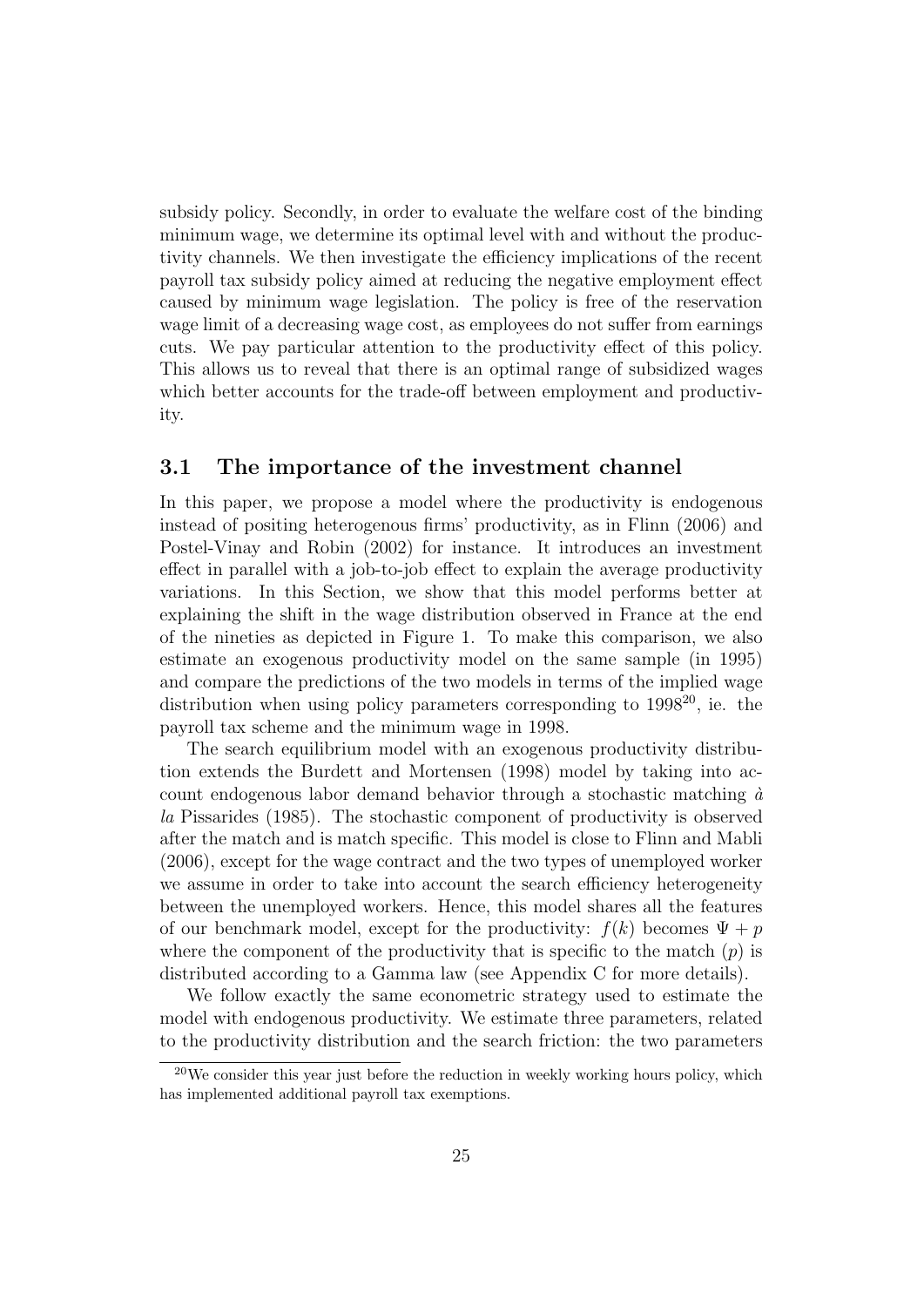of the Gamma law ( $\nu$  and  $\kappa$ ) and the search efficiency of the employed workers ( $h^e$ ). On the other hand, all the other parameters in  $\Phi_1$  and  $\Phi_2$  are calibrated according to the same restrictions.

The estimation results of the exogenous productivity model are displayed in Appendix C.2. The result obtained on the 1995 sample shows that we cannot reject the model at 10% level. Table 9 shows that all the structural parameters are significant. The "Diag. Tests" shown in Table 10 suggest that the estimated model with exogenous productivity is able to match all the historical moments.

We have now two models able to explain the wage distribution observed in 1995. A test is then to compare their predictions of the impact of the subsidy policy on the wage data in 1998. We then estimate both models, using the 1998 sample, by imposing the same structural parameters as in 1995 in order to test the restriction  $\hat{\Theta}_{1998} = \hat{\Theta}_{1995}$ : this gives the  $J - stat$ of the constrained models  $(J_c)$ . This statistic follows a  $\chi^2$  with 10 degrees of freedom (we reduce the dimensionality of the parameter space to zero). When productivity is endogenous, the parametric restrictions are not rejected at 5% level (see Table 11 in Appendix D). All the predicted moments are not significantly different from their empirical counterparts. On the contrary, the analogous parametric restrictions are rejected in the model with exogenous productivity. The "Diag. Test" allows us to detect the main failure of this model: the average wage in the sample and the average wages in the deciles higher than the median are largely over-estimated.

The fraction of the jobs paid at under 1.33 times the minimum wage before and after 1995 summarizes these estimation results. In the French Labor Force Survey, this proportion appears to have increased from 37.83% in 1995 to 45.33% in 1998. It is particularly important to be able to generate similar changes with our estimated model. We find that this fraction is 40.31% for our benchmark 1995 estimated model and increases to 45% when the exemption policy is introduced. Conversely, the exogenous productivity model predicts that less workers are paid under 1.33 times the minimum wage (34.71% in 1995 against 34.3% in 1998).

Indeed, the decrease in the labor costs leads to more vacancies and to more job-to-job transitions. In an exogenous productivity search equilibrium, these latter imply a higher concentration at the top of the wage distribution. In the endogenous investment model, this mechanism, due to more job-to-job transitions, is also effective, but is dominated by the investment effect. As firms expect a decrease in the job duration, they choose to adjust accordingly their wage and investment policy. They decrease both their human capital investment and their wage offer. This contributes to explain the higher concentration at the bottom of the wage distribution.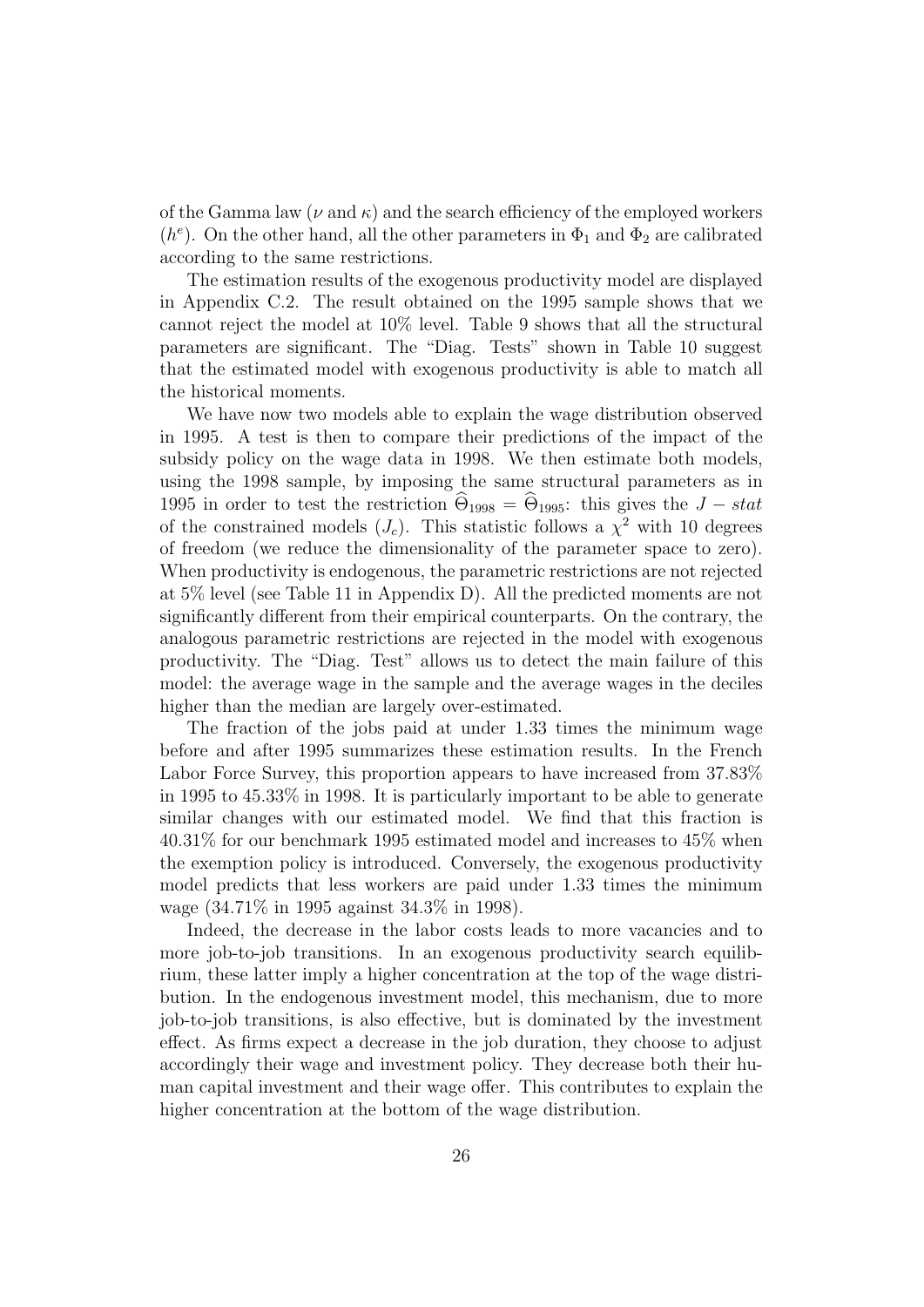The two models provides markedly different responses to the increase in job-to-job transitions. In the model with endogenous productivity, the rate of job-to-job flows is equal to  $2.3\%$  in the benchmark equilibrium and  $2.41\%$ after the PTE reform. In the model with exogenous productivity, the jobto-job transition rates are equal to 2.26% and 2.40% before and after the PTE reform. It is important to emphasize that this increase is also present in the data. From the French Labor Force Survey, it appears that the rate of job-to-job transitions associated with positive wage changes<sup>21</sup> has increased from 1.94% in 1995 to 2.25% in 1998. These statistics give some support to the view that the PTE reform, by reducing the expected labor costs, has led to more competition between firms, and then to more job-to-job transitions.

Finally, the wage offer strategies in the investment model lead to similar wage distribution changes as those observed. This result validates our overall approach and our estimation strategy.

### 3.2 A Benchmark Case: The Optimal Minimum Wage

As in any matching model, a decrease in the minimum wage leads to a higher vacancy rate and hence to a higher employment level (denoted  $E$ ). But, in general equilibrium, it can be offset by an increase in vacancy costs. As is often observed in matching models, a higher vacancy rate induces a standard congestion effect and potentially prohibitive hiring costs. In addition, and more specifically for this framework, it can lead to an underinvestment in human capital due to the increased probability of finding a better job and the reduction of the expected job duration.

By means of simulations, we show that the optimal minimum wage is (i) lower than its 1995 value and (ii) larger than the reservation wage  $x_s$ . Actually, the optimal level for the minimum wage is around 88% of its 1995 value when considering the output criterion (Figure 3,  $\Delta$  Output) or 86% according to the welfare indicator (Figure 3,  $\Delta$  Welfare). The large decrease in unemployment leads to more lump-sum transfers received uniformly by all agents. The evaluation of aggregate welfare takes this effect into account and leads to a lower minimum wage. The difference between the two indicators, however, is not significant (see Table 4).

The optimal minimum wage is output-increasing because of the reduction in the unemployment rate (see Table 4). The decrease in human capital investment made by firms compensates in part for this last effect. By considering the decision rule (eq.  $(2)$ ), it appears that the decrease in the labor

<sup>&</sup>lt;sup>21</sup>In order to control for the wage increases, we divide all the wages by the mean wage of the corresponding year.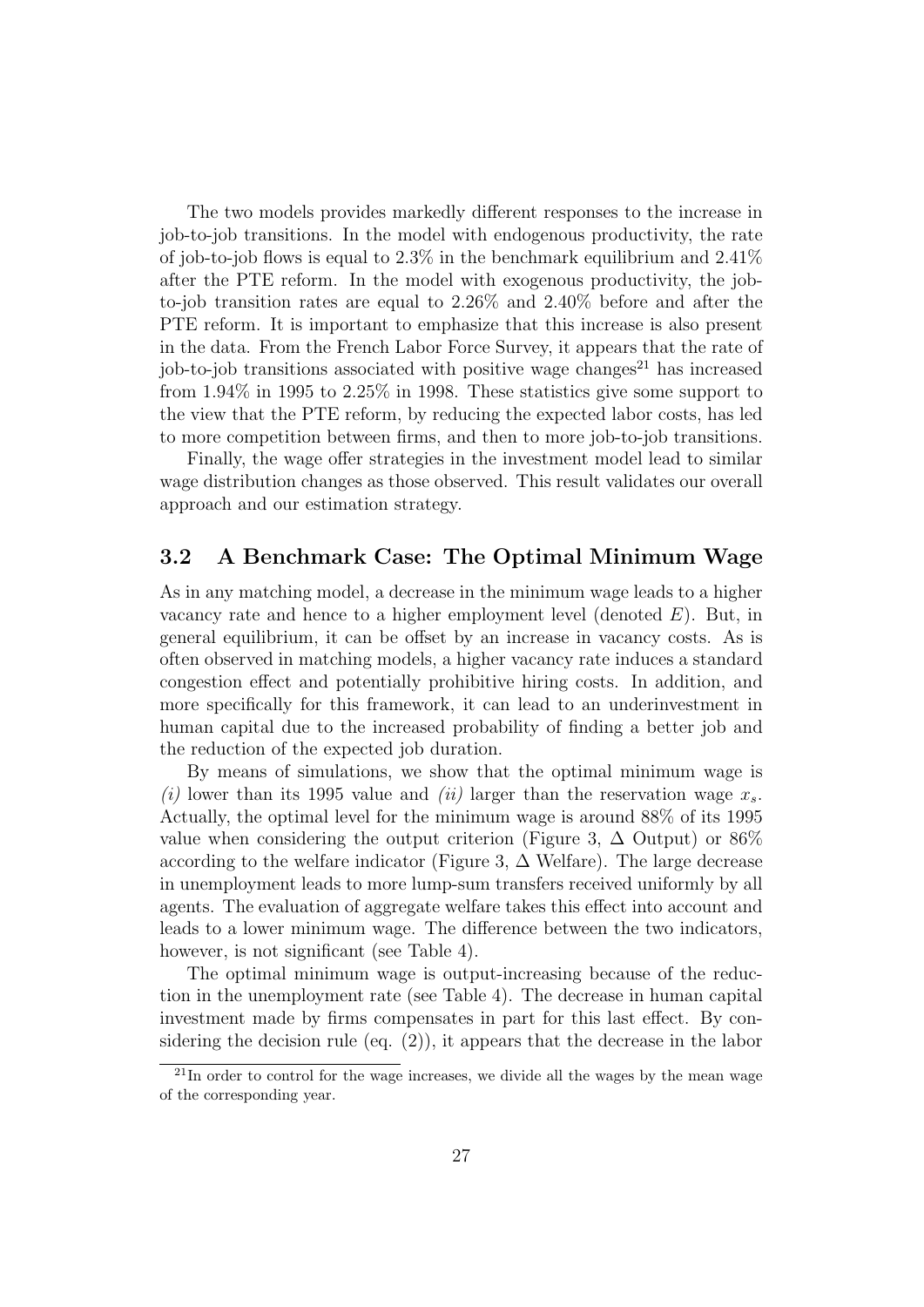

market tightness due to the fall in wage costs reduces the expected duration of jobs, regardless of the level of wages offered: the higher the number of vacancies, the higher the probability that employees have a contact with another firm. In turn, firms are deterred from investing in human capital as they anticipate shorter job duration. This negative productivity effect on net output is reinforced by the increase in training costs due to additional job-to-job transitions.

|  |  |  | Table 4: The Optimal Minimum Wage Level |  |  |
|--|--|--|-----------------------------------------|--|--|
|--|--|--|-----------------------------------------|--|--|

| mw |  | E(k)                                    | W        |        |
|----|--|-----------------------------------------|----------|--------|
|    |  | $-12\%$   0.4140 2.1698 -2.0186 -1.0981 | - 1.0330 | 2.0761 |
|    |  | $-14\%$   0.4020 2.4133 -2.2440 -1.2214 | 1.0402   | 2.2408 |

Variations in % relative to the benchmark calibration

It is worth examining the case where the investment channel is removed. We set that the investment choice of firms for different wage levels is given by the benchmark calibration of the economy. In contrast with the previous case, a higher vacancy rate has a positive impact on average productivity (Table 5). Faced with potentially more frequent quits, firms react by offering higher wages, and more job-to-job transitions increase the proportion of highwage and high-productivity jobs in the economy. Thus, average productivity shifts up due to a considerable composition effect. For the optimal 12% decrease in the minimum wage, average human capital stock and average productivity increase respectively by 8.6904% and 4.5071% (Table 5). Of course, more vacancies induce additional costs. Considering production net only of hiring costs accounts for all these effects in a consistent manner. By using this net indicator, we verify that eliminating the human capital investment margin leads to additional gains (Table 5): 6.0908% compared to 0.3117%. Maintaining the human capital level constant on every job is not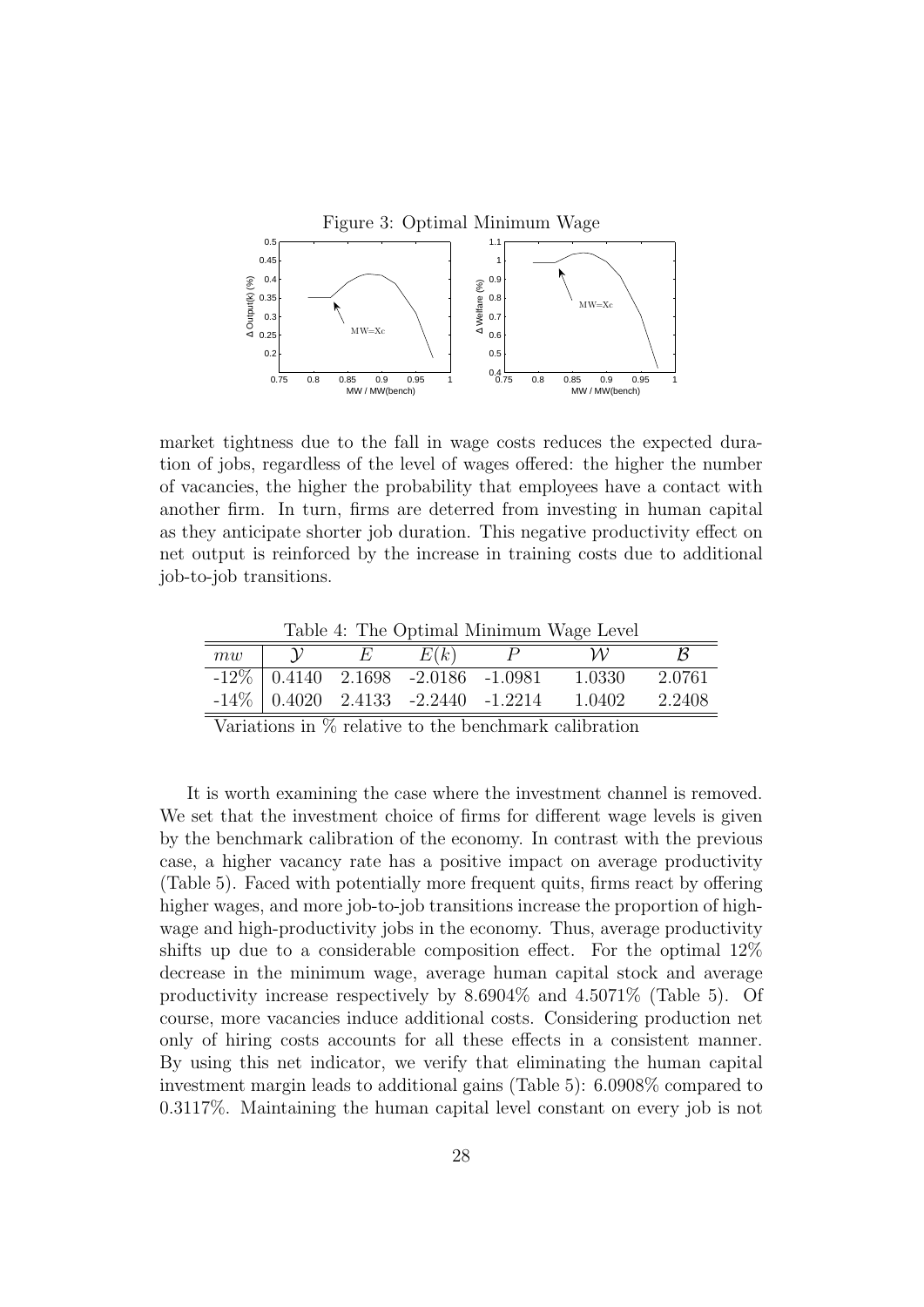sufficient to eliminate the productivity channel in our theoretical setup. It is necessary to remove the wage offer game effect on productivity by considering the case where average productivity is given by its benchmark value (in Table 5, P constant line). The matching effect internal to our model still applies. In this scenario, the rise in net production (1.4397%) is situated between the results of the previous two cases. This analysis confirms that there are two distinct productivity channels in our setup: an investment one and a job-to-job transition one.

|                | $E \times P - \gamma v$ | E      | E[k]                   |        |
|----------------|-------------------------|--------|------------------------|--------|
| $k_i$ variable | 0.3117                  |        | 2.1698 -2.0186 -1.0981 |        |
| $k_i$ constant | 6.0908                  | 2.1698 | 8.6904                 | 4.5071 |
| P constant     | 1.4397                  | 2.1698 |                        |        |

Table 5: Constant or Variable Productivity –  $\Delta m w = -12\%$ 

Variations in % relative to the benchmark calibration

Based on our optimal minimum wage analysis, the labor cost reduction must be relatively weak to preserve high productivity levels. Moreover, decreasing the minimum wage is inherently limited by the high short-term reservation wage, despite the existence of acceptable lower wage offers. Hence, payroll tax exemption policies may have more dramatic consequences when they are not restricted by the reservation wage limit, given that employees do not suffer from a reduction in earnings.

### 3.3 Re-examining the Payroll Tax Subsidy Policy

The French strategy of reducing labor costs through a payroll tax subsidy policy has been already evaluated in terms of employment: Crépon and Desplatz (2002) and Kramarz and Philippon (2001) find that this policy generates strong employment effects. The subsidies, however, tend to introduce a bias in favor of the creation of low-wage jobs and a potentially large decrease in aggregate productivity. Hence, a policy evaluation that includes output is particularly interesting, compared to one based solely on employment. Indeed, two fundamental motives exist for re-examining this subsidy policy through the productivity channel. The first reason is derived from similarities in the studied case (supra) regarding the decrease in the mini-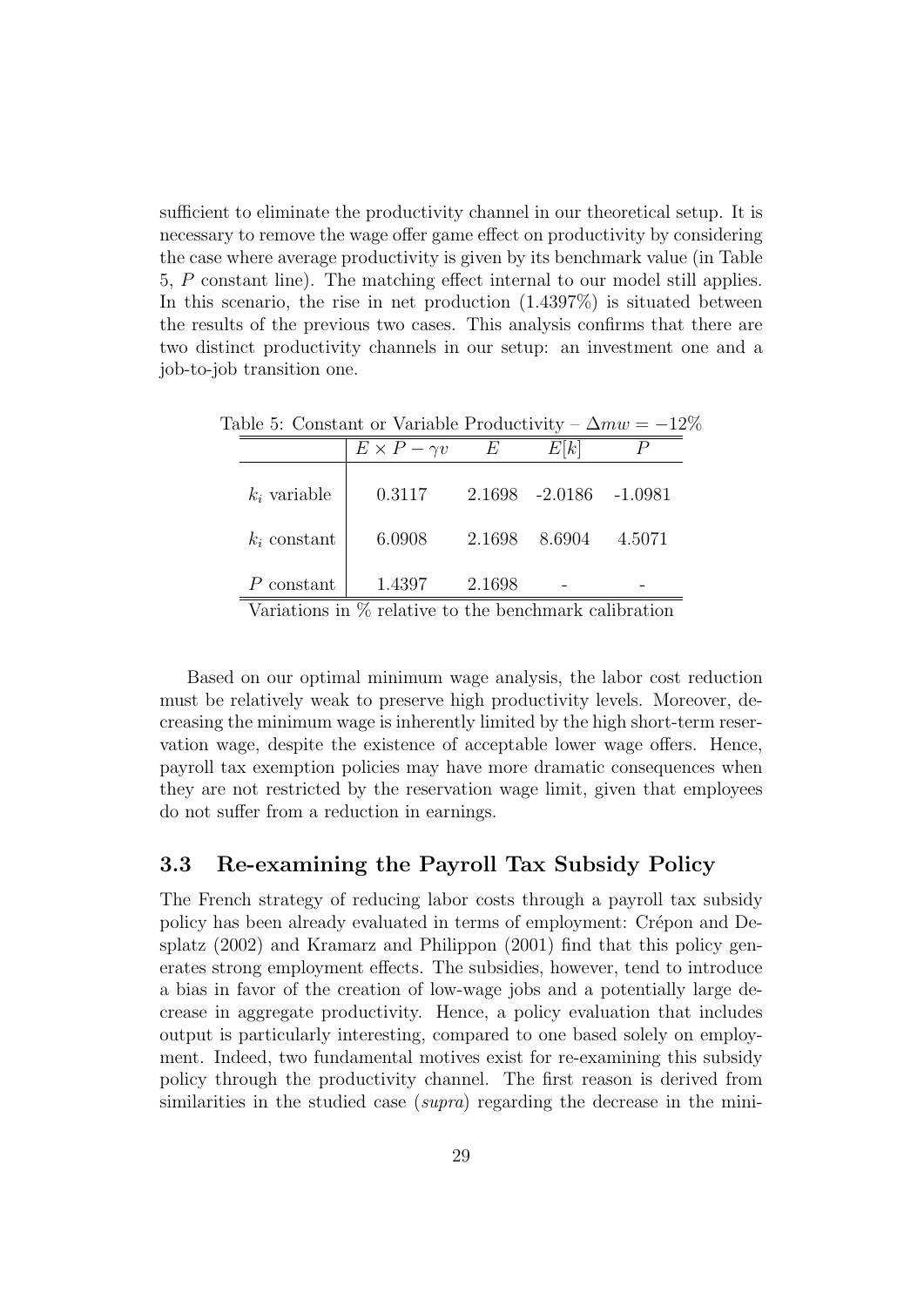mum wage and is based on the fact that lowering the labor cost leads to more vacancies and rotations and, hence, to less human capital investment. The second motive is specific to the form of the subsidy policy. Tax exemptions applied to only between 1 and 1.33 times the minimum wage have the potential to induce a bias towards low wages. For instance, Malinvaud (1998) recommends widening the range of exemptions at the expense of lowering the tax reduction to the minimum wage level.

The remainder of this section examines the impact of the existing subsidy policy on employment and productivity. We then determine the optimal range of exemptions from a set of the same linearly decreasing exemptions scheme, which implies the same ex ante budgetary cost.

#### 3.3.1 The Payroll Tax Exemption Reform

Table 6 highlights the results relative to the PTE reform. The policy increases the net production in the economy brought about by the large employment boost (as evidenced by the two point drop in unemployment). It succeeds in generating additional vacancies and job creation in the economy. The employment scale effect obtained here is consistent with other econometric studies on this topic (Kramarz and Philippon (2001); Crépon and Desplatz  $(2002)$ ; Laroque and Salanié (2000) and (2002)). It must be noticed that the increase in the labor market tension leads to a decrease in the proportion of long-term unemployment. This feature contributes to improving the search efficiency in the economy. Human capital investment, however, contracts and capital stock decreases by 2.1233% and then the average productivity by 1.1469%. Note that this decrease in productivity is in the confidence interval of the estimation provided by Crepon and Desplatz (2002).

Contrary to the minimum wage case, the subsidy policy, as it is targeted at the low wages, may induce a negative productivity effect due to a distribution effect which would then reinforce the investment channel. We evaluate the magnitude of these effects by comparing the variable productivity case with the constant investment one. The composition effect decreases the average human capital  $E[k]$  and the average productivity P in the  $k_i$  constant case compared to the variable case (Table 7). This decline, due to the biased exemptions scheme, is particularly significant since higher rotations *per se* lead to a strong positive productivity effect (Table 5) when human capital investments are considered as given. The decline is further exacerbated if instead the investment varies, because of the decrease in human capital investments following higher rotations in the economy. It is worth emphasizing that this last effect dominates the composition effect. It is only when average productivity is maintained artificially unchanged that the PTE reform is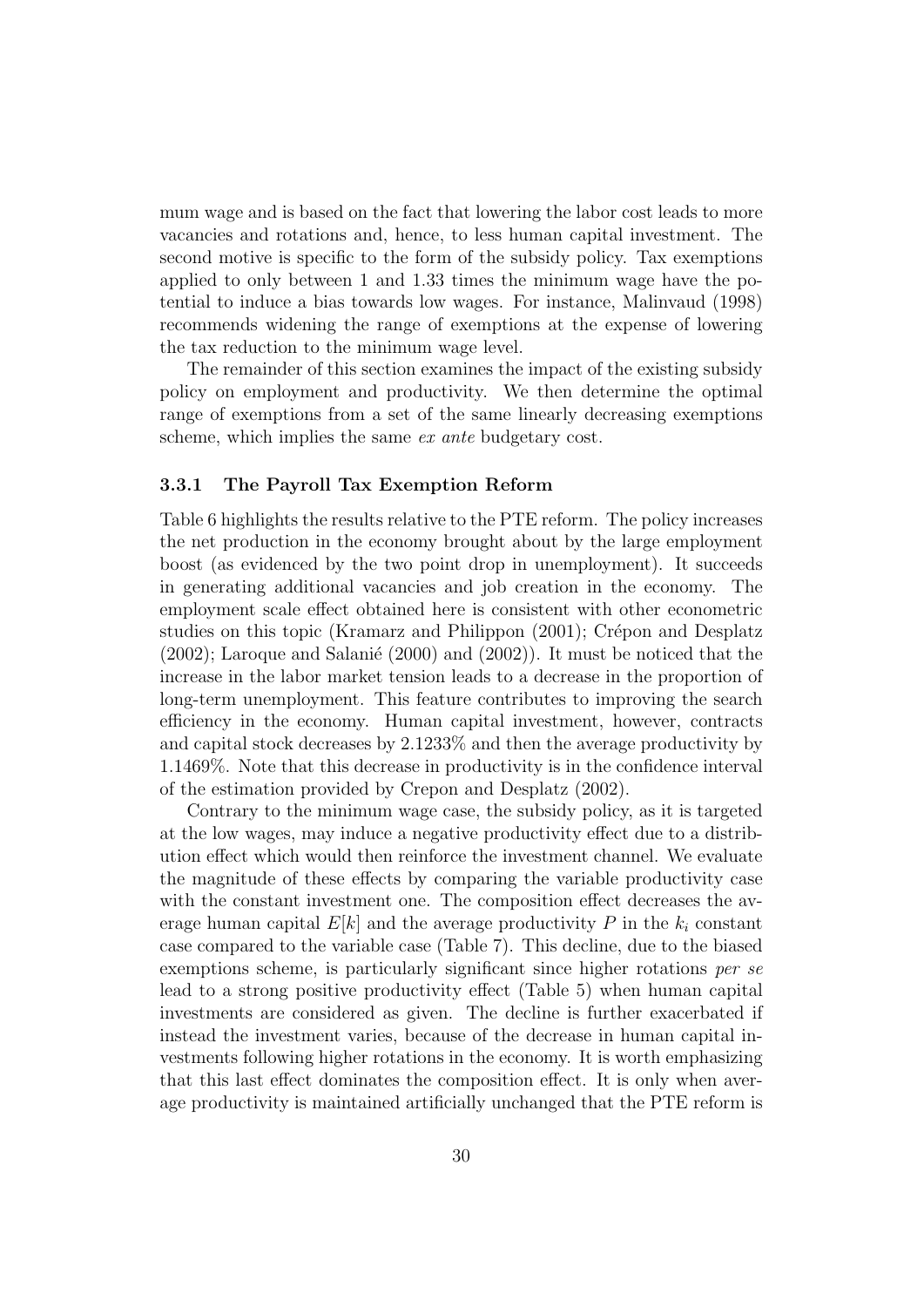Table 6: The PTE Reform

Labor market stocks and flows  $u \qquad \quad u^l \qquad \quad u$  $u^s$   $h^e \lambda$  $h^s\lambda$   $h^l\lambda$ 0.1358 0.0581 0.0778 0.0904 0.1718 0.0446 Employment and Unemployment Durations model Bench. model Bench. 31.75 32.22 12.36 14.50 Variations (in %)  $\mathcal{Y}$   $E$   $P$   $\mathcal{W}$   $\mathcal{B}$ 0.4080 2.2768 -1.1469 1.1793 -0.9302

Duration is expressed in months and stocks and flows in percentages

as efficient in increasing the net (only of hiring costs) production (1.4960% gain) as the optimal decrease of the minimum wage (1.4397% gain).

|                |                         |        | <b>Table 1. Constant of Variable I Foundation</b> |  |  |  |  |
|----------------|-------------------------|--------|---------------------------------------------------|--|--|--|--|
|                | $E \times P - \gamma v$ | E      | E[k]                                              |  |  |  |  |
| $k_i$ variable | 0.3165                  |        | $2.2768 - 2.1233 - 1.1469$                        |  |  |  |  |
| $k_i$ constant | 1.2125                  |        | $2.2768 - 1.3373 - 0.2686$                        |  |  |  |  |
| $P$ constant   | 1.4960                  | 2.2768 |                                                   |  |  |  |  |

Table 7: Constant or Variable Productivity

Variations in % relative to the benchmark calibration

While the PTE reform implies some direct budget cost, the welfare criterion can lead to a less optimistic evaluation<sup>22</sup>. Despite this budget cost, the PTE reform implies an increase in welfare  $(\Delta W=1.1793\%, \text{ Table 6})$  relative to the benchmark economy, but also, and more unexpectedly, compared

<sup>&</sup>lt;sup>22</sup>The exemptions do not constitute the total budget variations: it is necessary to also take into account the reduction in unemployment benefits and the increase in payroll taxes collected from the employment boom.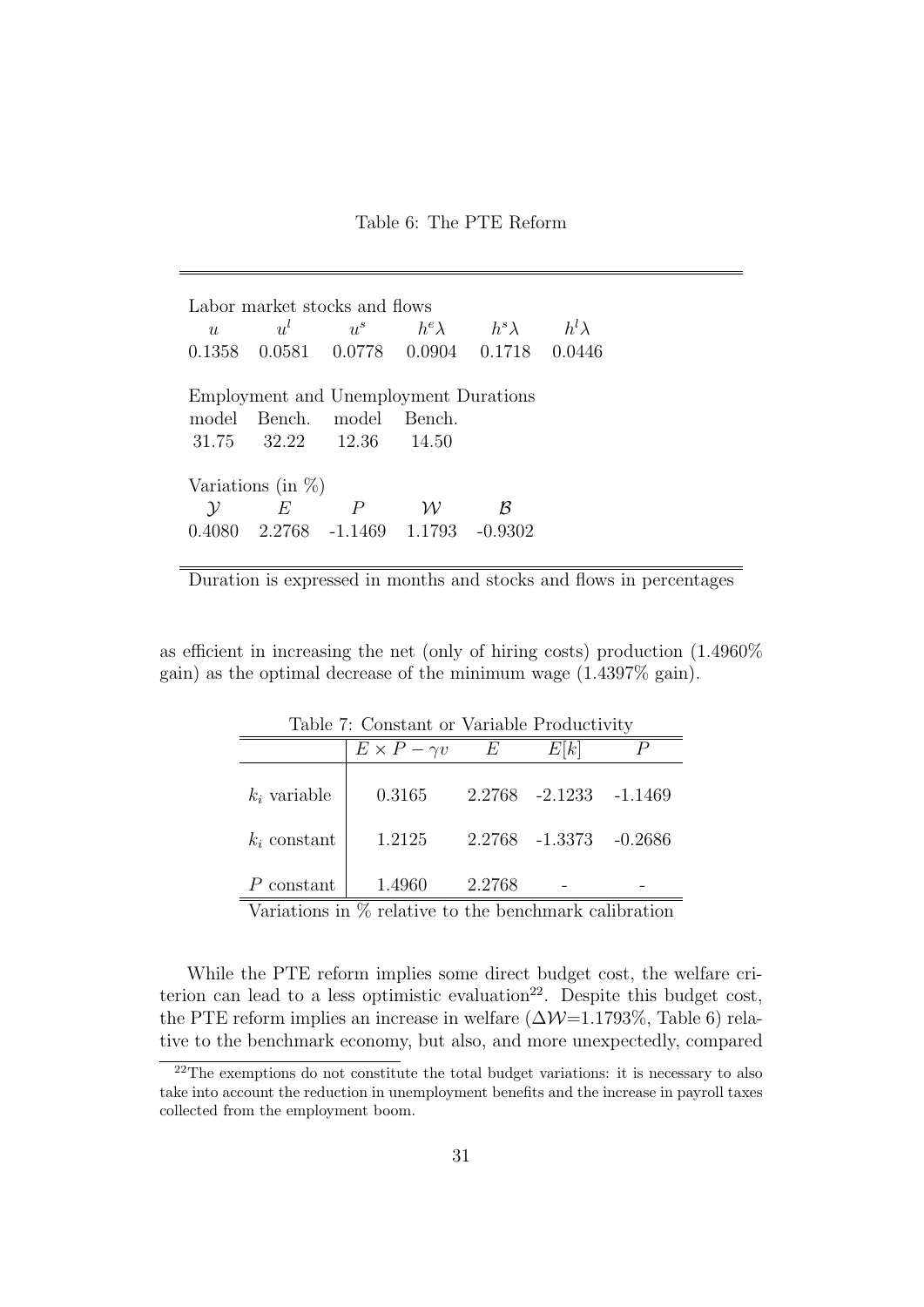to the optimal minimum wage level  $(\Delta W=1.0402\%$ , Table 4). As long as the minimum wage is reduced to its optimal value, the employee value falls because of the decrease in the average wage. Introducing payroll tax exemptions, however, requires taking into account the decrease in dividends and in government lump-sum transfers. This decrease is spanned over all agents, yet the decrease in the minimum wage only concerns those employees at the bottom of the wage distribution. If the instrument is payroll taxes subsidies, the fall in employment costs for low-wage workers is supported by all agents. Alternatively, if the instrument is the minimum wage, the incidence applies only to low-wage workers. Given the concavity of the utility function, these changes in the distribution of total earnings are not neutral: the tax exemptions policy is considered superior to a decrease in the minimum wage.

### 3.3.2 Policy Choices: Targeting Subsidies around the Minimum Wage or Spreading over a Larger Range?

Do the PTE reforms lie on the optimal range of exempt wages? We take as given the shape of the policy and its direct cost. Our model is particularly well-suited for studying the consequences of this kind of policy. There is an explicit trade-off for a given budget cost: either the subsidies cover a narrow range and greatly reduce labor costs or they are spread over a larger range to avoid a downward distortion of the wage distribution.

The PTE reform is an intermediate scenario between a policy which concentrates all exemptions at the minimum wage level and one which spreads payroll tax exemptions over the entire wage distribution. The first case magnifies the positive employment effect and the negative productivity impact. Table 8 shows that the balance is clearly against this policy. The second case tries to attenuate job allocation distortion, but at the expense of the magnitude of the labor cost decline: only 2.65 points of payroll tax exemptions are possible to maintain the same budget cost as the PTE reform. Thus, this policy is overshadowed by the PTE reform, even if the human capital stock is higher (Table 8).

| Table 0. Comparison with I wo Latitude Cases                   |  |    |   |                                                |  |  |  |
|----------------------------------------------------------------|--|----|---|------------------------------------------------|--|--|--|
|                                                                |  | W) | E | E(k)                                           |  |  |  |
| PTE Reform                                                     |  |    |   | $0.4080$ $1.1793$ $2.2768$ $-2.1233$ $-1.1469$ |  |  |  |
| Uniform exemptions                                             |  |    |   | $0.1505$ $0.1965$ $0.4633$ $-0.4323$ $-0.2342$ |  |  |  |
| Exemptions at the $mw$   -0.3738 0.1355 3.7240 -3.2394 -1.5667 |  |    |   |                                                |  |  |  |

Table 8: Comparison with Two Extreme Cases

Variations in % relative to the benchmark calibration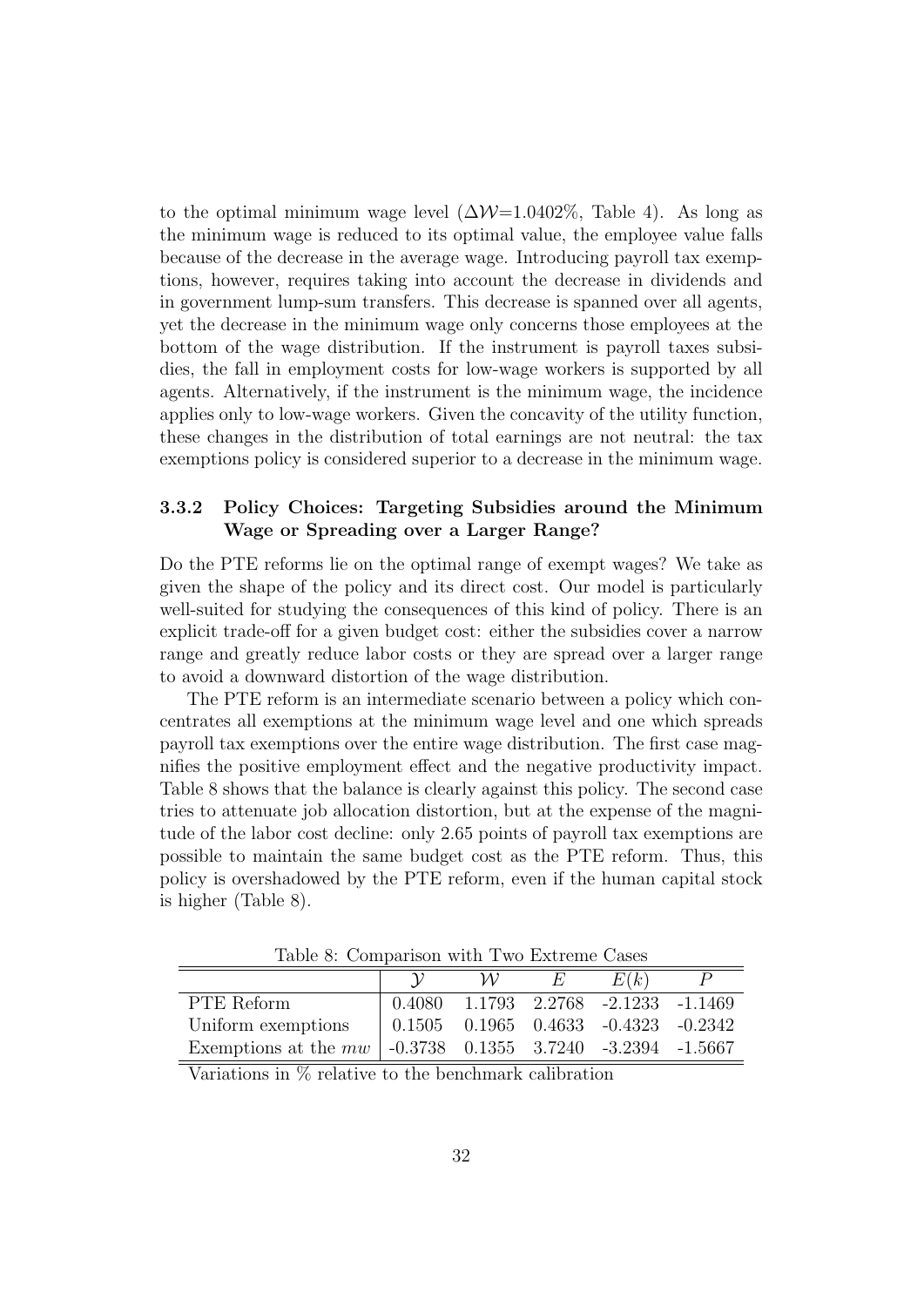Given the same ex ante (direct) budget cost, the question remains whether we should further increase the subsidy at the minimum wage level or, on the contrary, spread out the subsidy over a wider range. However, the policymaker faces uncertainty about the model parameters. We use the estimated covariance of the model parameters as a measure of this uncertainty. By mean of simulations<sup>23</sup>, ie. the random draw of parameter values from their estimated law, we compute the confidence interval of the output and welfare changes shown in Figure 4. Let us note that the confidence interval is not very large which demonstrates the robustness of our policy results.



It appears that the strategy of concentrating the subsidies more at the minimum wage level is output-reducing. More precisely, with regard to the production criterion, the optimal subsidy scheme increases continuously from  $0\%$  for jobs paid more than 1.36 times the minimum wage to  $16\%$  for jobs paid at the minimum wage (see Figure 4). With respect to the PTE reform, this particular shape optimally solves the trade-off between employment and productivity: net output increases by 0.4123%. Employment rises less (2.0961% in this case, 2.2768% in the case of the PTE reform), but capital falls at a lower rate (-1.9540% in this case, -2.1233% in the case of the PTE reform). Limiting the analysis to the employment side only would suggest using concentrated exemptions around the minimum wage level. This paper shows that the conclusion dramatically changes when the productivity impact is considered. In this framework, spreading out exemptions over a wider distribution range appears more efficient.

By adding the welfare criterion, the analysis considers the concavity of the utility function and grants more importance to the decline in unemployment. Accordingly, the optimal scheme ranges up to 1.27 times the minimum wage, allowing more exemptions at the minimum wage level.

<sup>&</sup>lt;sup>23</sup>The simulation method is presented in Appendix E, as the distribution of the parameters used in the model simulations (Figure 5). The computation of this confidence interval takes 60 hours with a 2 MHZ Pentium 4 for 150 simulations and 23 policy schemes.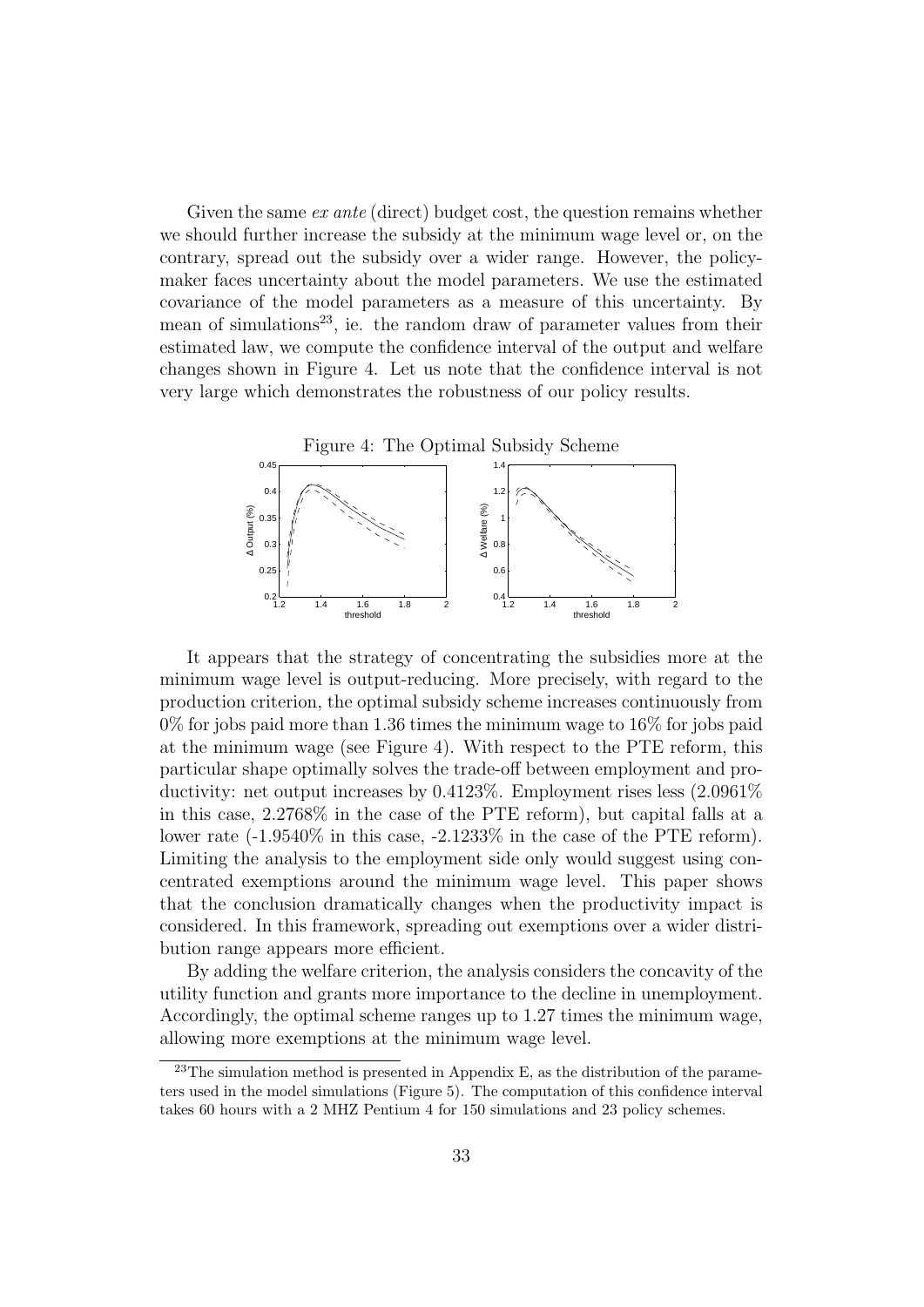Regardless of the selected criteria, the optimal profiles are extremely similar to that of the PTE. In conclusion, the balance between the reduction of labor costs and the wage range covered by exemptions is nearly perfect. This analysis lends strong support to the PTE reform implemented in France in the 1990s.

### 4 Concluding Remarks

In this paper, we use the French experience of subsidizing low-wage employment to evaluate the performance of this policy which was suggested by Phelps (1994). Our contribution is to build a search equilibrium model incorporating human capital investments which allows us to conduct policy experiments after estimating this structural model on French data. We are able to replicate the heterogeneity of the observed wage distribution for lowskilled workers in France during the 1990s. The empirical analysis gives some relevance to the underlying endogenous productivity distribution generated by training investments at the firms' level.

We then show that a payroll tax subsidy policy on low-wage workers stimulates employment and output without increasing wage inequality. In contrast to a reduction in the minimum wage, this policy is welfare-improving for the risk-averse workers, as it increases the probability of employment without worsening the situation of the low-wage workers. However, this favorable outcome occurs only if the subsidy policy is well-balanced between lowering labor costs and widening the wage range covered by the exemptions. Concentrating all exemptions at the minimum wage level maximizes the positive employment effect, but leads to strong negative productivity effects which imply a decrease in the output. The optimal scheme ranges up to 1.3 times the minimum wage, close to the effective design of the French policy. This gives a reason beyond stigmatization (Katz (1996)) to prefer broadly targeted subsidies. On the contrary, limiting the analysis to the employment side would suggest using concentrated exemptions at the minimum wage level. This paper shows that the conclusion dramatically changes when the productivity impact is considered.

Finally, our results argue for seriously considering the subsidy policy on low-wage workers as an efficient tool for preserving a high level of welfare. They highlight the significance of the trade-off between employment and productivity inherent to this policy. This trade-off may also be worthy of serious consideration in future evaluations of labor market institutions.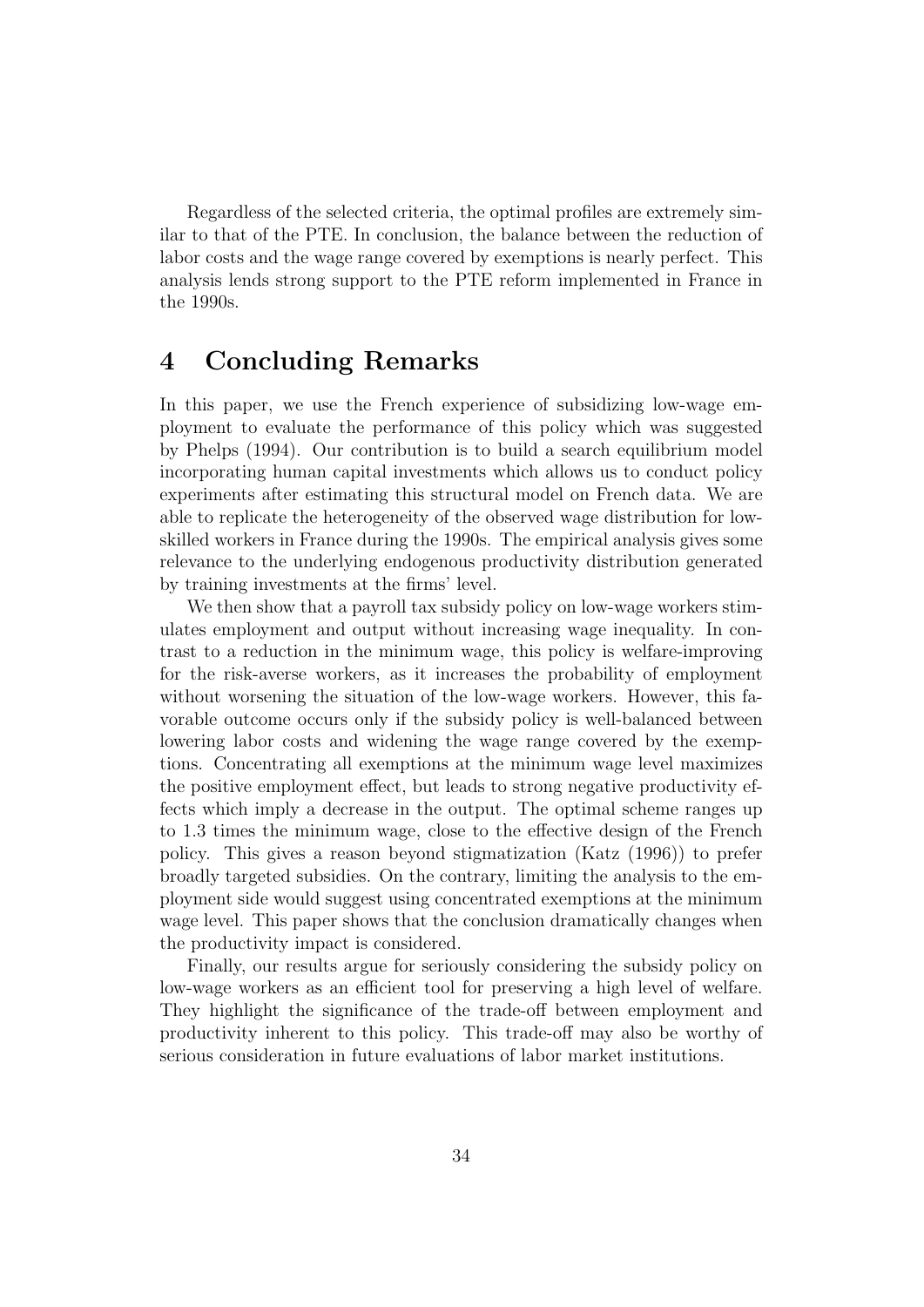## References

- Abowd, J., AND F. KRAMARZ (1998): "The Cost of Hiring and Separations," working paper 6110, NBER.
- Albrecht, J., and B. Axell (1984): "An Equilibrium Model of Search Unemployment," Journal of Political Economy, 92, 824–840.
- Albrecht, J., and S. Vroman (2001): "Equilibrium Search with Time-Varying Unemployment Benefits," working paper, Georgetown University.
- Attanasio, O., J. Banks, C. Meghir, and G. Weber (1999): "Humps and bumps in lifetime consumption," Journal of Business and Economic Statistics, 17.
- Black, S., and L. Lynch (1996): "Human Capital Investments and Productivity," American Economic Review, 86(2), 263–267.
- BLANCHARD, O., AND J. WOLFERS (2000): "The Role of shocks and Institutions in the Rise of European Unemployment: the Aggregate Evidences," Economic Journal, 110, 1–33.
- Blanchflower, D., and L. Lynch (1994): "Training at Work: A Comparison of US and British Youths," in Training and the Private Sector: International Comparisons, ed. by Lynch. University of Chicago Press.
- Bontemps, C., J.-M. Robin, and G. van den Berg (1999): "An Equilibrium Job Search Model with Search on the Job and Heterogenous Workers," International Economic Review, 40, 1039–1075.
- Bowlus, A., N. Kieffer, and G. Neumann (2001): "Equilibrium search models and the transition from shool to work," International Economic Review, 42, 317–343.
- Bowlus, A., and G. Neumann (2004): "The Job Ladder," working paper, University of Iowa.
- Burdett, P., and D. Mortensen (1998): "Wage Differentials, Employer Size, and Unemployment," International Economic Review, 39, 257–273.
- Cahuc, P., F. Postel-Vinay, and J.-M. Robin (2006): "Wage Bargaining with On-the-job Search: Theory an evidence," Econometrica, 74, 323–364.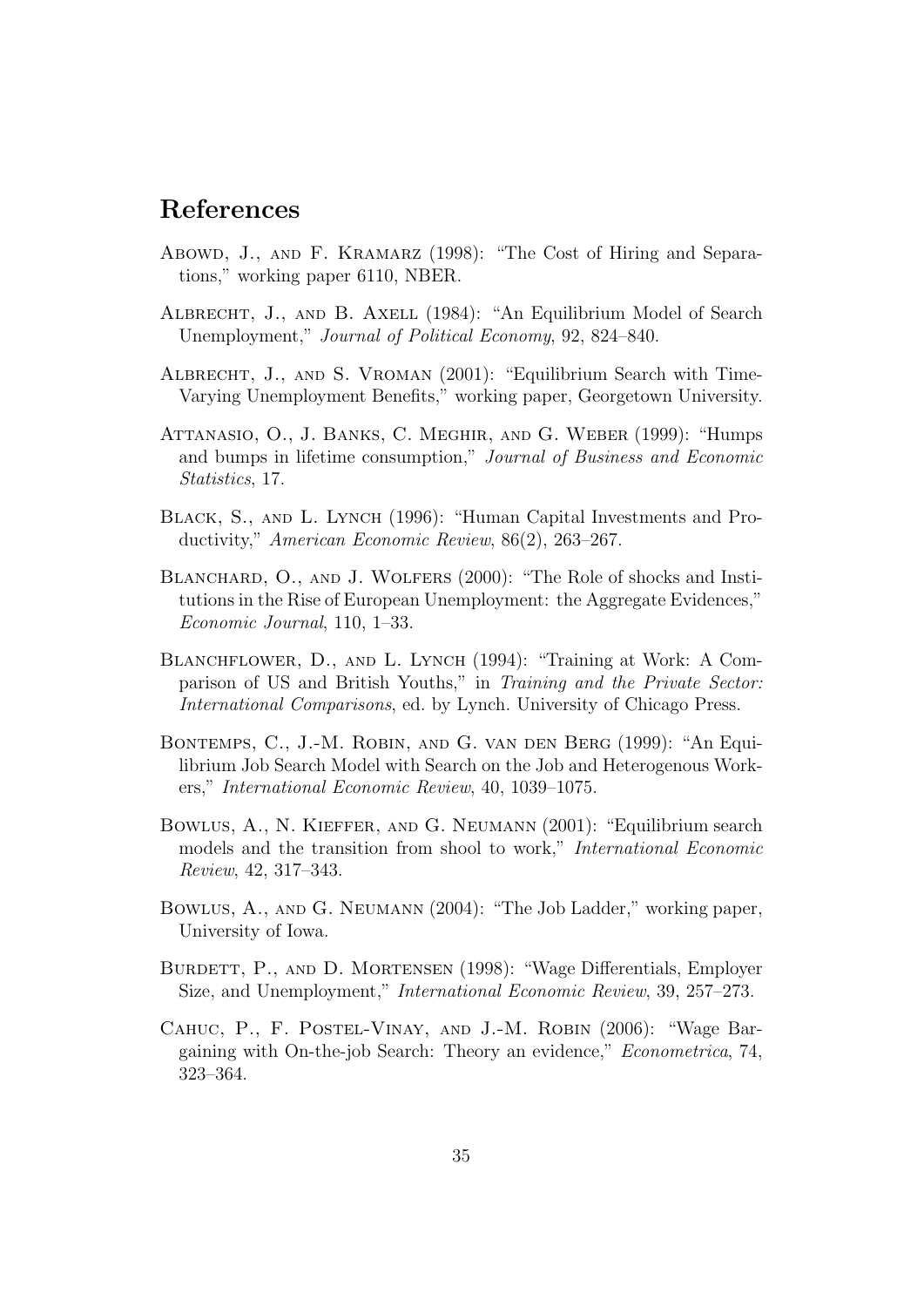- Christensen, B., R. Lentz, D. Mortensen, G. Neumann, and A. Werwatz (2005): "On-the-Job Search and Wage Distribution," Journal of Labor Economics, 23(1), 31–58.
- Cohen, D., Lefranc, and G. Saint-Paul (1997): "French Unemployment: A Transatlantic Perspective," Economic Policy, 25, 267–285.
- Collard, F., P. Feve, F. Langot, and C. Perraudin (2002): "A Structural Model for US Aggregate Job Flows," Journal of Applied Econometrics, 17(3), 197–223.
- CRÉPON, B., AND R. DESPLATZ  $(2002)$ : "Evaluating the Effects of Payroll Tax Subsidies for Low Wage Workers," working paper, CREST-INSEE.
- CSERC (1999): Le Smic: salaire minimum et croissance. La Documentation Française.
- DiNardo, J., N. Fortin, and T. Lemieux (1996): "Labor market institutions and the distribution of wages, 1973-1992: A semiparametric analysis," Econometrica, 64, 1001–1044.
- Eckstein, Z., and K. Wolpin (1990): "Estimating a market equilibrium search model from panel data on individuals," Econometrica, 58, 783–808.
- Flinn, C. (2006): "Minimum wage effects on labor market outcomes under search, matching, and endogenous contact rates," Econometrica, 74, 1013– 1062.
- Flinn, C., and J. Mabli (2006): "On-the-job search, minimum wage, and labor market outcomes in an equilibirum bargaining framework," working paper, NYU Department of Economics.
- GOURIÉROUX, C., AND A. MONFORT (1994): Simulation Based Econometric Methods. Core Lecture Series and Cambridge University Press.
- GOURIÉROUX, C., A. MONFORT, AND E. RENAULT (1993): "Indirect Inference," Journal of Applied Econometrics, 8, S85–S118.
- Hansen, L. (1982): "Large Sample Properties of Generalized Method of Moment Models," Econometrica, 50, 1269–1286.
- KATZ, L. (1996): "Wages subsidies for the disadvantaged," working paper 5679, NBER.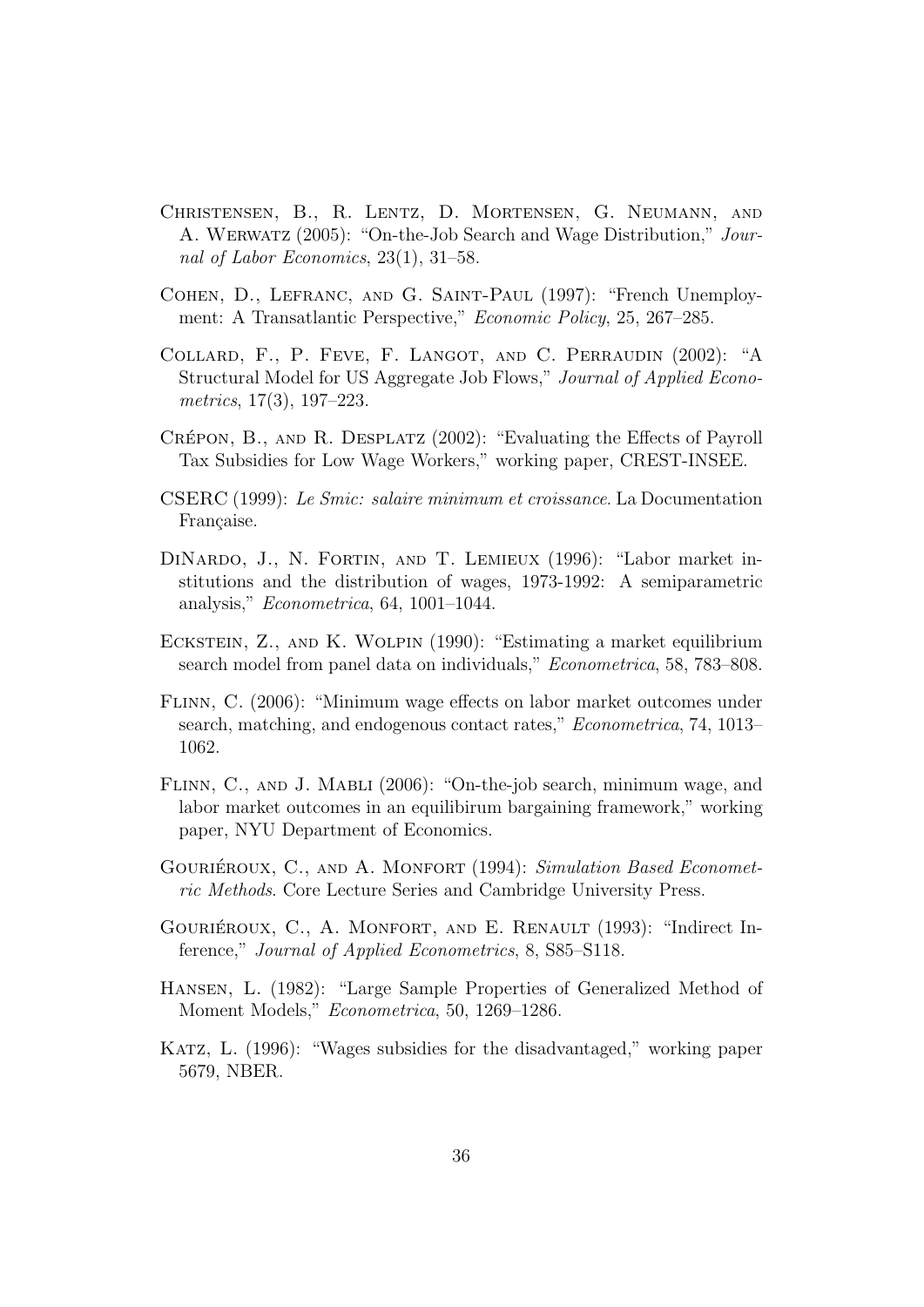- Kramarz, F., and T. Philippon (2001): "The Impact of Differencial Payroll Tax Subsidies on Minimum Wage Employment," Journal of Public Economics, 82, 115–146.
- LAROQUE, G., AND B. SALANIÉ (2000): "Une Décomposition du Non-Emploi en France," Economie et Statistiques, 331, 47–67.

(2002): "Labor Market Institutions and Employment in France," Journal of Applied Econometrics, 17, 25–48.

- Lynch, L. (1992): "Private-Sector Training and the Earnings of Young Workers," American Economic Review, 82(1), 299–312.
- MALINVAUD, E. (1998): "Les cotisations sociales à la charge des employeurs: analyse économique," La documenation française.
- Manning, A. (2003): Monopsony in motion: imperfect competition in labour markets. Princeton University Press.
- MANNING, A., AND S. MACHIN (1999): "The causes and the consequences of the long-term unemployment in Europe," in Handbook of Labor economics, ed. by Ashenfelter, and Card. North-Holland.
- Martin, J. (1996): "Measures of Replacement Rates for the Purpose of International Comparisons: A Note," OECD Economic Studies, 26, 99– 115.
- Mortensen, D. (1990): "Equilibrium Wage Distributions: A Synthesis," in Panel Data and Labor Market Studies, ed. by T. Hartog, Ridder. North-Holland.
- (2000): "Equilibrium Unemployment with Wage Posting: Burdett-Mortensen Meet Pissarides," in Panel Data and Structural Labor Market Model, ed. by J. K. Bunzel, Chrintensen, and Mortensen. Amsterdam: Elservier.

(2003): Wage Dispersion: Why Are Similar Workers Paid Differently? Cambridge: MIT Press.

- PHELPS, E. (1994): "Low-wage employment subsidies versus the welfare state," American Economic Review, 84, 54–58.
- Pischke, J.-S. (1996): "Continuous Training in Germany," Working paper, MIT.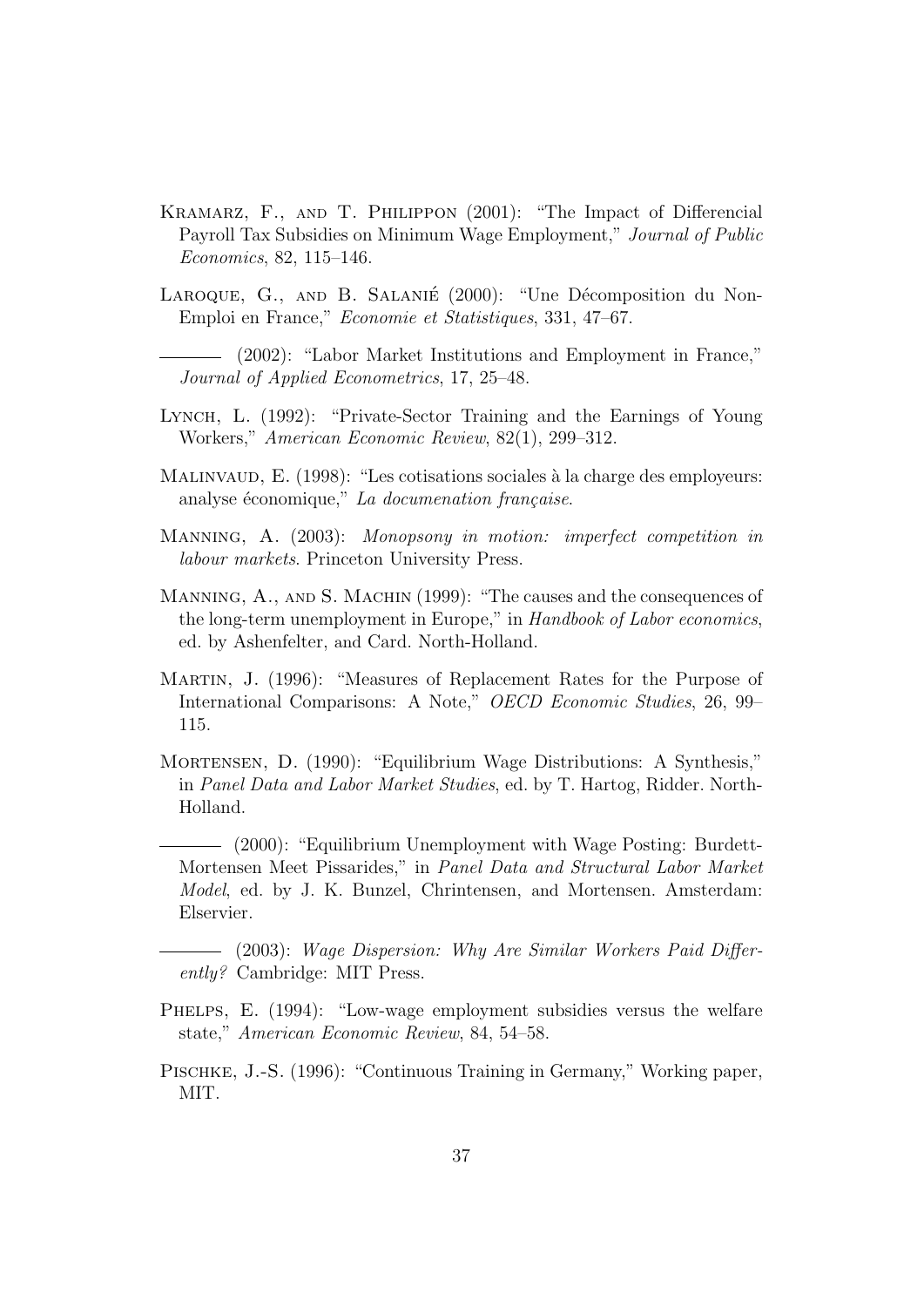Pissarides, C. (1985): "Short-run equilibrium dynamics of unemployment, vacancies and real wages," American Economic Review, 75, 676–690.

(1990): Equilibrium Unemployment Theory. Basil Blackwell.

POSTEL-VINAY, F., AND J.-M. ROBIN (2002): "Equilibrium Wage Dispersion with Worker and Employer Heterogeneity," Econometrica, 70, 2295– 2350.

- (2004): "To match or noy to match? Optimal wage policy with endogenous worker search intensity," Review of Economic Dynamics, 7, 297–331.
- Quercioli, E. (2005): "Training, Turnover, and Search," International Economic Review, 46, 133–143.
- RIDDER, G., AND G. VAN DEN BERG (1997): "Empirical Equilibrium Search Models," in Advances in Economics and Econometrics, ed. by Kreps, and Wallis. Cambridge University Press.
- (1998): "An empirical equilibrium search model of the labor market," Econometrica, 66, 1183–1221.
- ROBIN, J.-M., AND S. ROUX (2002): "A Equilibrium Model of Labour Market with Endogenous Capital and Two-Sided Search," Annales d'Economie et de Statistique, 67/68, 257–307.
- ROSHOLM, M., AND M. SVARER (2004): "Endogenous wage dispersion in a search-matching model," Labour Economics, 11, 623–645.
- SHIMER, R. (2006): "On-the-job search and strategic bargaining," *European* Economic Review, 50, 811–830.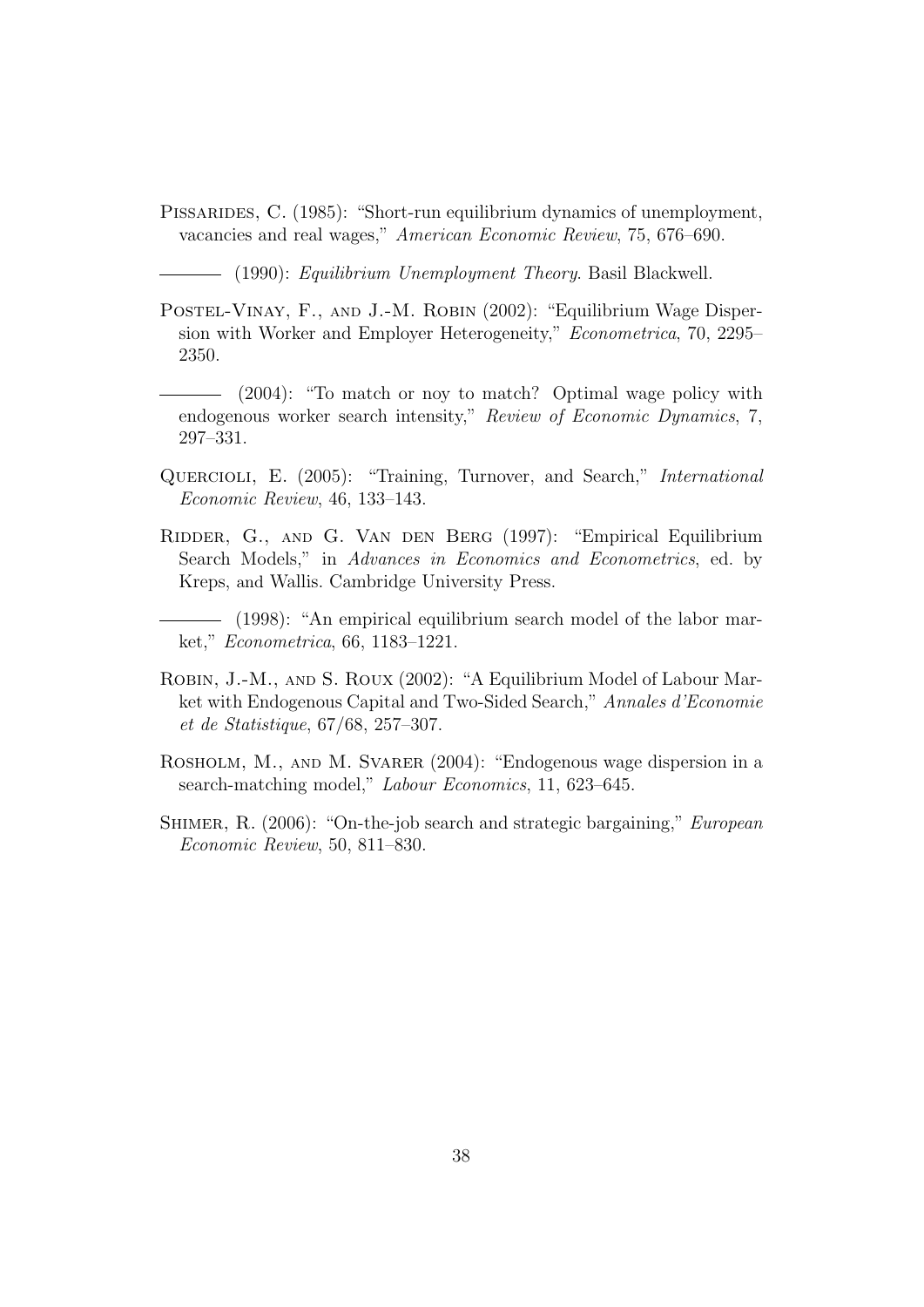## A An Extensive Definition of the Equilibrium

The equilibrium is defined by the following set of equations:

$$
u = \frac{s(h^l \lambda(\theta) + \delta)}{h^l \lambda(\theta) \{h^s \lambda(\theta) [1 - F(x_s)] + \delta\} + s(h^l \lambda(\theta) + \delta)}
$$
  
\n
$$
u^s = u \frac{h^l \lambda(\theta)}{h^l \lambda(\theta) + \delta}
$$
  
\n
$$
u^l = u \frac{\delta}{h^l \lambda(\theta) + \delta}
$$
  
\n
$$
u(l - t_w)x_s + T)
$$
  
\n
$$
= u(b + T) + (h^s - h^e) \lambda(\theta) \int_{x_s}^{\overline{w}} [V^n(\tilde{w}) - V^{us}] dF(\tilde{w}) - \delta [V^{us} - V^{ul}]
$$
  
\n
$$
u((1 - t_w)x_l + T)
$$
  
\n
$$
= u(msi + T) + (h^l - h^e) \lambda(\theta) \int_{x_l}^{\overline{w}} [V^n(\tilde{w}) - V^{ul}] dF(\tilde{w}) - s[V^{us} - V^{ul}]
$$
  
\n
$$
\frac{\gamma \theta}{\lambda(\theta)} = \frac{h^l}{\overline{h}} u^l \left( \frac{s + h^e \lambda(\theta)}{s + h^e \lambda(\theta)[1 - F(w)]} \right) \times \left( \frac{\max_{w \ge x_l, k \ge 0} \{f(k) - (1 + t_f(w))w - p_k k(r + s + h^e \lambda(\theta)[1 - F(w)])\}}{r + s + h^e \lambda(\theta)[1 - F(w)]} \right) \forall w \in [x_l, x_s]
$$
  
\n
$$
\frac{\gamma \theta}{\lambda(\theta)} = \frac{s}{s + h^e \lambda(\theta)[1 - F(w)]} \times \left( \frac{\max_{w \ge x_s, k \ge 0} \{f(k) - (1 + t_f(w))w - p_k k(r + s + h^e \lambda(\theta)[1 - F(w)])\}}{r + s + h^e \lambda(\theta)[1 - F(w)]} \right) \forall w \in [x_s, \overline{w}]
$$
  
\n
$$
f'(k) = p_k(r + s + h^e \lambda(\theta)[1 - F(w)]) \forall w \in [x_l, \overline{w}]
$$
  
\n
$$
T = B + \Pi
$$
  
\n
$$
B = (1 - u) \left( \int_{\underline{w}}^{\overline{w}} [t_f(w) + t_w
$$

This system allows us to determine the equilibrium unemployment rate  $u^l, u^s$ and  $u \equiv u^l + u^s$ , the vacancy rate given that  $v \equiv \theta \overline{h}$ , the reservation wages  $x_l$ and  $x_s$ , the distribution of the wage offer  $F(w)$  and the associated investment in human capital for each wage  $k = k(w)$ .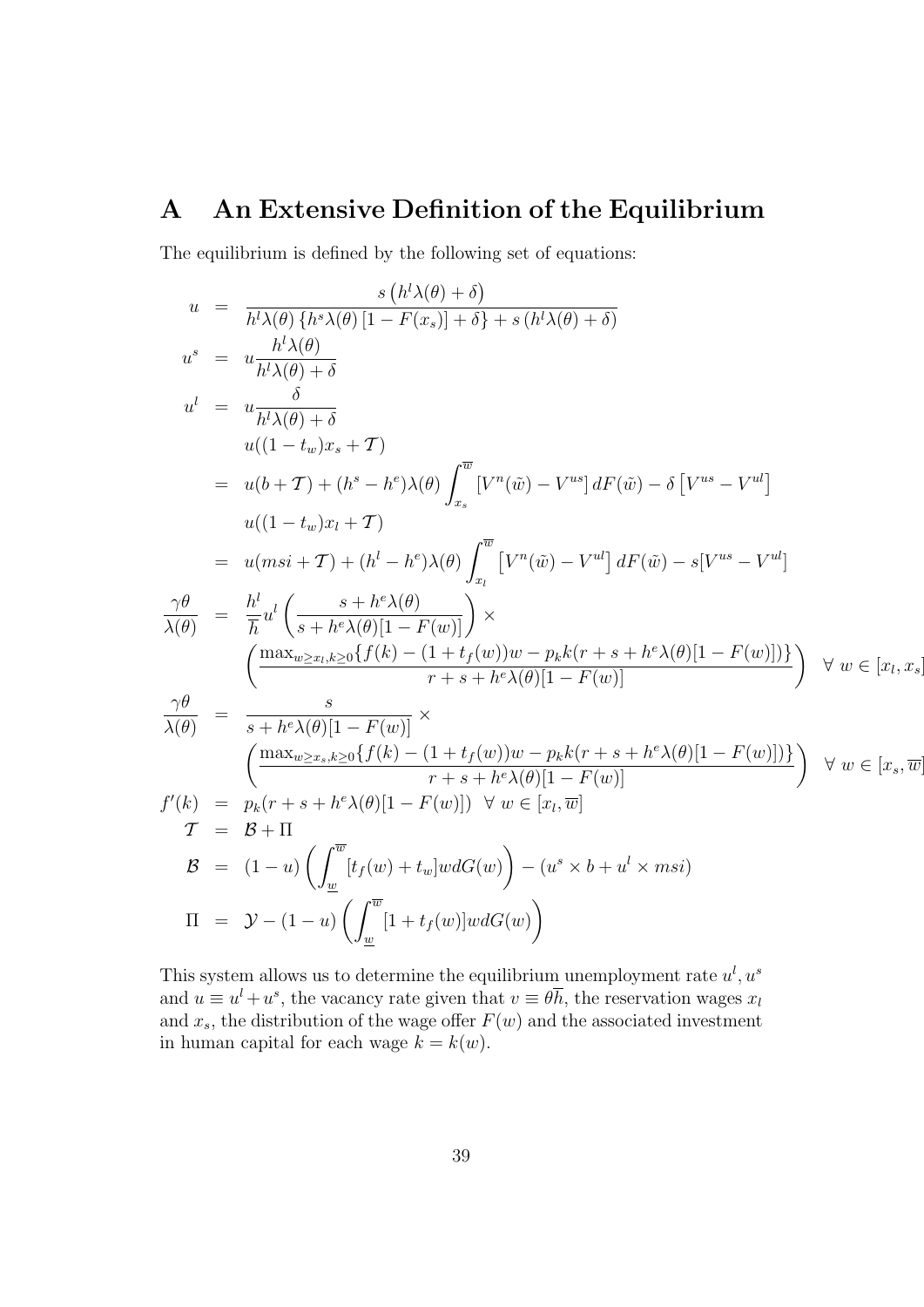## B Proofs of the Propositions

### B.1 Proof of Proposition 1

• If  $\underline{w} = x_s$  and  $F(x_s) = 0$ ,  $\theta$  is given by the equation (1) and is such that

$$
\frac{\gamma\theta}{\lambda(\theta)} = \left(\frac{s}{s + h^e\lambda(\theta)}\right) \left(\frac{f(k(\underline{w})) - (1 + t_f(\underline{w}))\underline{w} - p_k k(\underline{w})(r + s + h^e\lambda(\theta))}{r + s + h^e\lambda(\theta)}\right)
$$

Evaluated for  $w = w$ , we find that  $\theta$  solves the following equation, stemming from the fact that  $f(k(w)) = f(\mathcal{K}(\theta))$  where  $k(w) \equiv \mathcal{K}(\theta) =$  $f'^{-1}(p_k(r+s+\lambda(\theta)))$ :

$$
\frac{\gamma\theta}{\lambda(\theta)} = \left(\frac{s}{s + h^e\lambda(\theta)}\right) \left(\frac{f(\mathcal{K}(\theta)) - (1 + t_f(\underline{w}))\underline{w} - p_k\mathcal{K}(\theta)(r + s + h^e\lambda(\theta))}{r + s + h^e\lambda(\theta)}\right)
$$

Let us denote

$$
\Phi(\theta) = \frac{\gamma \theta}{\lambda(\theta)} \n\Psi(\theta) = \left(\frac{s}{s + h^e \lambda(\theta)}\right) \left(\frac{f(\mathcal{K}(\theta)) - (1 + t_f(\underline{w}))\underline{w} - p_k \mathcal{K}(\theta)(r + s + h^e \lambda(\theta))}{r + s + h^e \lambda(\theta)}\right),
$$

then  $\Phi(0) = 0$ ,  $\Phi'(\theta) > 0$  due to the constant returns to scale of the matching function,  $\Psi(0) = \left(\frac{s}{s + h^e}\right)$  $s+h^e\lambda(\theta)$  $\int$ f(K(0))−(1+t<sub>f</sub>(w))w−p<sub>k</sub>K(0)(r+s)  $r+s$  $)$  > 0 and  $\Psi'(\theta) < 0$ . As in Mortensen (2000), two solutions exist: the first is at  $\theta = 0$  and the second at some strictly positive value  $\theta > 0$ . Only the positive solution is stable because a simple entry process starting with positive vacancies is sufficient to find the only one positive equilibrium value of  $\theta$ . This implies that there exists only one positive equilibrium value of v.

• If  $\underline{w} = x_l$ ,  $\theta$  is given by the equation (1) but is now such that

$$
\frac{\gamma\theta}{\lambda(\theta)} = \frac{h^l}{\overline{h}}u_l\left(\frac{f(\mathcal{K}(\theta)) - (1 + t_f(\underline{w}))\underline{w} - p_k\mathcal{K}(\theta)(r+s+h^e\lambda(\theta))}{r+s+h^e\lambda(\theta)}\right)
$$

given than  $k(\underline{w}) \equiv \mathcal{K}(\theta)$  is defined as in the preceding case. Let us denote

$$
\tilde{\Psi}(\theta) = \frac{h^l}{\overline{h}} u_l \left( \frac{f(\mathcal{K}(\theta)) - (1 + t_f(\underline{w}))\underline{w} - p_k \mathcal{K}(\theta)(r + s + h^e \lambda(\theta))}{r + s + h^e \lambda(\theta)} \right)
$$

Since  $u_l$  is decreasing in  $\theta$ , then  $\tilde{\Psi}(\theta)$  is strictly decreasing in  $\theta$ . As in the previous case, this implies that there exists only one strictly positive vacancy rate v.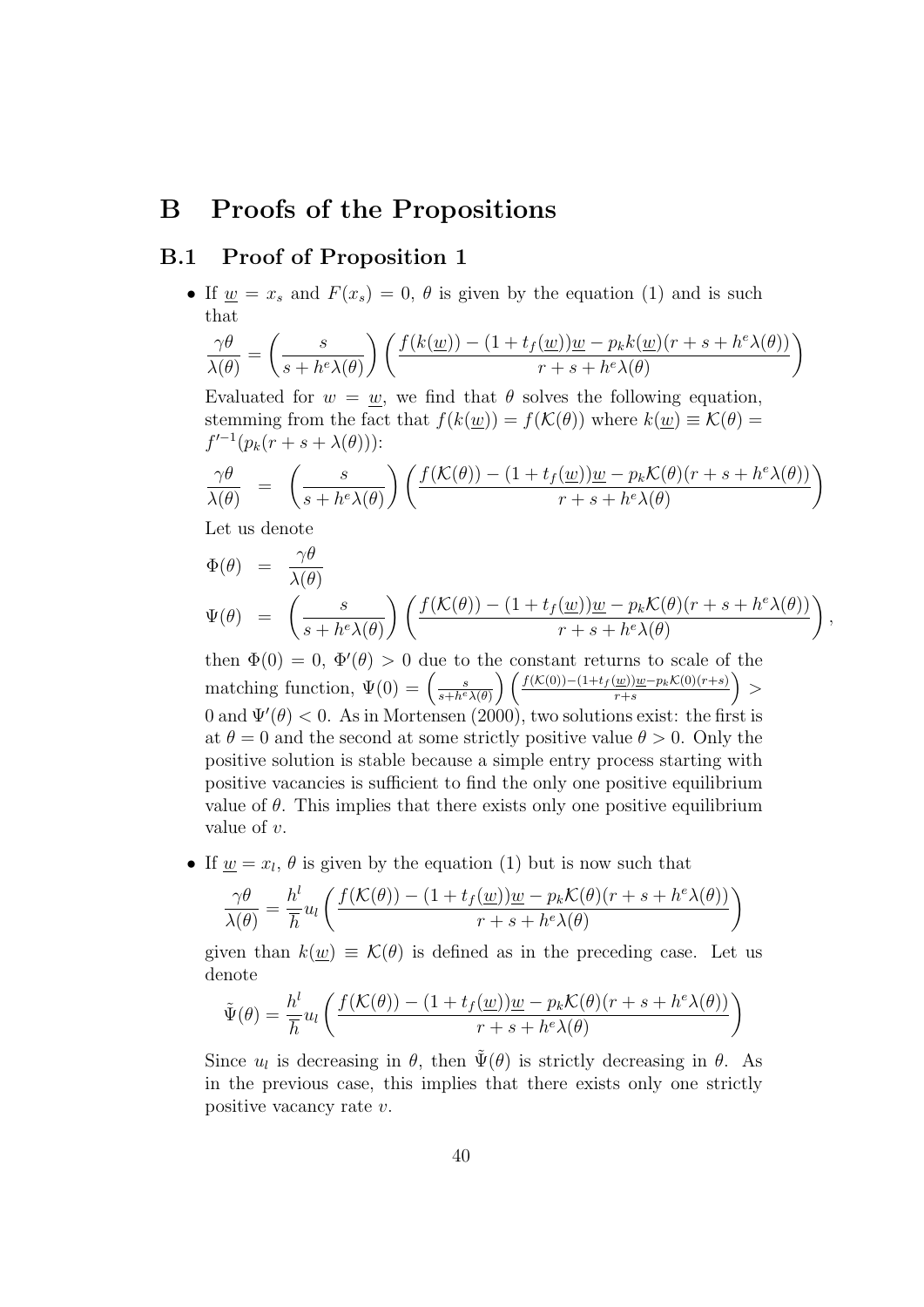### B.2 Proof of Proposition 2

The proof of the discontinuity of the wage distribution follows the one proposed in the seminal paper of Mortensen (1990). Let us denote by  $\kappa(w)$  =  $(1 + t<sub>f</sub>(w))w$  the wage costs and  $\pi(w)$  the following profit flow:

$$
\pi(w) = f(k(w)) - p_k k(w)(r + s + h^e \lambda(\theta)[1 - F(w)])
$$

• For any  $w \in [x_l; x_s]$ , the intertemporal expected profit associated with a filled job is given by:

$$
\frac{h^l}{\overline{h}}u^l\left(\frac{s+h^e\lambda(\theta)}{s+h^e\lambda(\theta)[1-F(w)]}\right)\left(\frac{\pi(w)-\kappa(w)}{r+s+h^e\lambda(\theta)[1-F(w)]}\right) \tag{3}
$$

Evaluating this expression for  $w = x_s^-$ , we have:

$$
\frac{h^l}{\overline{h}}u^l\left(\frac{s+h^e\lambda(\theta)}{s+h^e\lambda(\theta)[1-F(x_s^-)]}\right)\left(\frac{\pi(x_s^-)-\kappa(x_s^-)}{r+s+h^e\lambda(\theta)[1-F(x_s^-)]}\right) \tag{4}
$$

• Now, given that  $w = x_s$  from the definition of  $G(w)$  over  $w \in [x_s, \overline{w}],$ the intertemporal expected profit turns out to be:

$$
\frac{s}{s + h^e \lambda(\theta)[1 - F(x_s)]} \left( \frac{\pi(x_s) - \kappa(x_s)}{r + s + h^e \lambda(\theta)[1 - F(x_s)]} \right) \tag{5}
$$

Comparing equations (4) and (5) for  $x_s^- \to x_s$ , we find that (4)<(5) as long as  $h^e \lambda(\theta) [1 - F(x_s)] + s > 0$  which is guaranteed until  $s > 0$ . This shows that there is no wage offer over the interval  $[x_s^-, x_s]$ .

• There must exist a critical wage offer  $w_l$  such that there is no wage offer over the interval  $[w_l, x_s]$ . This critical point of the wage distribution can be derived by equalizing the condition (3) evaluated for  $w = w_l$  with the condition (5) and by taking into account the restriction  $F(x_s) = F(w_l)$ :

$$
\frac{\gamma \theta}{\lambda(\theta)} = \frac{h^l}{\overline{h}} u^l \left( \frac{s + h^e \lambda(\theta)}{s + h^e \lambda(\theta) [1 - F(x_s)]} \right) \times \left( \frac{pf(k(w_l)) - (1 + t_f(w_l))w_l - p_k k(w_l)(r + s + h^e \lambda(\theta) [1 - F(x_s)])}{r + s + h^e \lambda(\theta) [1 - F(x_s)]} \right)
$$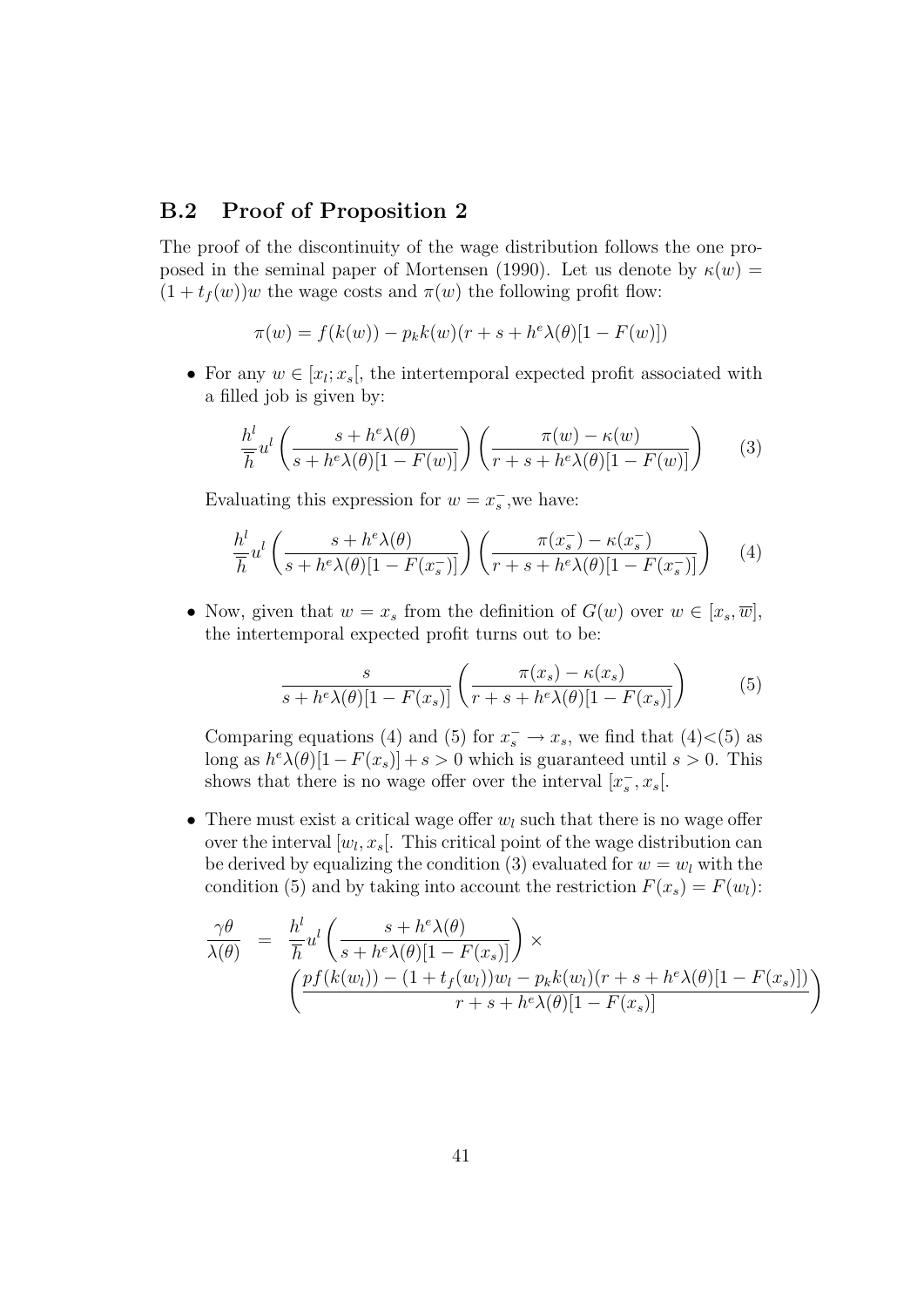## C A model with exogenous productivity

### C.1 The model

The model builds on both Pissarides [1985] (stochastic job matching) and Burdett and Mortensen [1998] (endogenous wage dispersion).

- (H1) The matching-specific productivity shock  $p$  is distributed according to the function  $\Phi(p)$ .
- (H2) This shock is observed when the worker meets the firm. It is an unknown parameter for unemployed workers and for vacant jobs.
- (H3) Wage posting is assumed.
- (H4) There are no counteroffers.

#### C.1.1 The matching process

Because all firms and workers are ex-ante identical, the reservation productivity is common to all job-worker pairs.

If  $p \geq p^*$ , where  $p^*$  denotes the productivity level associated to the minimum wage, the contact is acceptable. The mass of these acceptable contacts is:

$$
\int_{p^*}^{p_{max}} d\Phi(p) = 1 - \Phi(p^*)
$$

The rate of job matching is now

$$
[1 - \Phi(p^*)]H = [1 - \Phi(p^*)]h(v, h^e e + h^c u^c + h^l u^l)
$$

Let  $\theta = \frac{v}{\overline{b}}$  $\frac{v}{h}$  be the labor market's tightness, the workers' arrival rates of wage offers are :

- for the employees  $h^e \lambda(\theta) \equiv h^e [1 \Phi(p^*)] H (\theta, 1)$
- for the short term unemployed  $h^c \lambda(\theta) \equiv h^c [1 \Phi(p^*)] H (\theta, 1)$
- for the long term unemployed  $h^l \lambda(\theta) \equiv h^l [1 \Phi(p^*)] H (\theta, 1)$

The transition rate at which vacancy jobs are filled is: $q(\theta) \equiv [1 - \Phi(p^*)]H(1, \theta^{-1})$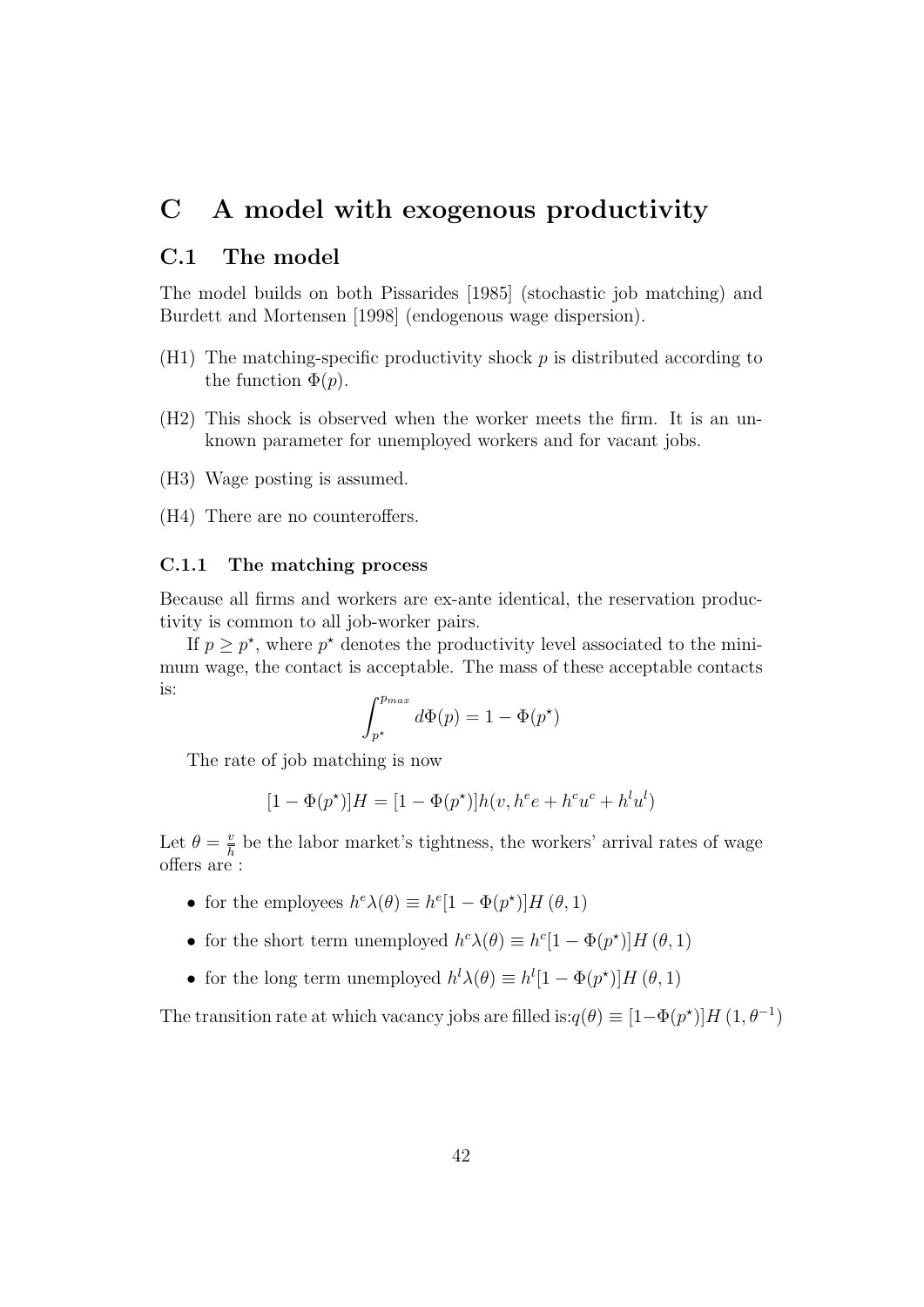#### C.1.2 The free entry condition

The net worth of a vacancy satisfies:

$$
rV = \max_{w(p)\ge w(p^*)}\left\{\int_{\underline{p}}^{p_{max}} \eta(w(\pi)) \left[J(w(\pi), \pi) - V\right] d\Phi(\pi) - \gamma\right\}
$$

 $\eta(w(p))$  is the probability at which a vacancy with posted wage  $w(p)$  is filled. When the minimum wage is binding, implying that  $w \in [w, \overline{w}]$ , the free entry condition leads to:

$$
V = 0
$$
  
\n
$$
\Rightarrow \frac{\gamma \theta}{\lambda(\theta)} = \max_{w(p) \ge w(p^*)} \left\{ \int_{\underline{p}}^{p_{max}} \left[ \frac{s}{s + h^e \lambda(\theta) [1 - F(w(\pi))] } \right] J(w(\pi), \pi) d\Phi(\pi) \right\}
$$

#### C.1.3 The optimal wage policy when the minimum wage is binding

Ex-ante, the match-specific productivity is unknown. The firms' behavior is to offer a wage contingent to this match-specific productivity. When the minimum wage  $(\underline{w})$  is binding, the productivity threshold  $(p^*)$  is given by:

$$
w(p^*) = \underline{w}
$$

where  $w(p)$  is the optimal wage policy. In this case, the distribution of wage offers is defined on the support  $[w(p^*), w(\overline{p})]$ .

Because the number of contacts does not vary across employer type (the job-worker productivity is observed after the match: the hiring policy is not specific to each level of productivity), the distribution of productivity is given by the exogenous distribution  $\Phi(p)$ . Nevertheless, when the minimum wage is binding, only the jobs with productivity higher than  $p^*$  are open. Then, the effective wage offer is defined by:

$$
F(w(p)) = \frac{\int_{p^*}^p d\Phi(p) dp}{1 - \Phi(p^*)} \equiv \Psi(p|p^*)
$$

Thus, we have  $F(w(p^*))=0$  and  $F(w(\overline{p}))=1$ . The net worth of a filled job satisfies:

$$
rJ(w(p),p) = p - (1+c_f)w(p) - h^e \lambda(\theta)[1 - F(w(p))][J(w(p),p) - V] - sJ(w(p),p)
$$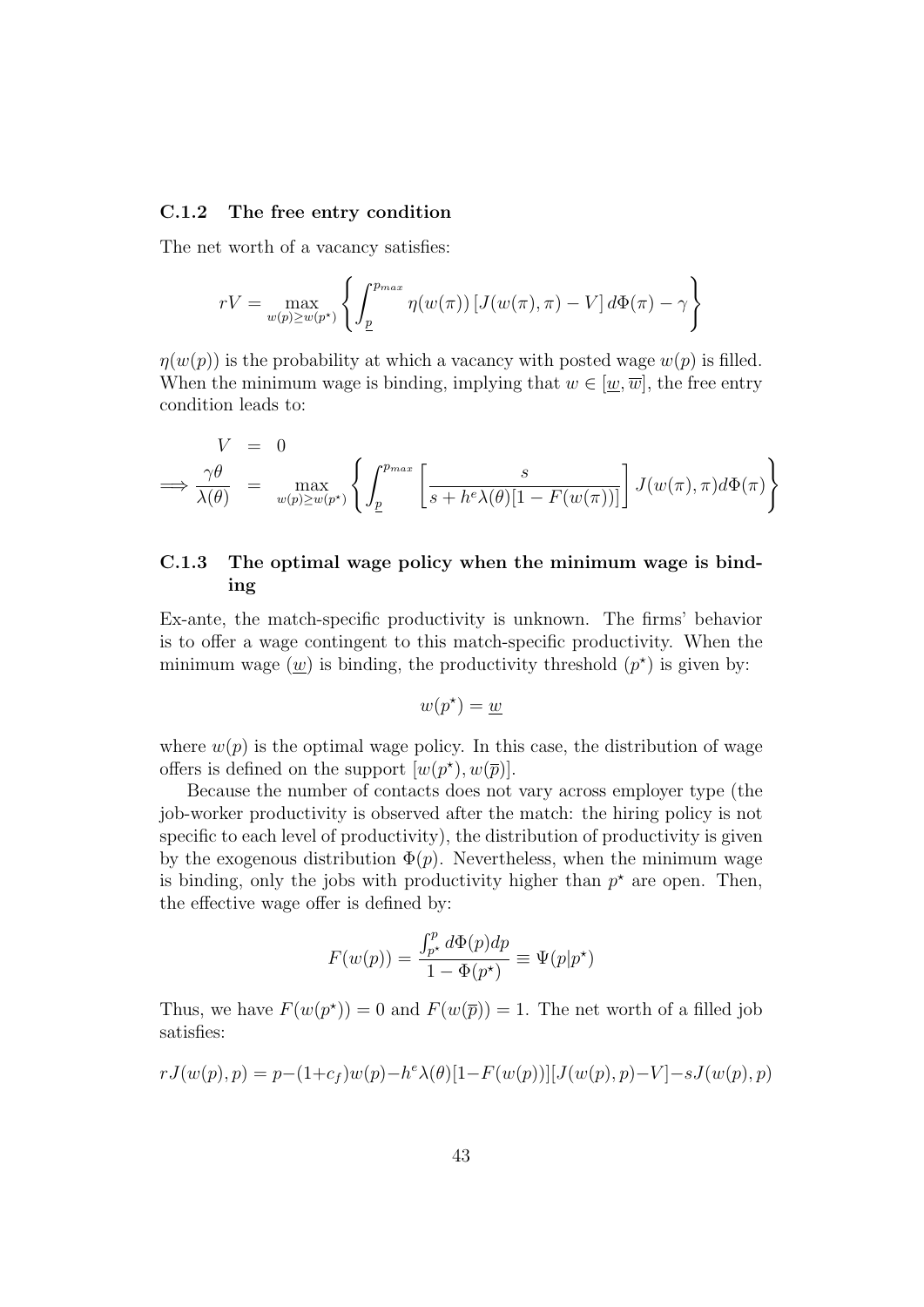Given the value of  $J(w(\pi), \pi)$ , we obtain:

$$
\frac{\gamma\theta}{\lambda(\theta)} = \max_{w(p)\geq w(p^{\star})} \left\{ \int_{\underline{p}}^{p_{max}} \left[ \frac{s}{s + h^e \lambda(\theta) [1 - F(w(\pi))]} \right] \left[ \frac{\pi - (1 + c_f) w(\pi)}{r + s + h^e \lambda(\theta) [1 - F(w(\pi))]} \right] d\Phi(\pi) \right\}
$$

The optimal wage policy is given by the first order condition of this preceding equation:

$$
1 = \frac{h^e \lambda(\theta) F'(w(p))(p - (1 + c_f)w(p))[2(s + h^e \lambda(\theta)[1 - F(w(p))]) + r]}{(1 + c_f)(s + h^e \lambda(\theta)[1 - F(w(p))])(r + s + h^e \lambda(\theta)[1 - F(w(p))])}
$$

#### C.1.4 The labor market equilibrium when the minimum wage is binding

Because the exogenous distribution of productivity is given by  $\Psi(p|p^*)$ , we have then, as in Burdett and Mortensen:

$$
F(w(p)) = \Psi(p|p^\star) \Longrightarrow F'(w(p))w'(p)dp = \Psi'(p|p^\star)dp
$$

Then, the equilibrium is defined by the ordinary differential equation:

$$
w'(p) = \frac{h^e \lambda(\theta) \Psi'(p|p^*) (p - (1 + c_f)w(p)) [2(s + h^e \lambda(\theta)[1 - \Psi(p|p^*)]) + r]}{(1 + c_f)(s + h^e \lambda(\theta)[1 - \Psi(p|p^*)]) (r + s + h^e \lambda(\theta)[1 - \Psi(p|p^*)])}
$$

and the boundary condition:

$$
w(p^*) = \underline{w}
$$

where  $\underline{w}$  denotes the minimum wage, and

$$
\frac{\gamma \theta}{\lambda(\theta)} = \int_{p^{\star}}^{p_{max}} \left[ \frac{s}{(s + h^e \lambda(\theta) [1 - \Psi(\pi | p^{\star})])} \right] \left[ \frac{\pi - (1 + c_f) w(\pi)}{(r + s + h^e \lambda(\theta) [1 - \Psi(\pi | p^{\star})])} \right] d\Psi(\pi | p^{\star})
$$

For the estimation, we assume that the match-specific productivity is distributed according to a Gamma law:

$$
d\Phi(p) = \frac{\nu}{\Gamma(\kappa)} e^{-\nu \times p} (\nu \times p)^{\kappa - 1} \text{ for any } p > 0
$$

 $\nu$  and  $\kappa$  are the parameters of this law. The mean and the variance are respectively defined by  $E[p] = \frac{\kappa}{\nu}$  and  $V[p] = \frac{\kappa}{\nu^2}$ .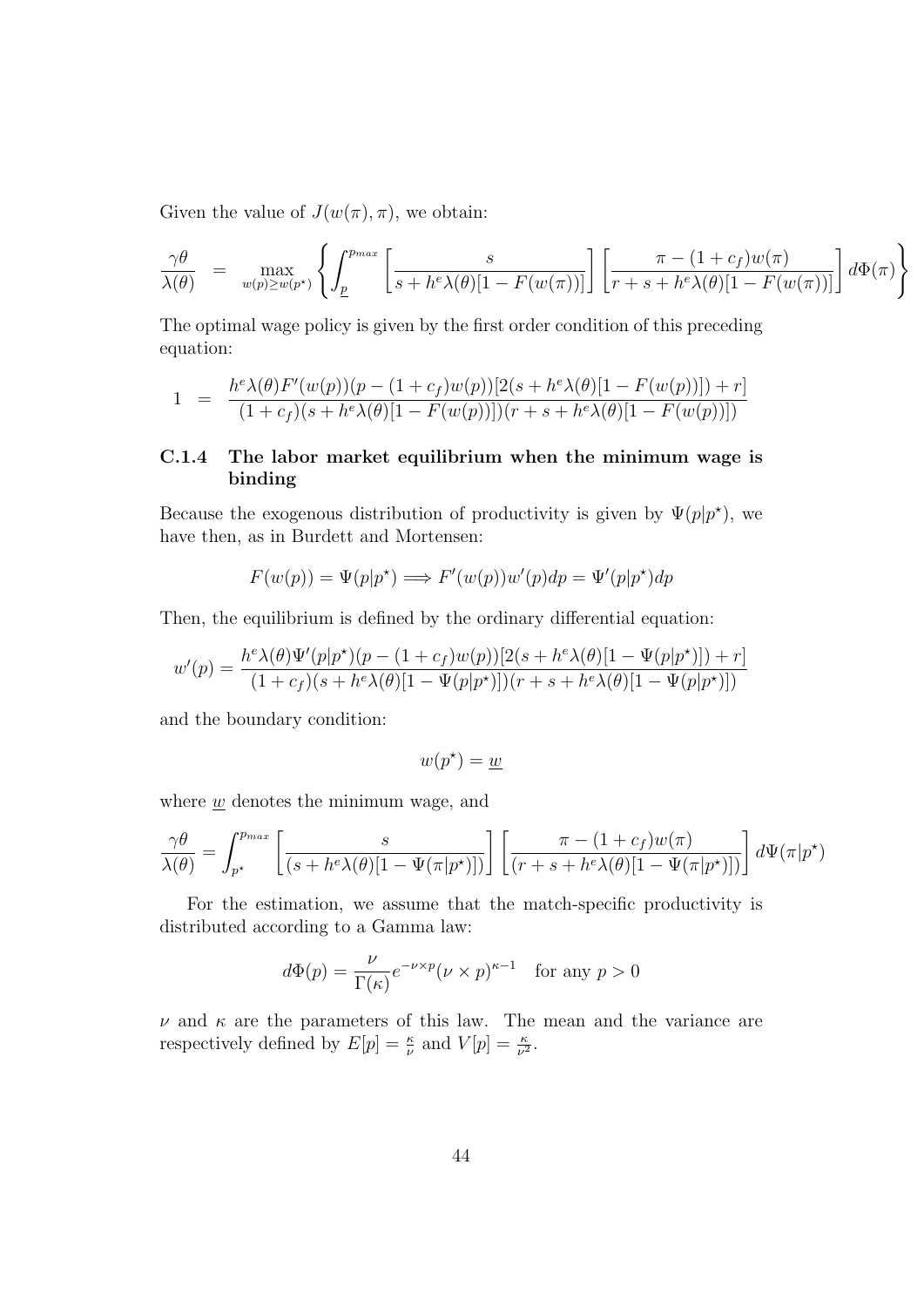## C.2 The estimation of the exogenous productivity model

| (–)                | $\Theta$ | $\widehat{\sigma}(\Theta)$ | $t - stat$ |
|--------------------|----------|----------------------------|------------|
| $\kappa$           | 0.9411   | 0.1315                     | 7.1595     |
| $\boldsymbol{\nu}$ | 1.1183   | 0.1796                     | 6.2281     |
| $h^e$              | 0.5114   | 0.0113                     | 45.4295    |
| $J - stat$         | 2.8378   | P-value                    | 89.96\%    |

Table 9: Parameter Estimates

Table 10: Estimated Moments for Simulated and Observed Data

| $\psi$    | Observed Value |                            |            | Simulated Value            |                                                |            |            |
|-----------|----------------|----------------------------|------------|----------------------------|------------------------------------------------|------------|------------|
|           | $\psi_N$       | $\widehat{\sigma}(\psi_N)$ | $t - stat$ | $\psi_N(\widehat{\Theta})$ | $\widetilde{\sigma}_N(\psi(\widehat{\Theta}))$ | $t - stat$ | Diag. Test |
| $\mu$     | 6304.6799      | 31.8464                    | 197.9718   | 6289.6130                  | 22.7696                                        | 276.2281   | $-0.6767$  |
| $\mu_1$   | 4471.7044      | 293.7155                   | 15.2246    | 4359.3163                  | 8.9935                                         | 484.7164   | $-0.3828$  |
| $\mu_2$   | 4872.3694      | 353.0800                   | 13.7996    | 4739.8764                  | 40.3434                                        | 117.4882   | $-0.3777$  |
| $\mu_3$   | 5262.4871      | 333.6157                   | 15.7741    | 5200.6041                  | 77.6937                                        | 66.9373    | $-0.1907$  |
| $\mu_4$   | 5587.0088      | 424.3939                   | 13.1647    | 5659.1424                  | 109.3241                                       | 51.7648    | 0.1759     |
| $\mu_5$   | 5884.5128      | 405.4031                   | 14.5152    | 6104.6313                  | 132.2298                                       | 46.1668    | 0.5744     |
| $\mu_6$   | 6253.6900      | 430.6652                   | 14.5210    | 6533.9895                  | 145.1352                                       | 45.0200    | 0.6913     |
| $\mu_7$   | 6659.0716      | 458.8081                   | 14.5138    | 6936.6026                  | 305.3923                                       | 22.7137    | 0.8105     |
| $\mu_8$   | 7141.5660      | 492.0757                   | 14.5131    | 7339.2174                  | 315.3176                                       | 23.2756    | 0.5232     |
| $\mu_{9}$ | 7850.6070      | 538.7721                   | 14.5713    | 7758.4723                  | 99.6657                                        | 77.8450    | $-0.1740$  |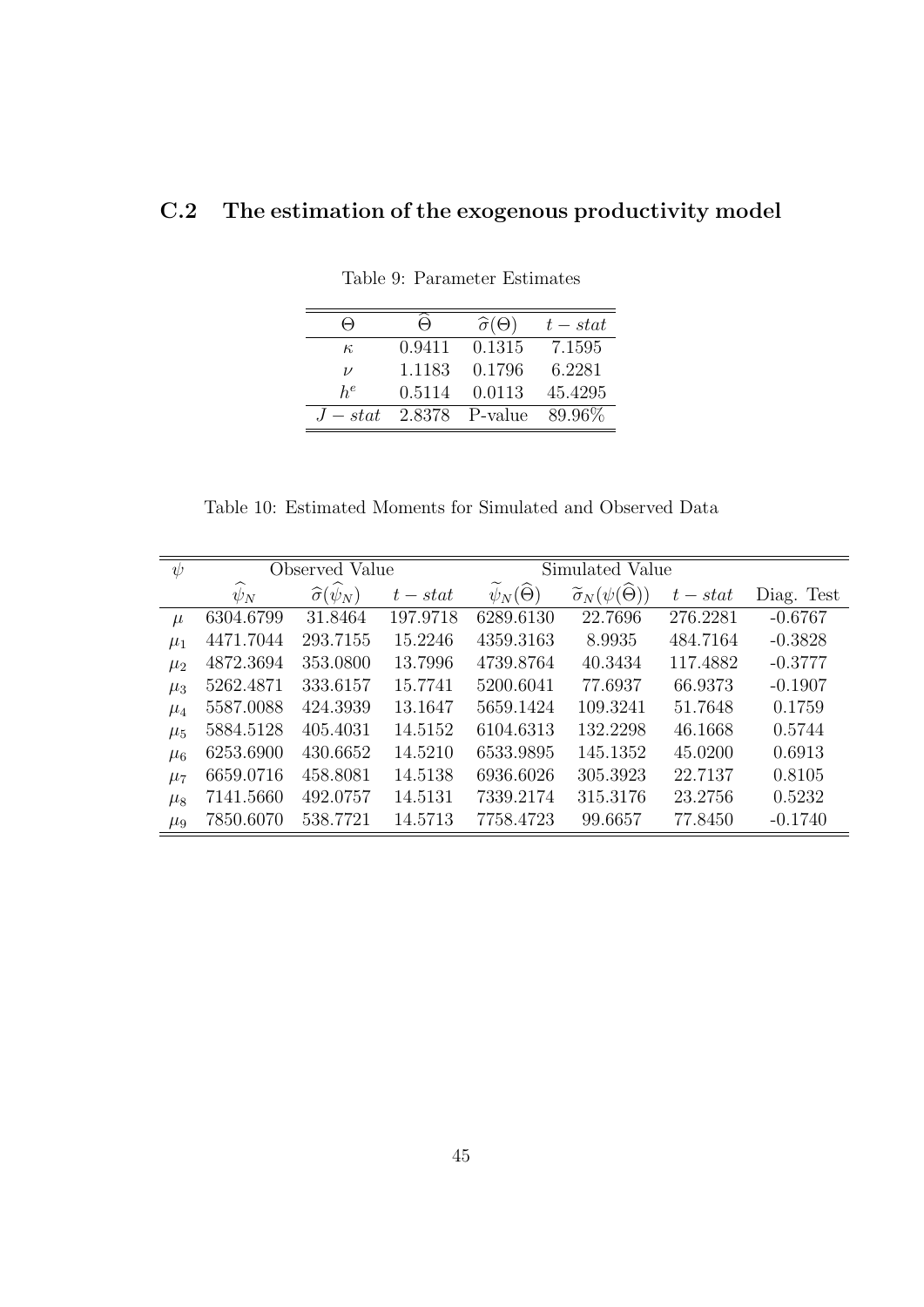# D Predicted wage distribution

Table 11: Estimated Moments for Simulated (with the constrained models) and Observed Data - 1998

| Moment    | Observed Value | Simulated Value                                 |                         |                                                 |            |  |
|-----------|----------------|-------------------------------------------------|-------------------------|-------------------------------------------------|------------|--|
|           |                |                                                 | Endogenous productivity | Exogenous productivity                          |            |  |
|           | $\psi_N$       | $\widetilde{\psi}_{N}(\widehat{\Theta}_{1995})$ | Diag. Test              | $\widetilde{\psi}_{N}(\widehat{\Theta}_{1995})$ | Diag. Test |  |
| $\mu$     | 6505.1504      | 6521.5245                                       | 0.7864                  | 7052.5779                                       | 31.5854    |  |
| $\mu_1$   | 4730.3603      | 4763.2306                                       | 0.4980                  | 4665.6881                                       | $-0.1997$  |  |
| $\mu_2$   | 5102.3379      | 5079.3009                                       | $-0.0617$               | 5112.0418                                       | 0.0261     |  |
| $\mu_3$   | 5445.3872      | 5337.1379                                       | $-0.3145$               | 5591.5995                                       | 0.4259     |  |
| $\mu_4$   | 5740.1521      | 5605.2864                                       | $-0.2978$               | 6083.6376                                       | 0.8542     |  |
| $\mu_5$   | 6058.5190      | 5909.1613                                       | $-0.3648$               | 6707.0210                                       | 1.7676     |  |
| $\mu_6$   | 6424.6373      | 6370.9246                                       | $-0.1147$               | 7302.3660                                       | 1.8783     |  |
| $\mu_7$   | 6831.4614      | 6973.5853                                       | 0.3100                  | 7867.7548                                       | 2.2708     |  |
| $\mu_8$   | 7325.7920      | 7653.2857                                       | 0.6262                  | 8438.3322                                       | 2.2874     |  |
| $\mu_{9}$ | 8022.8530      | 8409.9622                                       | 0.7065                  | 9039.2092                                       | 2.4260     |  |
| $J_c$     |                | 3.9445                                          |                         | 10298.1249                                      |            |  |
| P-value   |                | 94.98                                           |                         | $\theta$                                        |            |  |